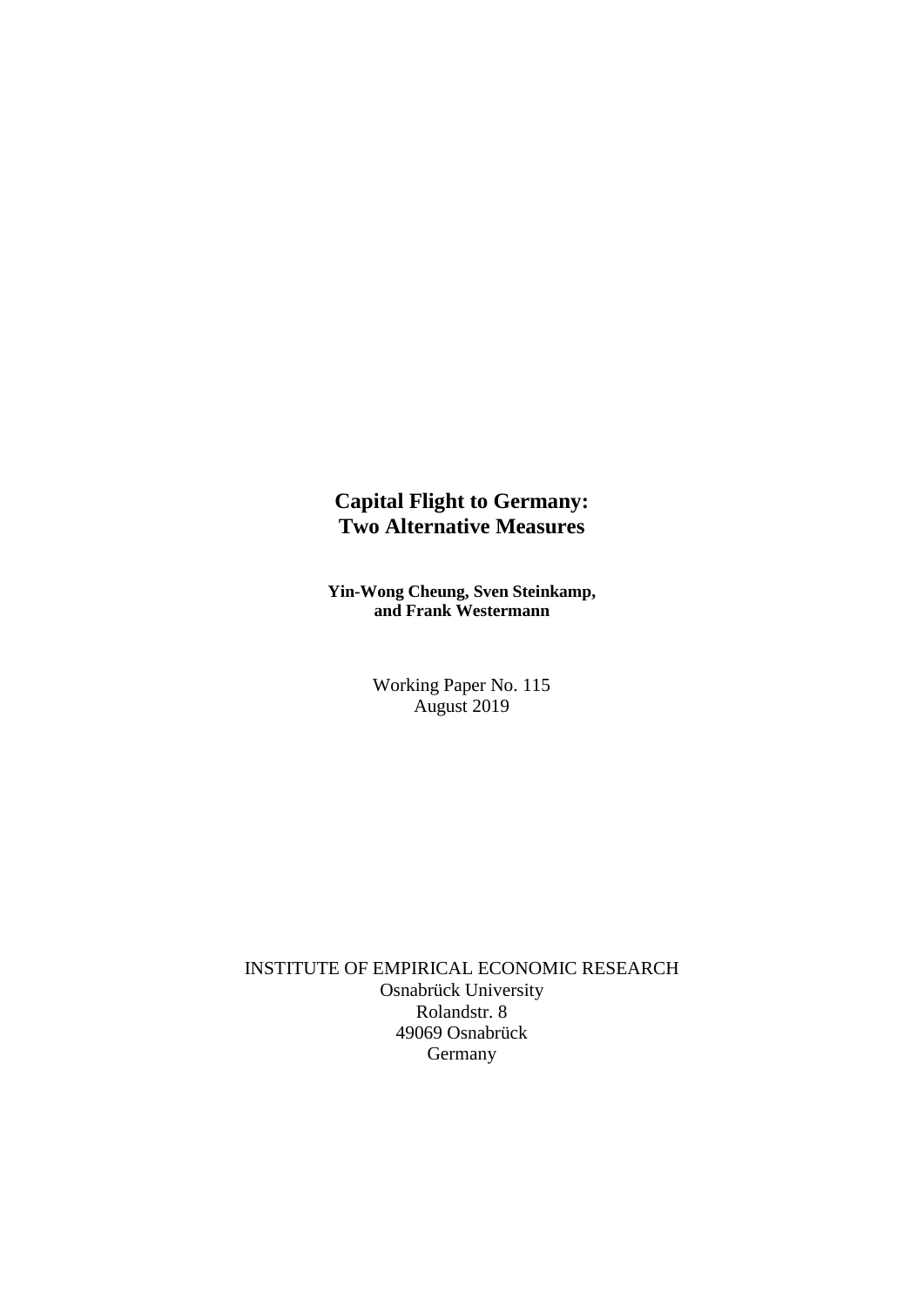# Capital Flight to Germany: Two Alternative Measures

Yin-Wong Cheung, Sven Steinkamp, Frank Westermann

This version: August 2019

#### **ABSTRACT**

We use two measures to study two capital flight channels for Germany. One measure is based on the concept of trade misinvoicing and one on net claims and liabilities in the Eurosystem of central banks. For both measures, we propose refinements to enhance the assessment of capital flight. We find that capital flight towards Germany via these two channels has been quite sizable in the recent decade and can tally to about 2% of GDP annually. Regarding their determinants, we show that the two capital flight measures are driven by both common and measure-specific factors. Traditional determinants such as covered interest differentials only play a limited role, while crisis-specific factors such as economic policy uncertainty, the ECB collateral policy, as well as currency misalignment are driving factors of the investors' apparent flight-to-safety behavior.

JEL Classifications: F3; F32; G15.

Keywords: Illicit Capital Flight; Trade Misinvoicing; TARGET2 Balance; Flight-to-safety; Economic Policy Uncertainty.

Acknowledgments: We thank Charles Engel, Maurizio Habib, Michael Hutchison, Filippo Natoli, Pavlos Petroulas, Kishen Rajan, Matthew Yiu, and the participants of the Conference on Global Safe Assets, International Reserves, and Capital Flow, 2019 for their comments and suggestions. Of course, we are responsible for any remaining deficiencies or errors. Cheung gratefully acknowledges the Hung Hing Ying and Leung Hau Ling Charitable Foundation (孔 慶熒及梁巧玲慈善基金) for its support through the Hung Hing Ying Chair Professorship of International Economics (孔慶熒講座教授(國際經濟)). Westermann acknowledges the support from the Deutsche Bundesbank´s Regional Office in Bremen, Lower Saxony and Saxony-Anhalt.

#### Correspondence Addresses:

- Yin-Wong Cheung: Hung Hing Ying Chair Professor of International Economics, City University of Hong Kong, Kowloon Tong, Hong Kong, E-mail: yicheung@cityu.edu.hk.
- Sven Steinkamp: Institute of Empirical Economic Research, Osnabrück University, D-49069 Osnabrück, Germany, E-mail: sven.steinkamp@uni-osnabrueck.de.
- Frank Westermann: Institute of Empirical Economic Research, Osnabrück University, D-49069 Osnabrück, Germany; E-mail: frank.westermann@uni-osnabrueck.de.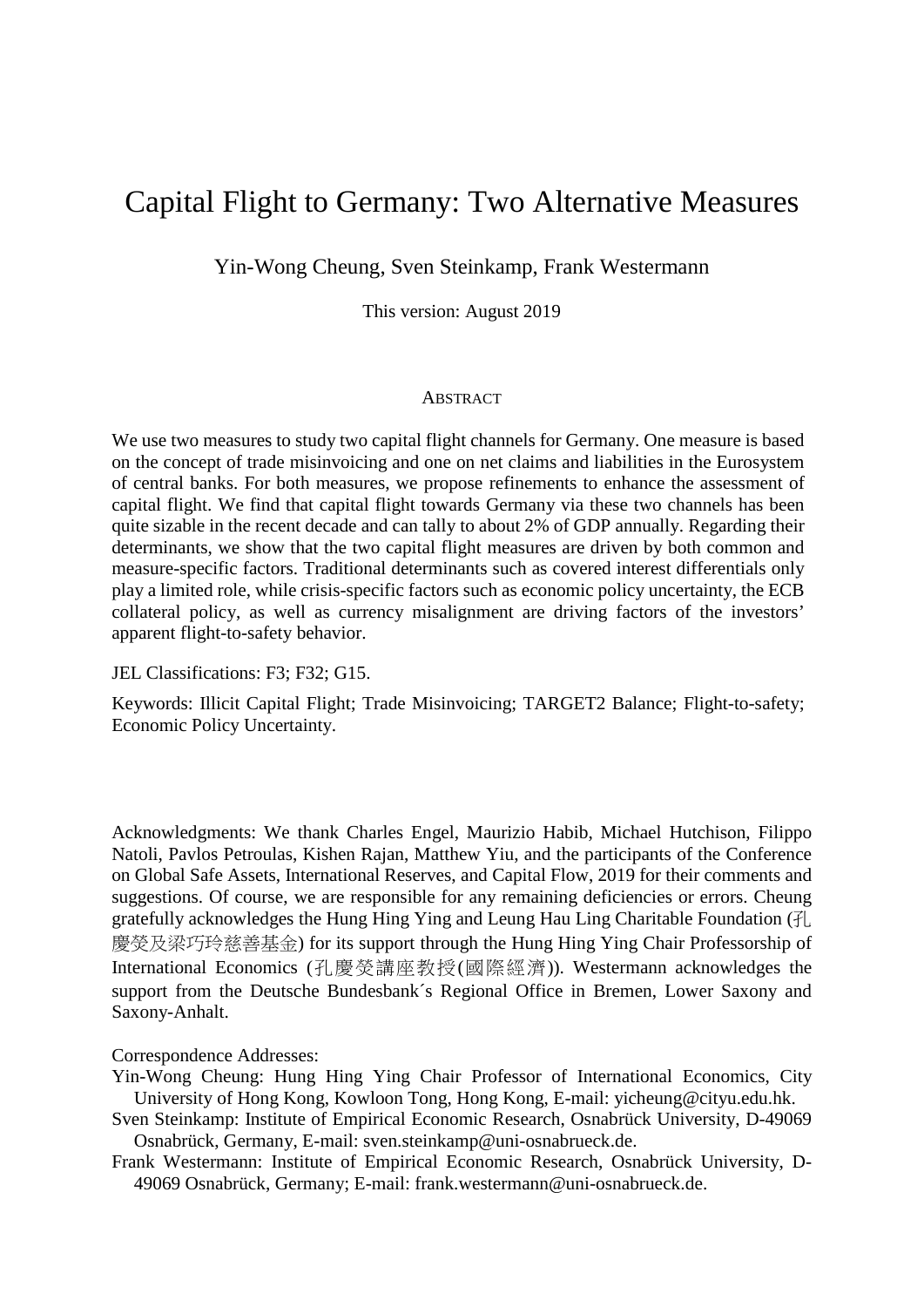#### **1. Introduction**

**.** 

Germany's ballooning current account surplus experienced after the 2007/8 global financial crisis (Figure 1) has been widely discussed from a trade and fiscal policy perspective (Felbermayr *et al.* (2017), Kollmann *et al.* (2015), and references therein). As Germany does not accumulate official reserves via current account surpluses, a net outflow of goods and services implies a substantial corresponding private capital outflow. A parallel movement, however, which has received much less attention, appears to go in the opposite direction: There exists substantial capital flight towards Germany via either illicit capital flows, or flows which have been facilitated by reserve-like operations of national central banks in the Eurosystem.

An astute reader may question the relevance of studying *illicit* capital flight to Germany, which has in principle an open financial account. Germany's major trading partners (e.g., China, Russia, India), however, do have capital controls in place. If there is capital flight out of these economies, there are corresponding inflows in other countries. As Germany is generally regarded as a safe haven, it can be a destination of some of these illicit flows (He *et al.*, 2019).

The anecdotal evidence on illicit economic activities offers some hints on the potential economic and quantitative importance of illicit capital flight to Germany. Medina and Schneider (2018) for instance estimate the size of Germany's shadow economy to be 12%. The magnitude is only slightly below the 14% estimated for China, which is widely considered to be a country with considerable illicit capital inflows and outflows (Beja, 2008; Ferrantino *et al.*, 2012; Kar and Freitas, 2012; Cheung and Qian, 2010; Cheung *et al.*, 2016).

The recent police raids at Deutsche Bank attest the seriousness of illicit capital flows to Germany. The German business newspaper Handelsblatt coined Germany the "Gangsters Paradise" in an article entitled "How Germany became the stronghold for Money Laundry."<sup>[1](#page-2-0)</sup> The newspaper report is more than an isolated instance. The "Financial Action Task Force (FATF)," a joint initiative of the OECD and the IMF, has repeatedly criticized Germany for its lenient stance on controlling illicit capital inflows.<sup>[2](#page-2-1)</sup>

Not all capital flight towards Germany has been illicit, however. Within the euro area, German assets are considered to be "safe assets," as the country stands out in terms of its

<span id="page-2-0"></span><sup>&</sup>lt;sup>1</sup> See, for example, "Deutsche Bank Raided in Laundering Probe Going Into 2018," Bloomberg Business, November 29, 2018, and "Gangster's Paradise – wie Deutschland zur Hochburg für Geldwäscher wurde," Handelsblatt, 25 July 2018. The articles highlight the rising number of convictions, which may only be a small part of the actual cases. A particular focus is on the real estate sector, where two institutional aspects play a role: (i) not all transactions are documented by an official notary, and (ii) the burden of proof is on the authorities. The practice is in contrast to that of, for example, Italy that requires buyers and sellers to prove the source of the money is legal.

<span id="page-2-1"></span><sup>&</sup>lt;sup>2</sup> See, for example, Financial Action Task Force (2010, 2014), as well as recent steps towards a regulatory tightening as reflected in the new laws on money laundering (§261, §89c StGB).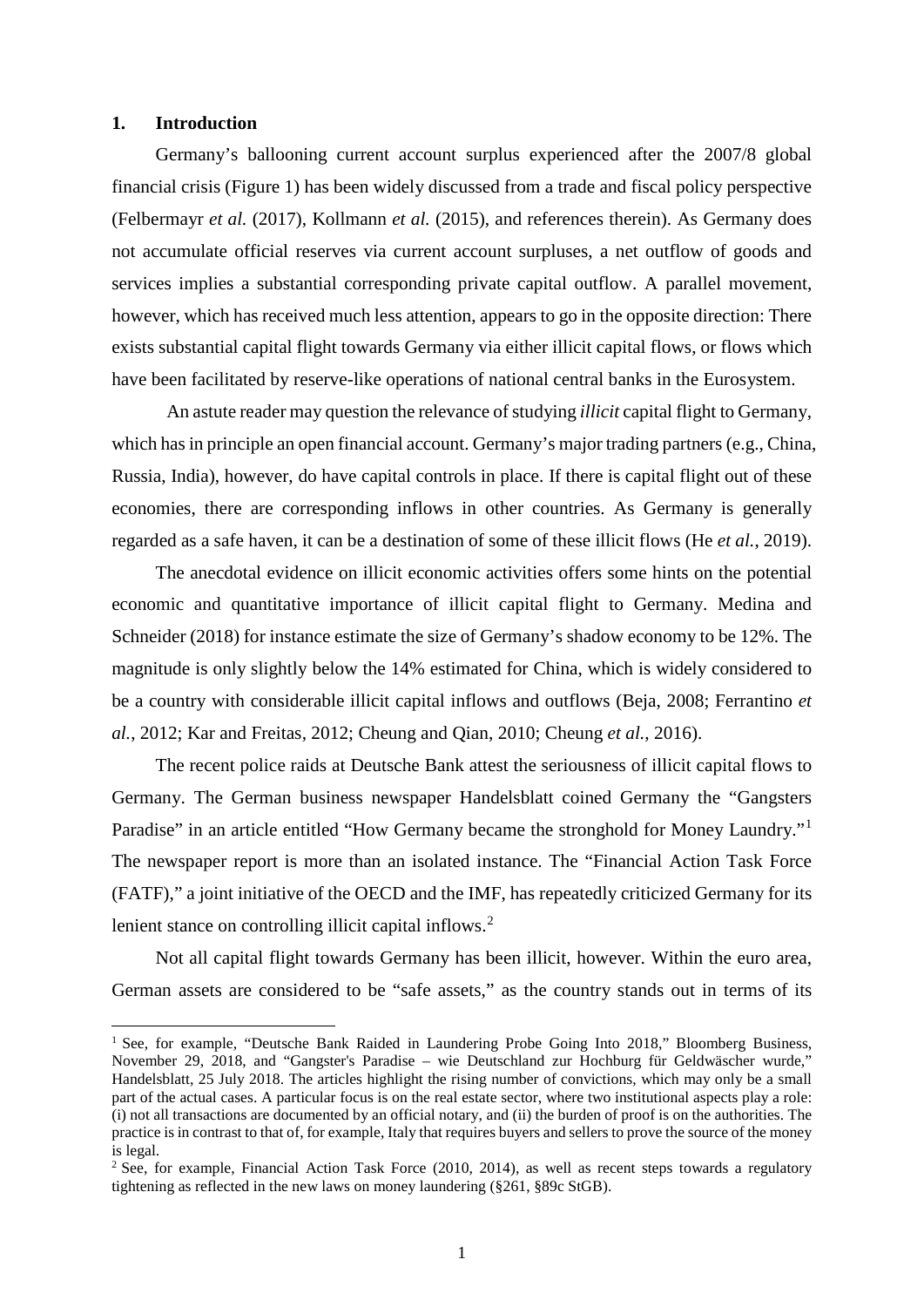relatively strong fundamentals. Private households in countries affected by the European sovereign debt crisis, for instance, may be concerned about domestic policies and move their deposits to Germany.<sup>[3](#page-3-0)</sup> Banks that have lent large amounts of money to the euro area periphery have repatriated their funds for safe alternative investments, and owners of governments bonds are seeking to reshuffle their portfolios to minimize the associated default risks. Importantly for our paper, all of these transactions are examples of capital movement without a corresponding trade transaction in goods or services.

These net capital movements are reflected in Germany's large creditor position in the TARGET2 clearing system and are partly a by-product of the European Central Bank's (ECB's) decentralized implementation of monetary policy and the corresponding asymmetric liquidity provision across national central banks (NCBs). With the introduction of the ECB's full allotment policy, the NCBs refinancing operations support a swap of eligible collateral items in crisis-prone countries into assets of safe-haven countries, like Germany (Garber, 1999, 2010; Sinn and Wollmershäuser, 2012; Cecchetti *et al.*, 2012; Reinhart, 2016; Steiner *et al.*, 2019).

Capital flight via TARGET2 is reminiscent of capital flight from Mexico to the US prior to the breakup of the fixed exchange rate regime in 1994, where a monetary expansion helped investors to convert Mexican government bonds into safe assets denominated in US dollars. The key difference is that rather than running down reserves, like the Bank of Mexico in 1994, the euro area NCBs are running up TARGET2 liabilities vis-à-vis the Eurosystem and Germany is accumulating corresponding claims. Practitioners have been using the TARGET2 position as a barometer of capital flight within the euro area, in particular when analyzing the recent capital outflows from Italy and Spain. [4](#page-3-1) At the time of writing, Germany's TARGET2 position amounts to about 30% of GDP and is on an order of magnitude comparable to China's hoarding of international reserves, which is about 28% of GDP.

For devising initiatives and policies to curb capital flight to Germany, it is important to understand the mechanisms and determinants of these capital movements. In this paper, we conduct the exercise from the recipient country perspective and aim to accomplish three goals. First, we consider two alternative capital flight channels and, for each channel, propose a

**.** 

<span id="page-3-0"></span><sup>&</sup>lt;sup>3</sup> This behaviour has been covered in press articles such as "Capital Flight Leaves Banks in Germany Awash in Deposits," Bloomberg, 8 June 2012, and "Investors rush for the safety of German Bunds," Financial Times, 23 May 2012.

<span id="page-3-1"></span><sup>4</sup> See, for instance, "Capital flight from Italy surges, pushing TARGET2 imbalances to danger level", The Telegraph, 7 June 2018; "The euro zone crisis - capital flight.", The Economist (Buttonwood's notebook), 21 May 2012. Cecioni and Ferrero (2012) dissect changes in TARGET2 during the early crisis period and confirm its movement to be mostly related to capital flight. In contrast, Auer (2014) finds both, current account financing and capital flight, to play a role.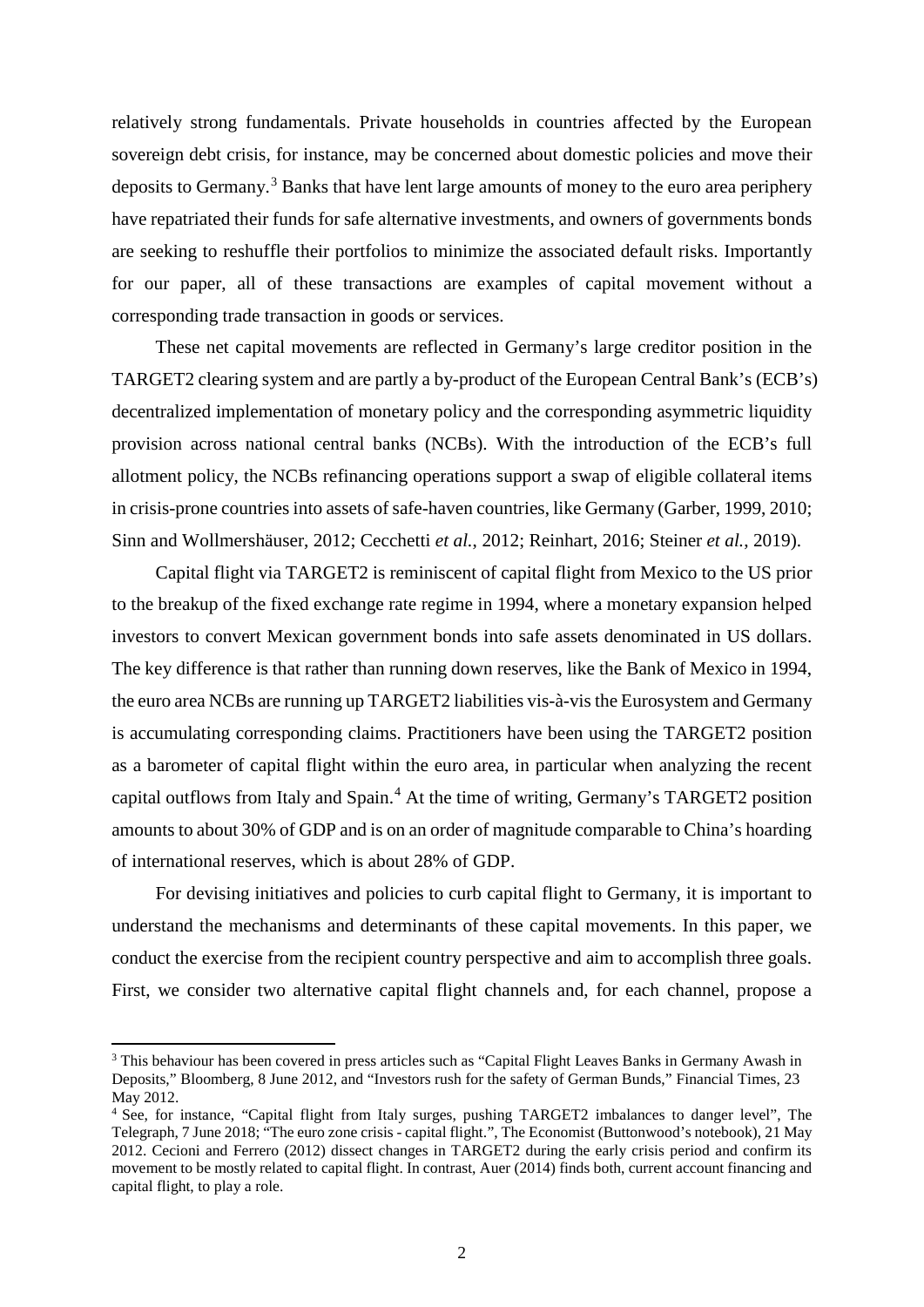modified proxy to enhance our accuracy in measuring the corresponding unobserved capital flight and, and hence its properties. Second, we analyze the institutional setting that gives rise to net capital inflows despite an open financial account and highlight the similarity of the euro crisis to well-known earlier balance of payments crises. Finally, we investigate the determinants of capital flight – taking both economic and policy factors into consideration. In addition to the canonical determinants that include covered interest differentials, macroeconomic factors, and monetary policies, we distinguish between factors pertaining to Europe and those to the rest of the world. We further consider several economic policy uncertainty measures to assess the flight-to-safety motivation.

Our proxy measures of the two capital flight channels are: (1) a trade-cost adjusted measure of trade misinvoicing (TMI), and (2) the change in net claims and liabilities arising from open positions in the Eurosystem's clearing system, TARGET2, adjusted for current account balances and official flows (T2). These measures capture capital flight activities that are triggered by different motivations and considerations. For instance, we anticipate that illicit flows via TMI go through the trade channel, and are likely to be associated with trade intensity and long-term economic conditions. Capital flight visible in TARGET2 imbalances, on the other hand, is legal, mostly involves financial transactions, and works through the financial channel. Net transactions under TARGET2 are reminiscent of swap-line operations among central banks, but regionally limited to the euro area. They might be facilitated by expansionary monetary policy as well as the ECB's collateral policy (Drechsler *et al.*, 2016).

Empirically, we find that canonical determinants including the covered interest differential of Germany vis-à-vis the United States that is statistically insignificant in a multivariate regression, have only little impact on either measure of capital flight. Among fundamental drivers, the TMI measure responds to currency misalignment, exchange rate uncertainty, and the import duties ratio. An overvalued or volatile exchange rate has a dampening effect on capital inflows, while high import duties appear to make it attractive to circumvent these fees through misinvoicing.

Our T2 measure responds significantly to currency misalignment with the expected sign, as well as to government debt and the interest rate spread of government bond yields, which is consistent with the flight-to-safety motivation discussed above. Furthermore, we find that collateral standards, both for the common collateral framework of the Eurosystem, as well as the introduction of country-specific collateral items have influenced intra-euro area capital flight. A loosening of collateral standards drives capital into Germany, while a tightening has the opposite effect.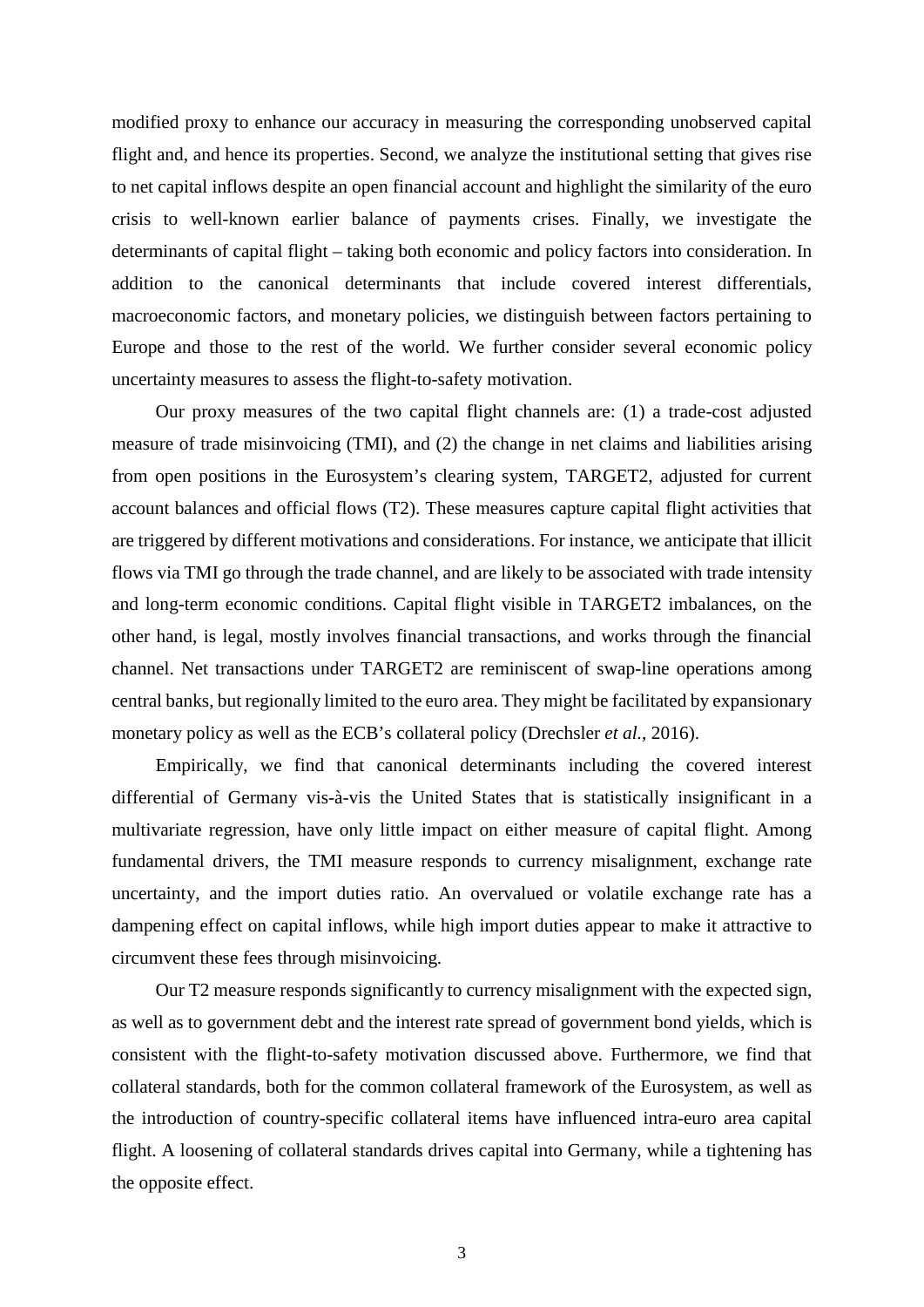A particular focus of our paper is on economic policy uncertainty that surrounds events of the euro crisis. Standard variables, such as monetary aggregates, as well as the debt- or deficit-to-GDP ratios are likely to capture the monetary and fiscal policy stance only partly around crisis periods. To capture a more general sense of uncertainty, we make use of newlydeveloped measures of economic policy uncertainty resting on the methodology by Baker *et al.* (2016).

Our results show that European Union (EU) economic policy uncertainty has been an important determinant of intra-euro area capital flight, while it appears to have played no visible role for TMI. Among the euro area countries, economic uncertainty in Greece, in particular, is statistically significant in the T2 regression. When further decomposing the sources of economic policy uncertainty, we find that uncertainty about the banking sector policy and future currency policy are key factors. The use of an interaction dummy variable approach indicates that these factors become relevant after the debate of private sector involvement (PSI), which had first been discussed at a meeting of the heads of state at the Deauville summit on 19 October 2010.

We perform a range of robustness checks. First, we compare our baseline regression results to those based on alternative measures of TMI with different specifications of costs of insurance and freight. Our results indicate that not taking into account the time- and countryvariation of these transaction costs can hinder the ability to precisely infer the TMI determinants. Second, we assess whether our results are affected by poor quality data by truncating countries from the sample which score in the bottom 25%- or 50%-percentile of the World Bank's statistical capacity index. Third, we compare different adjustments of the T2 measure. We find that, while our refinements yield a conservative estimate of capital flight, the dynamics over time are largely driven by the TARGET2 variable itself. Finally, we employ different estimation methods. These include dynamic specifications, seemingly unrelated regressions, IV regressions with lagged values as instruments and various structural break specifications. Overall, the reported findings on the two capital flight channels stay remarkably robust across these alternative estimation methods.

## **2. Measures of Capital Flight**

As there is little agreement on the exact definition of capital flight and its measurement (Claessens and Naude, 1993; Kant, 1996; Kar and Cartwright-Smith, 2009; Schneider, 2003), we consider two conceptually different measures that capture different types and motives of capital flight.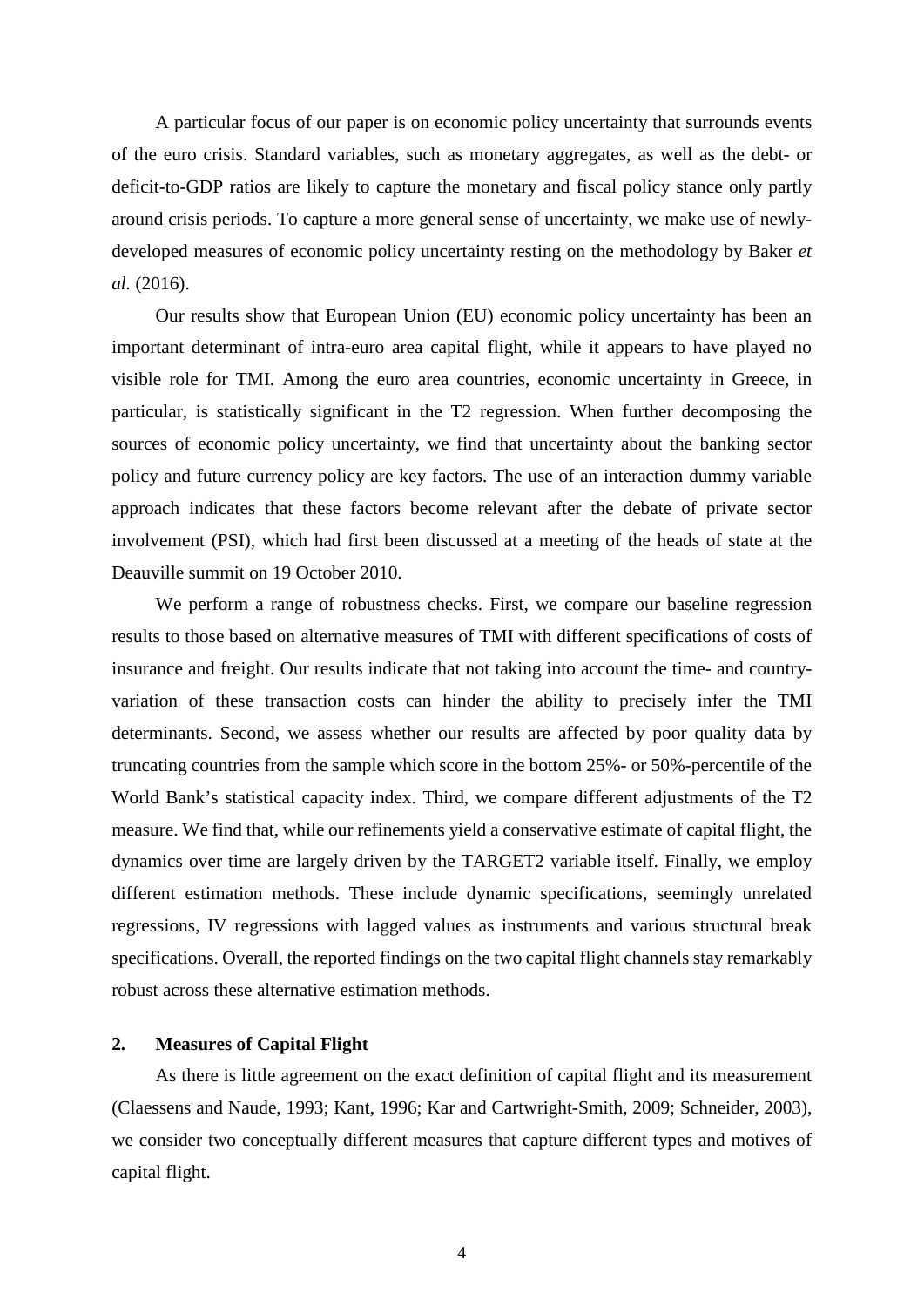#### *2.1 Trade Misinvoicing (TMI)*

Our first measure is trade misinvoicing (TMI). In principle, each country's exports (and imports) are reported twice: by the country itself and by its trading partners. It is well-known, however, that often sizable differences between these mirror statistics can be observed. These differences, beyond differing reporting practices, are frequently attributed to intentional misinvoicing of international goods (Bhagwati, 1981, 1964; Cardoso and Dornbusch, 1989).<sup>[5](#page-6-0)</sup> An economic agent can, for instance, either underinvoice its exports or overinvoice its imports to move capital out of the country. Consequently, we calculate trade misinvoicing as the sum of export underinvoicing (EUI) and import overinvoicing (IOI); that is, *TMI* = *EUI* + *IOI.*  Export underinvoicing and import overinvoicing are defined as

$$
EUI = \sum_{i}^{p} [XW_{i,t} - XC_{i,t} * (1 + CIF_{i,j,t})],
$$
\n
$$
(1)
$$

and

**.** 

$$
IOI = \sum_{i}^{q} [MC_{i,t} - MW_{i,t} * (1 + CIF_{i,j,t})],
$$
\n
$$
(2)
$$

where, at time t,  $XW_{i,t}$  is country *i*'s reported value of imports from Germany,  $XC_{i,t}$  is Germany's reported value of exports to country *i, p* is the number of countries importing from Germany,  $MC_{i,t}$  is Germany's reported value of imports from country *i*,  $MW_{i,t}$  is country *i*'s reported value of exports to Germany, and *q* is the number of countries exported to Germany. Either a positive *EUI* or *IOI* implies (illicit) capital flows out of Germany. Note that, while export values are reported free on board (FOB), import values are commonly reported including the costs of insurance, freight, ..., etc. (CIF). The variable *CIF<sub>i,j,t</sub>* accounts for this wedge and is thus crucial for a precise estimation of trade misinvoicing. The time and countryvariation of the CIF, however, has largely been ignored by the empirical literature on trade misinvoicing.

Exploiting a new dataset by the OECD (International Transport and Insurance Costs of Merchandise Trade – ITIC) we infer and back out the CIF estimate that accounts for differences between trading partners, product types and periods.[6](#page-6-1) For a given year *t*, the country-pair *CIF* is a weighted average of the product-specific *CIF* with weights given by trade-volume values of individual products,

$$
CIF_{i,j,t} = \sum_{g=1}^{m} \widehat{CIF}_{i,j,t,g} \frac{v_{t,i,g}}{\frac{1}{m} \sum_{g=1}^{m} v_{t,i,g}},
$$
\n(3)

<span id="page-6-0"></span><sup>5</sup> We do not take a stance on which country's agents mis-invoice.

<span id="page-6-1"></span><sup>&</sup>lt;sup>6</sup> A small subset of countries reports their imports in both, CIF and FOB. This allows the OECD to estimate the missing values from a gravity-type equation model (Miao and Fortanier, 2017).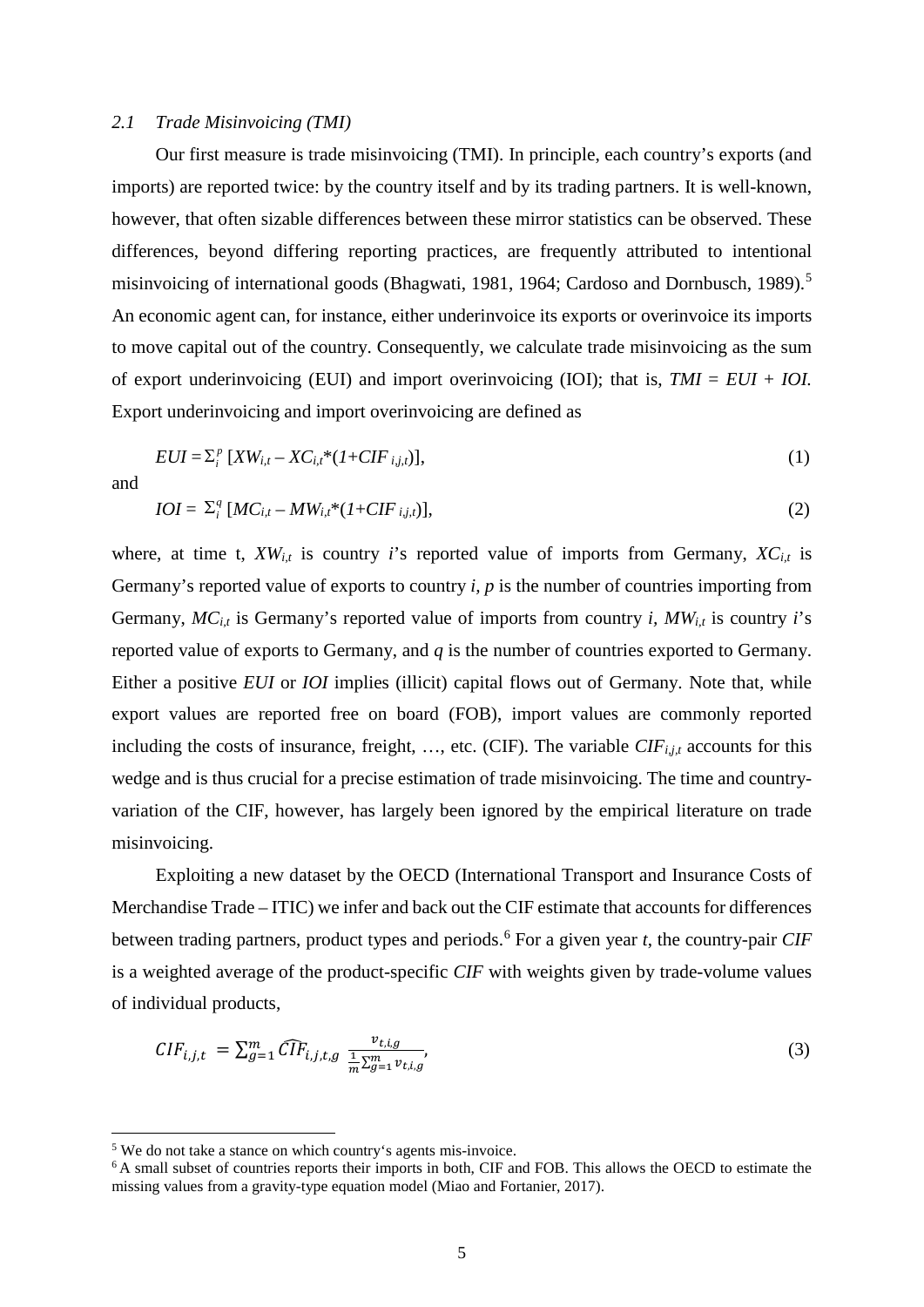where  $\widehat{CIF}_{i.i.t.a}$  is the product- and country-pair-specific  $CIF$  estimate at time t from the OECD dataset,  $i = [1, ..., p]$  and  $j = [1, ..., p]$  are the partner and trading-partner country indices, respectively.  $v$  is the trade volume and  $g = [1, ..., m]$  the index of different OECD HS-92 product categories.

Other papers analyzing trade misinvoicing either explicitly or implicitly assume  $CIF_{i,j,t} = 10\%$ ,  $\forall i, j, t$ .<sup>[7](#page-7-0)</sup> The assumption does not match the empirical reality in several ways. First, Germany's freight costs are on average very likely to be considerably lower.<sup>[8](#page-7-1)</sup> Second. freights costs are likely to vary over time (Hummels, 2007; Jacks *et al.,* 2008). Third, the actual value of CIF can depend on which is the exporting and which one the importing country (Wei *et al.* 2018). Fourth, CIF varies with the geographical distance between countries. Based on a standard gravity model, trade volumes and freight costs are inversely related to the distance between countries. Not taking this into account can systematically bias trade misinvoicing estimates.

The literature usually takes a capital outflow perspective and considers trade misinvoicing to be related to the evasion of taxes and tariffs, the circumvention of capital controls, flight from economic risks(e.g., expansionary fiscal or monetary policies) in the home country, search for political stability, yield-seeking and arbitrage motives, the avoidance of exchange rate volatility, and the speculation on exchange rate adjustment (Cheung *et al.*, 2016; Buehn and Eichler, 2011; Kellenberg and Levinson, 2019; Patnaik *et al.*, 2012; Worku *et al.*, 2016).

### *2.2 Adjusted TARGET2-Balances (T2)*

**.** 

Our second measure captures private capital flight within the euro area via the TARGET2 clearing system. It is reminiscent of the capital flight typically analyzed in the literature on balance of payments crises. Sachs, Tornell and Velasco (1996), for instance, describe this mechanism for the well-known case of Mexico. In Mexico 1994/5, the central bank provided credit to the domestic economy by buying assets and lending to banks. This liquidity was used by investors to convert Peso-investments into US-dollar investments at the central bank guaranteed fixed exchange rate of about 3:1. This capital flight was essentially a flight from

<span id="page-7-0"></span><sup>7</sup> See, for example, Beja (2008), Buehn and Eichler (2011), Patnaik *et al.* (2012), Kar and Freitas (2012). The CIF  $= 10\%$  assumption is usually justified by an older estimate of the IMF. The International Monetary Fund (2015), for instance, argues "the 10 percent c.i.f./f.o.b. factor represents a simplified estimate of these costs, which vary widely across countries and transactions".

<span id="page-7-1"></span><sup>8</sup> OECD (2018), for example, cites official national sources on the German cif-fob margin to have been 2.3% in 2014 over all products and partner countries.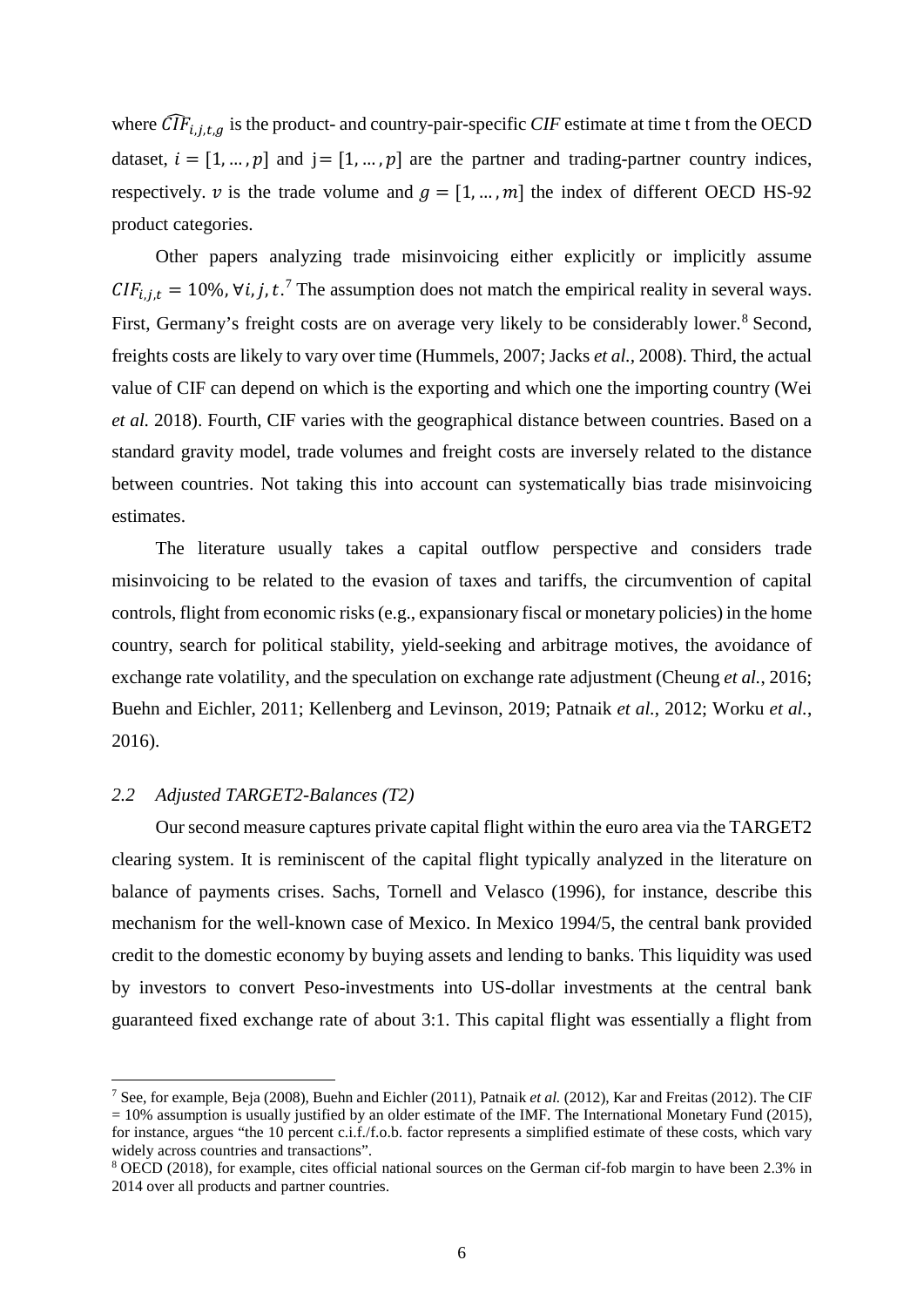risky assets (Mexican governments bonds) into safe assets (US Treasury bills). The expansionary policy stance of the central bank of Mexico facilitated this process.

Similarly in Europe, investors have been taking advantage of the expansionary policy stance of the ECB. In the Eurosystem, investors can pledge, for instance, Italian government bonds as collateral when borrowing from the Banca d'Italia and use the central bank money to buy safe assets in Germany. The net capital outflows from Italy to Germany are then recorded as a TARGET2-liability of Banca d'Italia and a TARGET2-claim of the Deutsche Bundesbank. Indeed, financial market observers have been using TARGET2 as one of the key indicators to monitor the intensity of intra-euro area capital flight.<sup>[9](#page-8-0)</sup>

While changes in TARGET2-balances are often by themselves interpreted as a measure of capital flight within the euro area, some adjustments are necessary. The TARGET2 balances also reflect capital flows by official institutions (e.g. the German government's payments into the European Stability Mechanism), as well as outright transfers, like development assistance. Further, they reflect flows related to the current account imbalances: Suppose a private agent in Italy would use some of her savings to buy goods – instead of financial assets – in Germany, and the Bank of Italy compensates this capital outflow by a loan to her private Italian bank. In this case, the payment-stream would simply reflect the large net exports of Germany within the euro area. While the central bank system certainly facilitates the transaction, it would not be considered capital flight (Sinn and Wollmershäuser, 2012; Whelan, 2014).

We, thus, account for these activities, and adjust the negative change in Germany's TARGET2-claims to obtain our second measure of capital flight:

$$
T2 = -(\Delta TARGET2) + CA^{EA} + CAP^{EA} + FA^{EA, Gov}, \qquad (4)
$$

where  $CA^{EA}$  and  $CAP^{EA}$  are Germany's current account and capital account balances vis-à-vis the other member countries of the European Monetary Union, respectively, and *FAEA,Gov* are intra-euro area financial transactions of the German government. These adjustments do not substantially alter the time-series characteristics of the data, as most of the variation is driven by the TARGET2 component (see Section 4.4.2 below). However, they are necessary to avoid overestimating the level of capital flight.<sup>[10](#page-8-1)</sup>

 $\overline{a}$ 

<span id="page-8-0"></span><sup>9</sup> Floyd Norris, the chief financial correspondent of The New York Times, wrote: "The Institute of Empirical Economic Research at the University of Osnabrück in Germany compiles the numbers on a website [www.eurocrisismonitor.com]. Some economists are waiting nervously to see if the numbers spiralled upwards in May." ("Amid Uncertainty on Euro, Europeans Hedge Their Bets", New York Times, May 31, 2012).

<span id="page-8-1"></span><sup>&</sup>lt;sup>10</sup> There is the possibility that our approach might lead to an overestimation of outflows (or underestimation of inflows) and some further restrictions apply to eq. (4). In the robustness section, we discuss this issue and show that it is not particularly relevant in our dataset.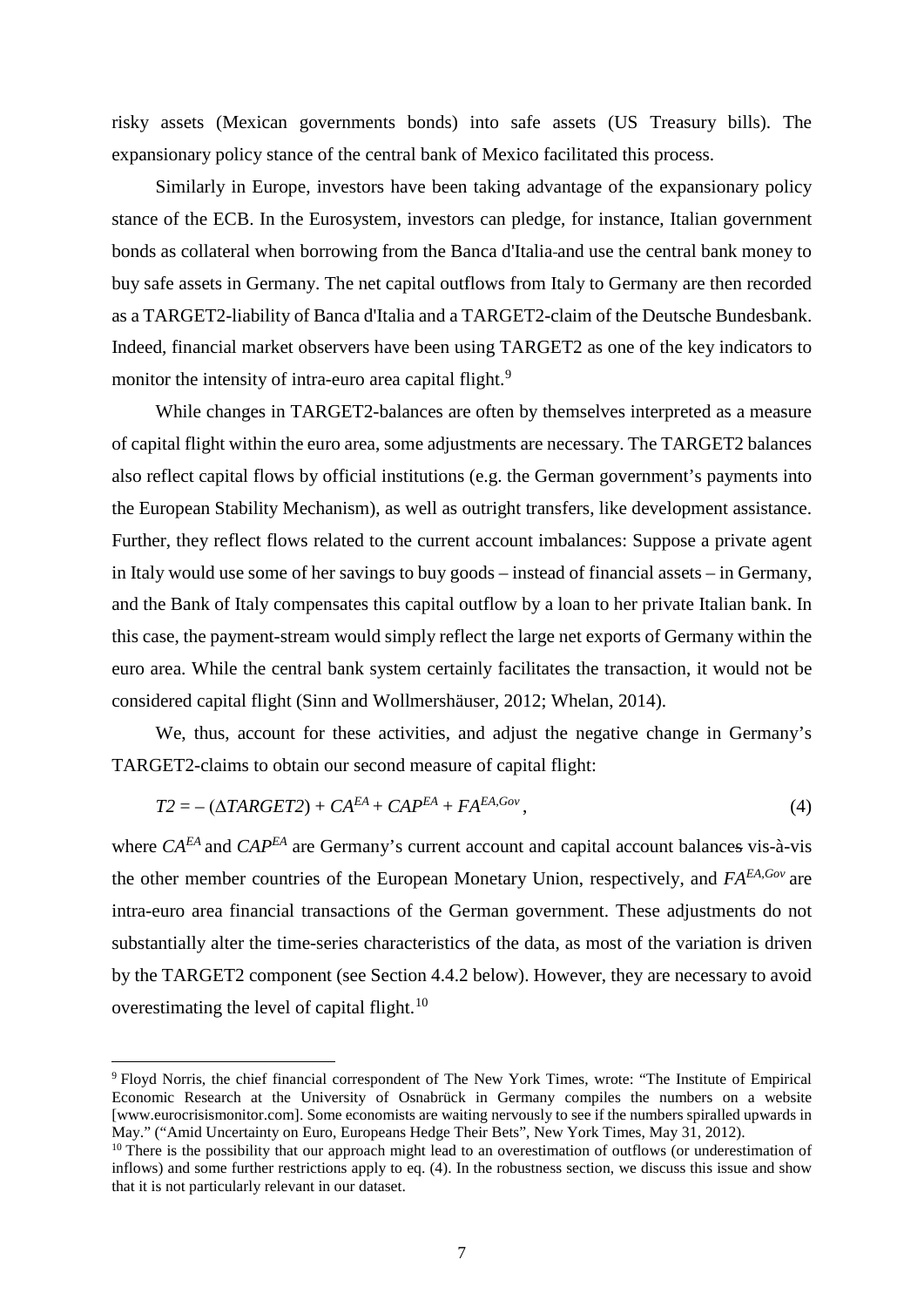There is very little research on the economic determinants of intra-euro area capital flight. The literature instead focuses on the empirical disentanglement of accounting identities of the TARGET2 balance, which has first been derived by Sinn and Wollmershäuser  $(2012)$ .<sup>[11](#page-9-0)</sup> Our measure is inspired by their decomposition of TARGET2 balances into current account and financial account components. We additionally subtract the official flows to obtain our T2 measure.<sup>[12](#page-9-1)</sup>

There are some papers exploring the economic factors underlying the build-up of TARGET2 balances. Cecchetti *et al.* (2012) consider redenomination risk to be an important driver. De Grauwe and Ji (2012), after controlling for fundamental variables of country risk (i.e. government debt, the real effective exchange rate, and real economic growth), interpret the correlation between TARGET2 and government bond spreads as evidence for speculative panic and flight-to-safety. Whelan (2014) further discusses the positive link between central bank refinancing operations and the build-up of TARGET2 balances.<sup>[13](#page-9-2)</sup> None of the papers, however, considers an adjusted TARGET2 measure that isolates the private capital flight component from the current account-financing and public financing component, as in our T2 measure.

An alternative measure of capital flight is the World Bank Residual (e.g., Collier *et al.*, 2004; Le and Zak, 2006; Cheung *et al.*, 2017). We do not employ this measure here because it does not account for a large item of the German balance of payments statistics: *Other investment* (OI). The OI series, in turn, consists of a number of subcomponents, where the largest one is "Other Investment – monetary authorities." This subcomponent is largely composed of TARGET2 balances, which is closely related to our T2 measure. While for other countries, the World Bank Residual may be appropriate, it would vastly underestimate the true degree of capital flight for Germany.

## **3. Preliminary Analysis**

**.** 

The pattern and size of each measure of capital flight is displayed in Figure 2. We find that, during our (maximum) sample period, 1995Q1 to 2018Q3, capital flight to Germany has been rising and is economically not negligible after the 2007/8 global financial crisis; according to TMI it averages to about 1.48% of GDP annually, whereas T2 was 0.56% on average. Given

<span id="page-9-0"></span><sup>&</sup>lt;sup>11</sup> The dispute centered on the question to what extent TARGET2 balances reflect current account financing or capital flight. Indeed, it reflected both – but to a different extent over time and across countries (Sinn and Wollmershäuser, 2012; Auer, 2014; Cecioni and Ferrero, 2012).

<span id="page-9-1"></span> $12$  Some countries outside the euro area, such as Norway, also participate in the TARGET2 clearing system. However, they are generally not allowed to run any negative balances.

<span id="page-9-2"></span> $13$  Westermann (2014), for example, critically reviews this positive link.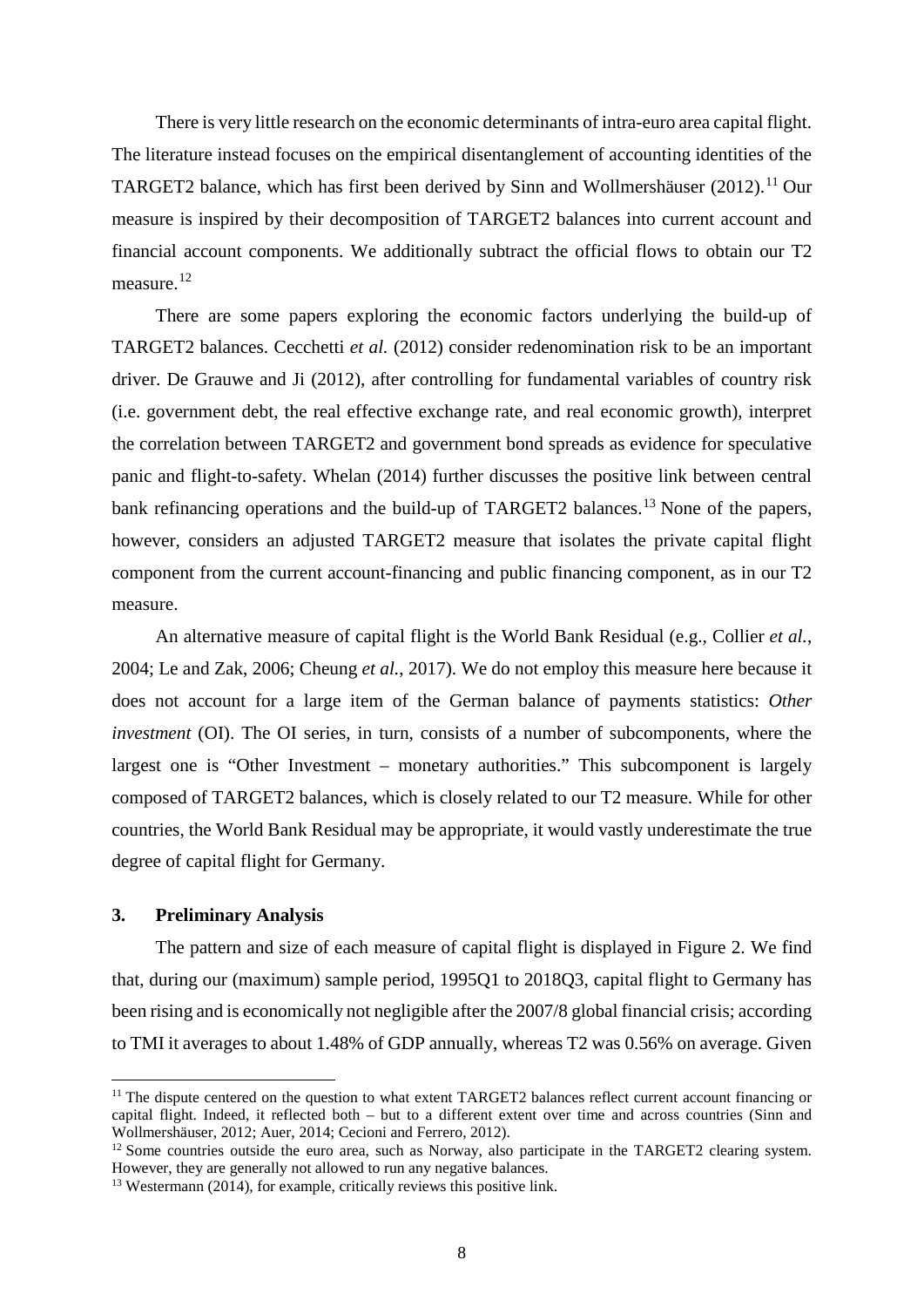the size of the German economy, the capital flight has accumulated to almost 600 billion euros over the past decade, or 70% of today's GDP. It is also interesting to consider the sum of the measures over time. After 2008, both measures add up to 2.04% of GDP; but before 2008, the sum is quite close to zero (~0.05‰). If the measures represent different facets or components of capital flight, their sum suggests that the sizable net capital flight to Germany is a rather recent phenomenon.

The two capital flight measures capture net capital movements towards Germany under the covers of trade and financial transactions; these flows are likely to be committed by different clienteles with non-identical motivations. Indeed, TMI and T2 have a correlation coefficient of 0.265; indicating that they are related but also have their own unique dynamic features.

In order to correctly specify the regressions in the subsequent analysis, we first test for stochastic trends in our capital flight measures. Table 1 reports unit root tests. At the 5% level of statistical significance, we can reject the hypothesis of a unit root for both variables, over different sample periods and using different test statistic.<sup>[14](#page-10-0)</sup> Consequently, we treat our variables as *I(0)* in the following regression exercise.

#### **4. Regression Analysis**

### *4.1 Baseline Specification*

As a starting point, we consider the following specifications for TMI and T2:

$$
Y_{t,TMI} = \alpha + \lambda'CID_t + \theta'X_t + \delta'M_t + \beta'W_t + \varepsilon
$$
\n(5a)

and

**.** 

$$
Y_{t,T2} = \alpha + \lambda' CID_t + \theta' X_t + \delta' M_t + \beta' Z_t + \varepsilon_t, \tag{5b}
$$

where  $Y_{t,TMI}$  and  $Y_{t,T2}$  are, respectively, the TMI and T2 capital flight measure normalized by GDP. The explanatory variable  $CID<sub>t</sub>$  is the deviation from the covered interest parity between the euro and US-dollar. Arguably, CID is the most commonly used factor to explain capital flight (Cuddington, 1986; Diwan, 1989; Dornbusch, 1984). The use of the EUR-USD covered interest differential captures the decision by a third country to move the capital to the US or Germany. The interest differential between Germany and other EU economies is considered later in (5b). Note that previous studies are mostly on capital flight of developing economies.<sup>[15](#page-10-1)</sup>

<span id="page-10-0"></span> $14$  Cross-checking the result with the KPSS stationarity test confirms the I(0) finding – the two measures do not reject the null hypothesis of stationarity.

<span id="page-10-1"></span><sup>15</sup> Alesina and Tabellini, 1989; Bhagwati *et al*., 1974; Boyce and Ndikumana, 2001; Cerra *et al*., 2008; Collier *et al*., 2001; Cuddington, 1987; Epstein, 2005; Fedderke and Liu, 2002; Lensink *et al.,* 1998, 2000; Le and Zak, 2006; Mikkelsen, 1991, and others. An exception is Javorcik and Narciso (2008) who focuses on tariff evasion via trade misinvoicing between Germany and its trade partners.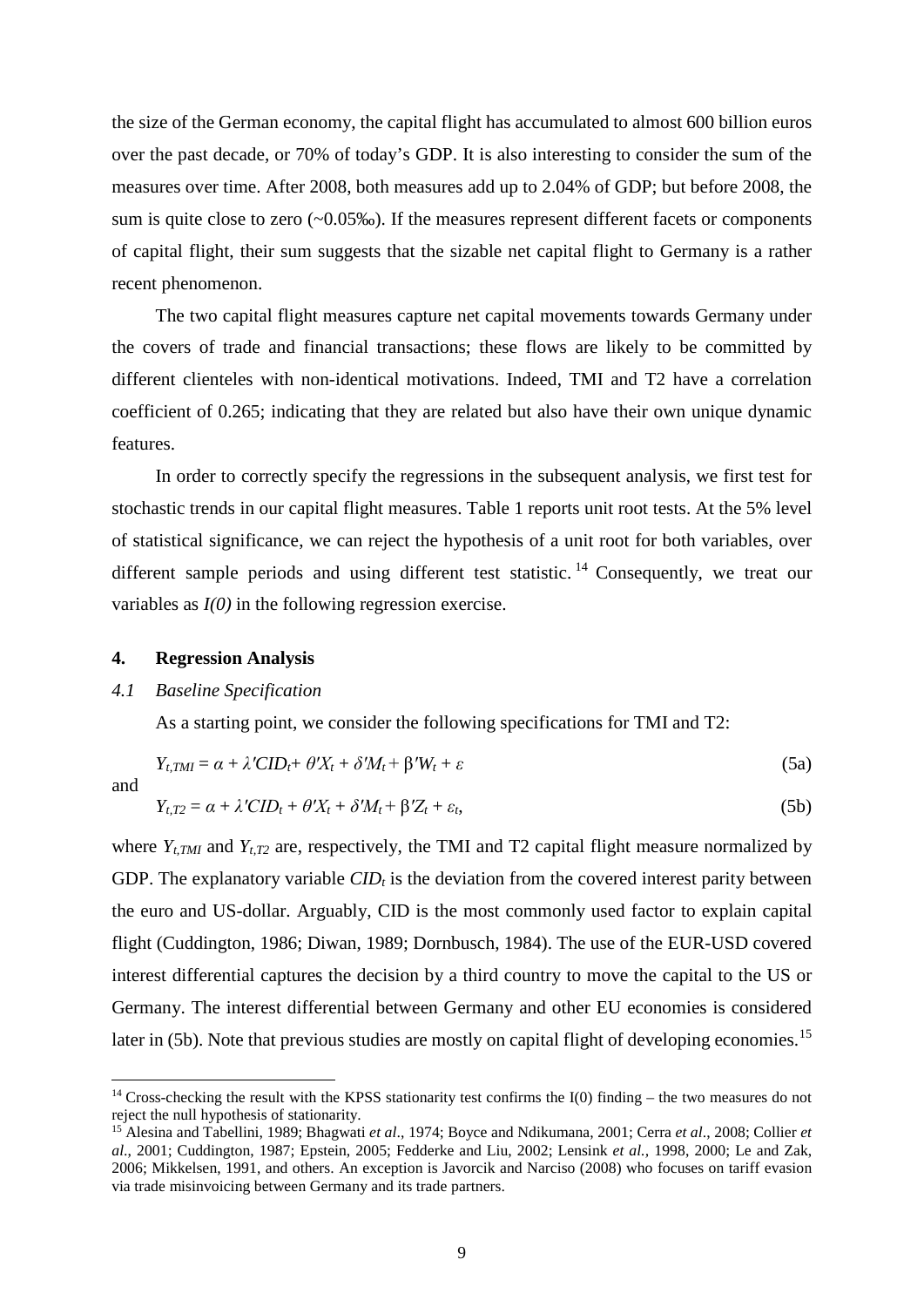Germany – a developed economy imposing limited capital controls – typically displays quite small covered interest differentials (Figure 3), and the CID effect can be small especially taking transaction costs into consideration. Nevertheless, given its prevalence in literature, we include this variable in our analysis. It is defined such that positive values indicate arbitrage opportunities by investing in Germany; we therefore expect it to have a negative (or zero) coefficient.

The vector *Xt* includes the economic determinants that are deemed common to both TMI and T2 and capture investors' motives to avoid country risk (government debt, fiscal balance, real GDP growth), currency debasement (inflation differential, currency misalignment), volatile investments (stock price volatility), and to minimize taxation (tax ratio). We expect Germany to experience more inflows/less outflows when debts, deficits, volatility and taxes are low, the exchange rate is undervalued (positive coefficient) and economic growth is high (negative coefficient).

The vector  $M_t$  includes M1 and M3 money growth rates that are considered in recent studies on capital flight. The relative monetary growth is indicative of the relative policy stance of Germany and the US and affects the capital flow pattern. Recent studies consider the money stock can be a measure of the intensity of the 'internal drain' and a proxy for potential capital flight (e.g. De Beaufort Wijnholds and Kapteyn, 2001; Cheung *et al.,* 2016; Obstfeld *et al.,*  2009).[16](#page-11-0)

To capture the different natures of the two capital flight measures, we further include in (5a)  $W_t$  that captures economic determinants that are specific for TMI, and in (5b)  $Z_t$  that captures determinants specific to T2. Specifically, *Wt* includes exchange rate volatility, the import duty ratio, the size of the shadow economy, and *de facto* trade openness.[17](#page-11-1) Capital inflows via TMI are hypothesized to respond negatively to a high degree of exchange rate uncertainty as measured by its realized volatility (positive coefficients). To circumvent tariffs and import VAT, firms have an incentive to underreport the true value of imports. This suggests a positive relationship between our import duty variable and capital outflows (negative coefficient). The signs of the coefficients on the shadow economy and trade openness do not come with a strong prior. On the one hand, shadow economy activities may generate black money cash which increases the demand for cross-border money laundering. On the other hand,

**.** 

<span id="page-11-0"></span><sup>&</sup>lt;sup>16</sup> The monetary aggregate may be indirectly related to QE policies of the FED and the ECB. There is however no direct relationship as M0 is only a small component of M2 and M3.

<span id="page-11-1"></span><sup>&</sup>lt;sup>17</sup> The choice of TMI-specific variables is motivated by, among others, Cheung *et al.*, 2016; Buehn and Eichler, 2011; Kellenberg and Levinson, 2019; Patnaik *et al*., 2012; Worku et al., 2016.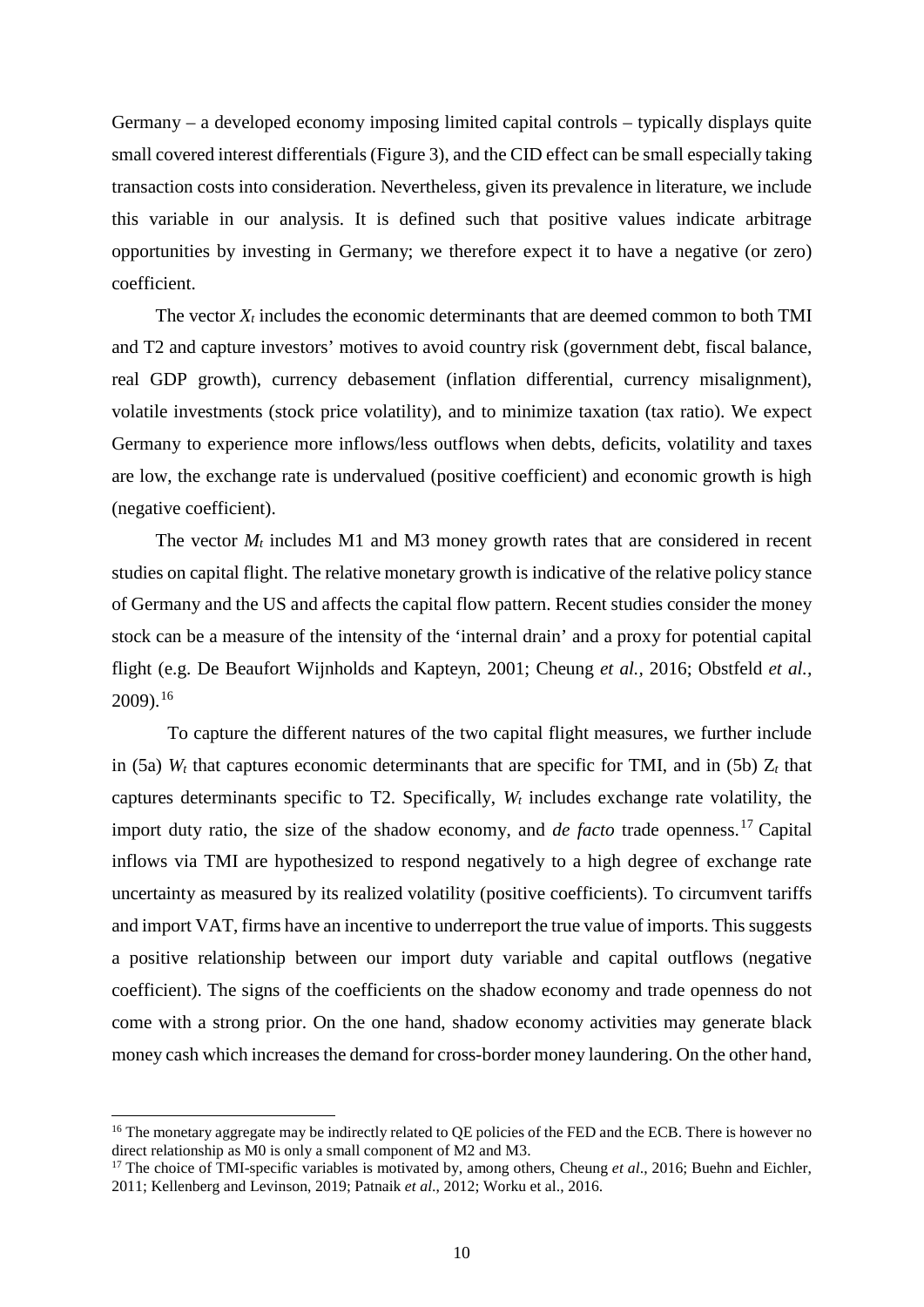an active shadow economy may open up consumption opportunities for illicit inflows. *De facto* trade openness (proxied by the trade volume normalized by GDP) may also have opposing effects on TMI. While a higher trade volume (for given import duties) may be a proxy for the reduction of non-tariff trade barriers, thus lowering the incentives to underinvoice imports, a higher transaction volume may also open up more possibilities to misinvoice.

 $Z_t$  includes changes in the interest spread of European countries affected by the euro crisis against Germany, Google searches for "euro breakup" as a proxy of redenomination risk, and variables capturing increased flexibility in the Eurosystem's collateral standards. We expect all of these variables to enter the regression with a negative coefficient. The interest rate spread aims to test the "financial panic" hypothesis and is expected to be positively correlated with capital inflows (De Grauwe and Ji, 2012; De Grauwe *et al.*, 2017). In contrast to global capital flows via trade misinvoicing, capital flows within the euro area are unlikely to be influenced by misalignment or volatility of the common currency. T2 may, however, be affected by a noticeable increase in the perceived breakup-probability, and subsequent redenomination, in the height of the euro crisis (Cecchetti *et al.*, 2012).<sup>[18](#page-12-0)</sup> Furthermore, lower collateral standards in refinancing operations facilitate the creation of central bank money; risky governments bonds can be pledged to the national central bank and the resulting liquidity can either be moved to Germany in the form of deposits or invested into other safe assets, such as bunds.

#### *4.2 Empirical Results*

**.** 

## *4.2.1. Determinants of Trade Misinvoicing (TMI)*

Table 2 reports the results of estimating variants of (5a). The CID variable is insignificant either as a standalone explanatory variable or in the presence of other variables. The finding is in contrast to the literature, which typically finds the CID to be a key determinant for capital flight. While the motive of earning arbitrage profits is deemed to be a prominent determinant of capital flight of developing economies, it does not appear to be a strong motivation to move capital to Germany. The insignificant result may not be surprising if we are talking about capital flight to Germany, which has an already quite open financial account and developed financial sector. We nevertheless keep the CID variable in the following analyses due to its prominence in the academic literature.

For the economic determinants included in the vector  $X_t$ , the real GDP growth, inflation differential, exchange rate misalignment, and government debt variables are statistically

<span id="page-12-0"></span><sup>&</sup>lt;sup>18</sup> Also, ECB-president Mario Draghi remarked upon the "risk of convertibility" in a speech at the Global Investment Conference in London, 26 July 2012.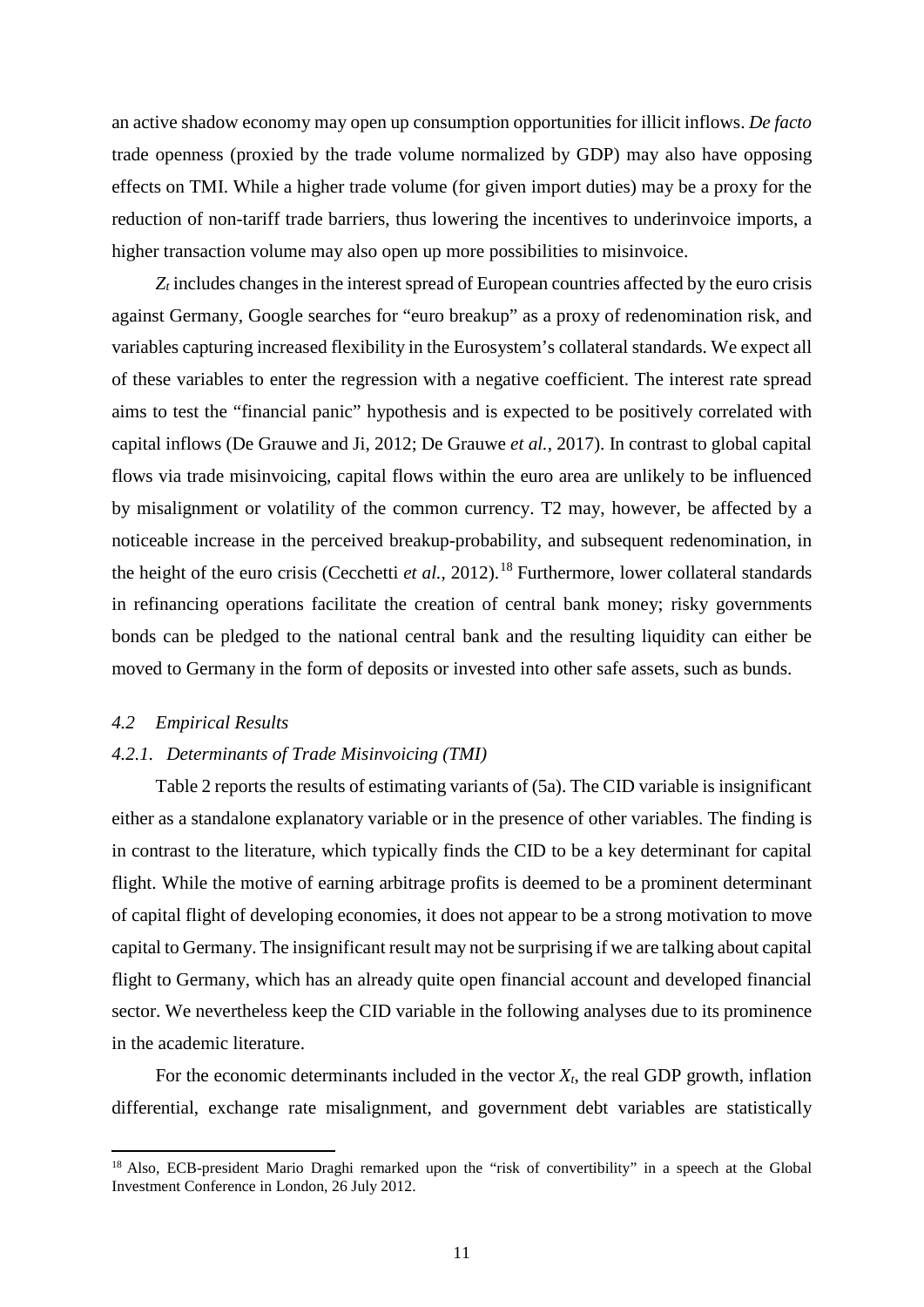significant with the expected signs (Column 2, Table 2). Specifically, capital flight via TMI to Germany increases with higher German real GDP growth, lower relative German inflation, an undervalued currency, and lower German government debt. The other fundamental variables used in the literature including the government balance relative to GDP, the tax ratio and stock market volatility are statistically insignificant.

Between the two money growth variables, only the relative M1 growth rate variable is significantly positive; that is, a relatively loose German monetary policy reduces flight to Germany (Column 3). The monetary effect, however, as indicated in the sequent results, is not robust to the presence of other determinants.[19](#page-13-0)

Among the factors in  $W_t$  that are deemed to be specifically relevant to TMI, only the openness variable is statistically insignificant (Column 4). The results indicate that a) exchange rate volatility capturing currency uncertainty deters capital flight, and b) the import duty ratio facilitates illicit inflows as higher import duties make it attractive for importers to incorrectly declare the values of imports. Both findings confirm the results reported in, say, for example, Patnaik *et al.* (2012), Cheung *et al*. (2016), Javorcik and Narciso (2008), Mishra *et al*. (2008), Ferrantino *et al.* (2012), and Fismann and Wei (2004).

Furthermore, we find that the estimated size of the shadow economy is inversely related to illicit inflows. When these potential determinants are included simultaneously (Column 5), most of the variables become insignificant; a result that is likely driven by either correlation of the variables or inclusion of irrelevant variables. Column (6) presents the results of sequentially dropping the "most" insignificant variable from the regression; that is, those with the lowest tstatistic. The resulting parsimonious specification shows that both monetary and shadow economy effects reported under Columns (3) and (4) are not robust in the presence of other economic determinants. The parsimonious specification explains over half (57%) of the variations in TMI, the six significant determinants have their expected signs.

## *4.2.2. Determinants of Adjusted TARGET2 Balances (T2)*

The results of estimating the baseline specification of T2 (5b) are presented in Table 3. Comparing the explanatory variables that are common to (5a) and (5b), the T2 capital flight measure is only significantly affected by a few. The CID variable displays a significantly negative effect as a standalone regressor or when it is paired up with monetary factors

 $\overline{a}$ 

<span id="page-13-0"></span><sup>19</sup> These results resemble findings of Cheung *et al.* (2016) for China.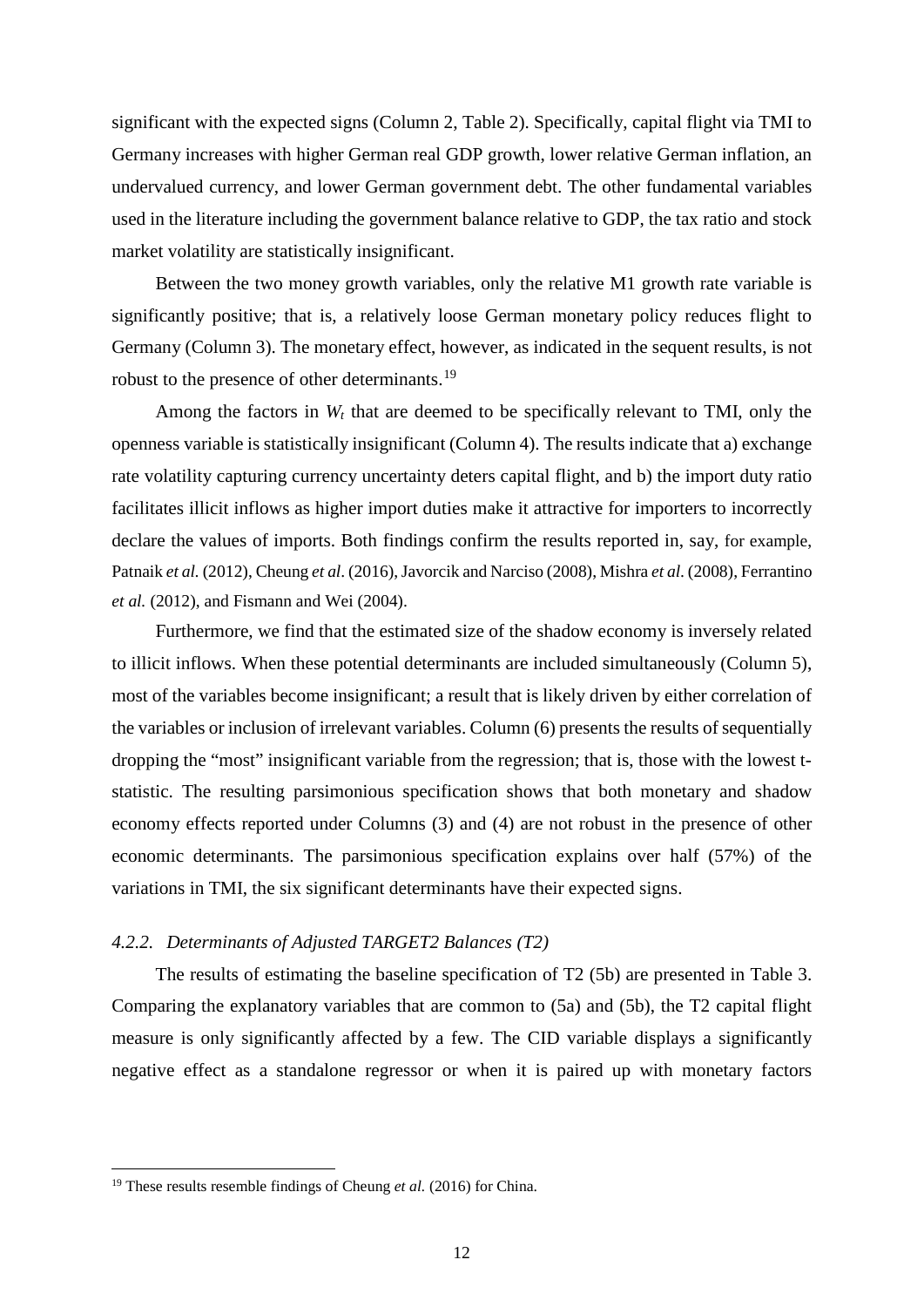(Columns 1 and 3). However, the effect is not robust to the inclusion of other control variables. [20](#page-14-0)

Of the four variables in  $Z_t$ , the vector that collects factors specific for T2, the interest rate spread of the European countries in crisis vis-à-vis Germany matters (EA Spread),<sup>[21](#page-14-1)</sup> as well as collateral standards in refinancing operations of the ECB. The two other variables are insignificant. It is worth noting that these two significant T2-specific factors explain 38% of data variability – a level of explanatory power that is much higher than those offered by CID, canonical economic and monetary variables.

The interest rate spread has a negative sign, which at first sight appears surprising. A lower interest rate in Germany vis-à-vis other European countries thus drives capital into Germany, rather than out of Germany. This is puzzling when applying the same arbitrage motivation as when interpreting the CID coefficient. Note, however, that while the CID variable used a very short-term money-market interest rate, the interest rate spread in Table 3 is computed as the difference in 10-year government bond yields. Indeed, the spread is usually viewed as a barometer of perceived country-risk differences within the euro area.<sup>[22](#page-14-2)</sup> After a phase of decoupling between fundamentals and interest rates, investors started to again notice that Germany and other European countries, with weaker fundamentals, do not share the same risk category. The negative coefficient is thus in line with the partial correlation between TARGET2 and the interest rate spread found by De Grauwe and Ji (2012); higher default risk in other euro area countries drives capital into Germany, rather than in the other direction.<sup>[23](#page-14-3)</sup> Note that, due to the countervailing effects, the size of the coefficient represents a lower-bound estimate.

The findings on collateral standards are in line with the institutional background characteristics of ECB monetary operations. NCBs in the euro area lend to banks against eligible collateral. Part of this collateral is determined by the ECB council, and (a smaller) part has been determined by the NCBs (idiosyncratic component). Some NCBs, for instance,

**.** 

<span id="page-14-0"></span><sup>&</sup>lt;sup>20</sup> When including the CID's subcomponents (i.e. the short-term interest rate differential and the forward premium), they also turn out to be statistically insignificant in the multivariate specifications of both, the TMI and T2 measure. The results are not reported but are available upon request.

<span id="page-14-1"></span> $21$  Ireland, Italy, Portugal, and Spain. Greece is excluded due to low liquidity of its debt securities as well as any convoluting effects from the Greek debt restructuring of 2012. Results are robust to the inclusion of Greece and are available upon request.

<span id="page-14-2"></span><sup>&</sup>lt;sup>22</sup> The spread on covered default swaps (CDS) would be an alternative measure to capture country-risk differences. However, due to data paucity, the use of CDS implies a much shorter sample period for the exercise. Further, for the available data on 10-year spreads on CDS and government bond yields are highly correlated with a correlation coefficient estimate of 0.954.

<span id="page-14-3"></span><sup>&</sup>lt;sup>23</sup> The apparently counterintuitive sign has first been found and discussed in Cuddington (1987) for a set of emerging market economies.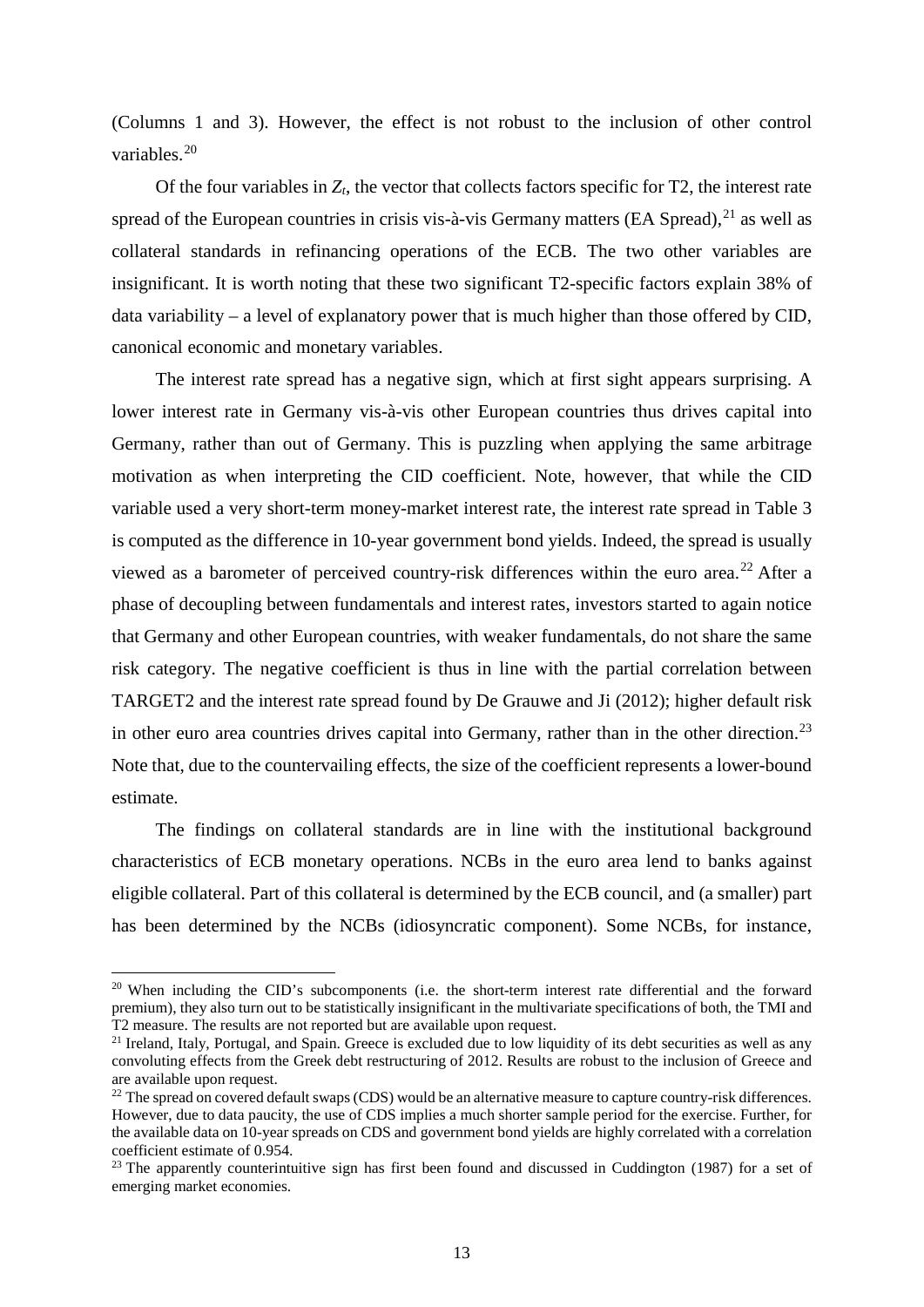adopted special collateral items after the peak of the crisis in 2011, including ELA – the ECB's emergency liquidity assistance facility. Our regression findings imply that whenever these collateral standards were loosened, part of the liquidity created has been used for capital flight; when they were tightened (for instance in mid-2011), the intra-euro area capital flight is discouraged (Sinn and Wollmershäuser 2012; Whelan, 2014; Westermann, 2014).

In deriving the parsimonious specification from all these potential factors, we found that, in addition to three T2-specific factors, two economic variables; namely the currency misalignment and government debt variables are statistically significant. While these two economic variables are insignificant under Column (2), they are significant with the expected signs in the presence of, say, T2-specific factors; indicating a certain degree of complementarity between these variables. Overall, the T2 measure of German capital flight is explained by both, fundamental, as well as measure-specific factors. Taken together, these variables account for 43% of the T2 variability.

## *4.3 The Role of Economic Policy Uncertainty*

While fundamental data on policy variables, in particular monetary and fiscal policy, are included in our specification, they may not represent all aspects of global or regional uncertainty that drive flight-to-safety (Le and Zak, 2006). For instance, inflation has been quite stable in the past, but central banks around the world have taken a policy stance that makes the path of future inflation very uncertain. The same applies to fiscal policies, where the effects of the debt-brake for instance – although part of the constitution in all euro area countries – were quite unpredictable. In this subsection, we consider alternative measures of economic policy uncertainty (EPU) in our analysis:

$$
Y_{t,TMI} = \alpha + \lambda'CID_{t} + \theta'X_{t} + \delta'M_{t} + \beta'W_{t} + \gamma'U_{t} + \varepsilon_{t},
$$
\n(6a)

$$
Y_{t,T2} = \alpha + \lambda' CID_t + \theta' X_t + \delta' M_t + \beta' Z_t + \gamma' U_t + \varepsilon_t,
$$
\n(6b)

where the vector  $U_t$  captures the EPU related variables and the other covariate vectors are limited to only include the subset of statistically significant variables derived in the previous section. These EPU related variables are meant to represent uncertainty not captured by variables such as stock market volatility, interest rate spread, and exchange rate volatility considered in the previous subsection.

The measures follow a newly-developed methodology of Baker, Bloom and Davis(2016) and rely on the relative frequency count of words of uncertainty and economic policy in either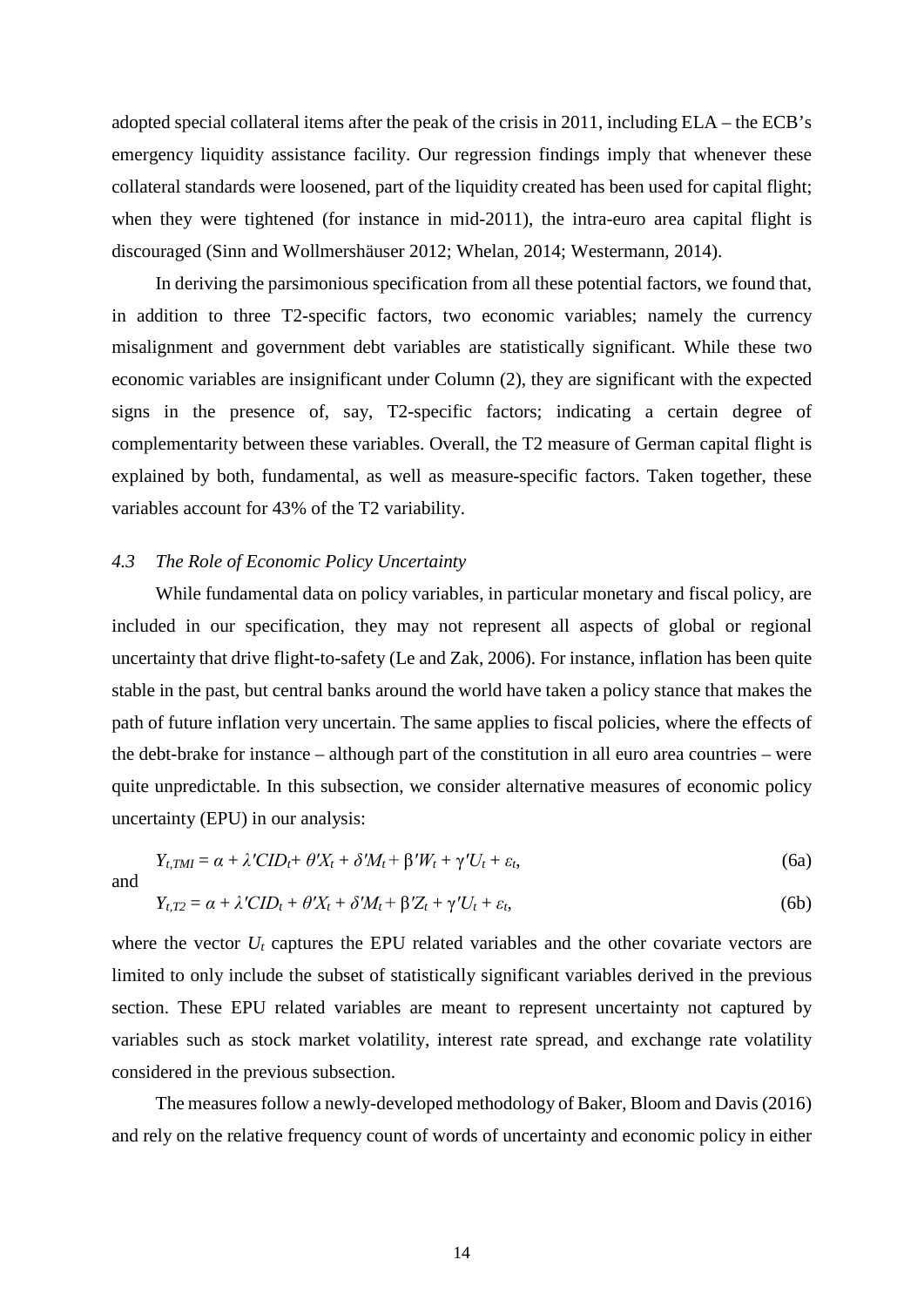newspapers or expert reports of the Economist Intelligence Unit (Ahir, Bloom, and Furceri, 2018). The data appendix provides detailed descriptions of these EPU indices.

As the TMI measure does not respond to any of these policy uncertainty indices, we for brevity do not present here these TMI results, which are available upon request.

For the T2 variable, we start with the Germany EPU index, the EU EPU index, and a global EPU index (Table 4). While all of them are statistically significant, when included individually, only the EU EPU index remains significant when all are included jointly and survived a stepwise regression. Cl. (1) and Cl. (2) show that both, the news-based and the expert-based index is statistically significant, i.e. higher economic policy uncertainty in the EU facilitates capital flight towards Germany – the safe haven. This result resembles findings by Hermes and Lensink (2001), who also analyze the link between policy uncertainty and capital flight; albeit with a focus on least developed countries and using different measures of capital flight and policy uncertainty.

As the three variables are highly correlated, indicating the presence of a common sentiment component, we extract their  $1<sup>st</sup>$  principal component and indeed find it to be highly significant. Adding it to the baseline regression derived in Section 4.2. yields a negative and statistically significant partial correlation with our T2 measure as well. This result is consistent with the existence of a general climate of economic sentiment, which either reflects global trends or is not regionally confined due to strong spill-overs from high-uncertainty countries; with the European countries in crisis being likely sources.

To follow up on the question of the sources of uncertainty, we look into some of the subcomponents of the EU EPU variable. Among the potential suspects, we find that policy uncertainty in Greece, in particular, has been driving capital (euro-area wide) into Germany. The other countries also have the expected negative signs but lower coefficients. Also, they are either insignificant (Ireland, Italy, and Portugal) or are only marginally significant at the 10% level (Spain).

Overall, economic policy uncertainty – not picked up by the variables considered in the previous subsection – appears to be a relevant additional factor; the adjusted  $R^2$  estimate of the regression increases from 0.43 to up to 0.48.

Other variables, aimed to capture different aspects of uncertainty, such as a geopolitical risk (measured either by violent conflicts or the geopolitical risk index by Caldara and Iacoviello, 2018), dummy variables for the Greek private sector involvement (PSI), as well as the Deauville meeting, where the option of a PSI was first discussed, the introduction of EUwide bail-in clauses for bank debt coming with the Single Resolution Mechanism (Schäfer *et*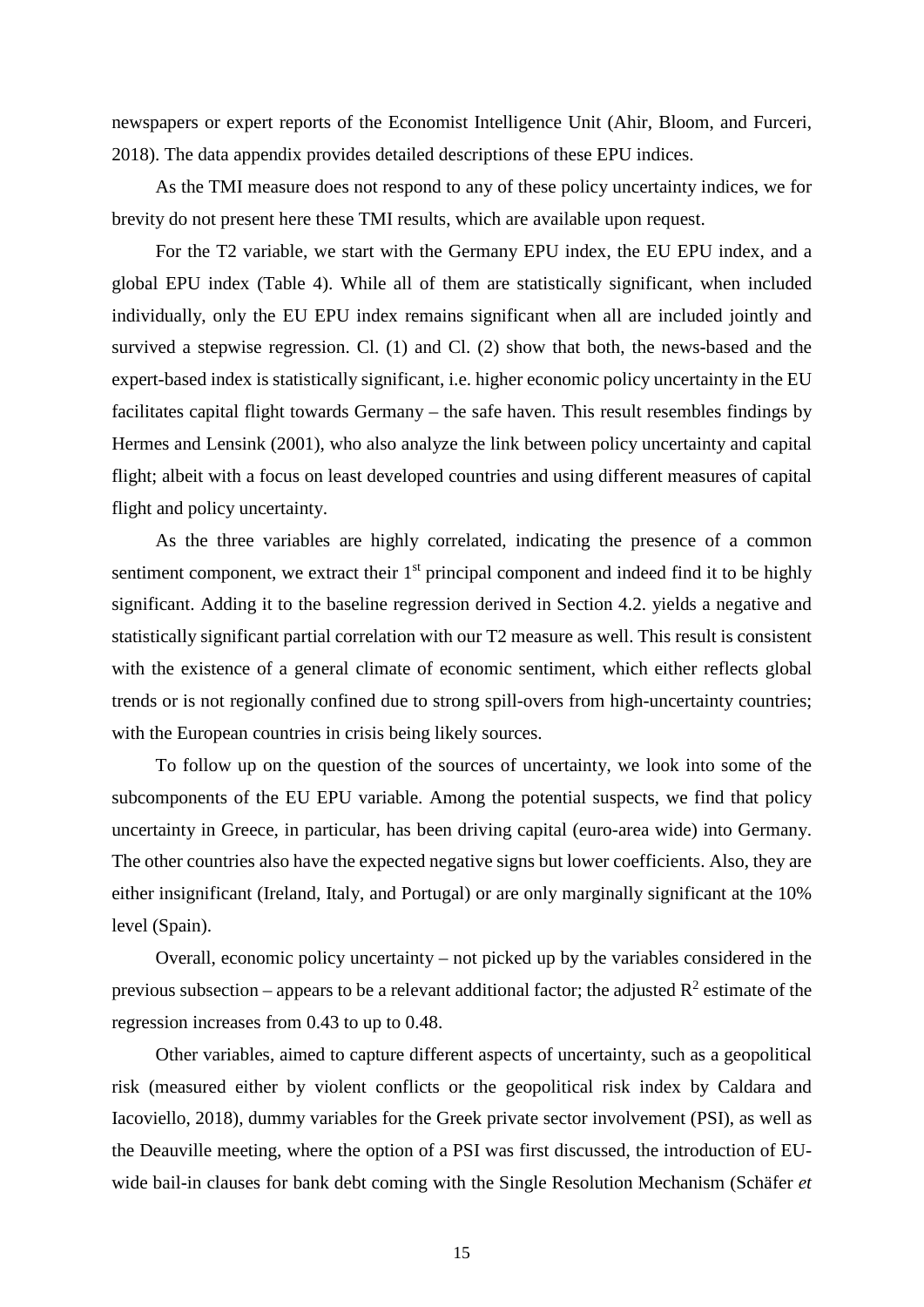*al.*, 2017), stock market volatility in the US or Europe (captured by the VIX/VSTOXX) have turned out to be statistically insignificant and are not reported above (results are again available upon request).

In the appendix, we further decompose the effect of economic policy uncertainty on intraeuro area capital flight. First, as reported in Table B1, we break down the Greek economic policy uncertainty into its thematic components. We find, for a given level of overall EU policy uncertainty, that some subcomponents of Greek uncertainty are of additional importance. Especially, economic policy uncertainty regarding the banking sector and the currency enters the regression with a negative and statistically significant coefficient. Tax-, debt-, fiscal-, monetary- and pension-related economic uncertainty indices, turn out to be statistically insignificant (or only marginally significant). When going the opposite route and looking at a broader uncertainty index not related to specific policy discussions but rather all types of (perceived) economic uncertainty, this variable turns out to be statistically significant with a negative sign as well. In sum, the results indicate not only overall EU policy uncertainty fuels capital flight to Germany but also uncertainty surrounding the Greek crisis, in general, and banking and currency uncertainty, in particular.

Finally, in Table B2, we test for potential non-linearities over time. The Deauville meeting, where the possibility of PSI has first been discussed may have changed the way that economic uncertainty measures have influenced capital flight (Mody, 2013). As Table B2 shows, the interaction term of  $EPU \times PSI$  is not statistically significant in most regressions. Nevertheless, the Wald-tests suggests that the sum of the coefficients on EPU and EPU  $\times$  PSI is significant in all cases except Ireland and Portugal, while the EPU variable in the same regression by itself is not. This suggests that economic policy uncertainty is indeed a factor that has become relevant after the beginning of private sector involvement, which is analogous to a retrenchment of bailout expectations, which previously may have existed.

## *4.4 Robustness*

### *4.4.1 Measuring Trade Misinvoicing*

An advantage of our TMI measure is that it allows for variations across trading partners and over time. Columns (2) and (3) of Table 5 compare our baseline results, replicated in Column (1), with those from data derived from alternative assumptions regarding the CIF. The comparison shows that a precise estimation of the CIF is indeed crucial. While the TMI based on alternative CIP assumptions garner determinants, in general, with the same signs, our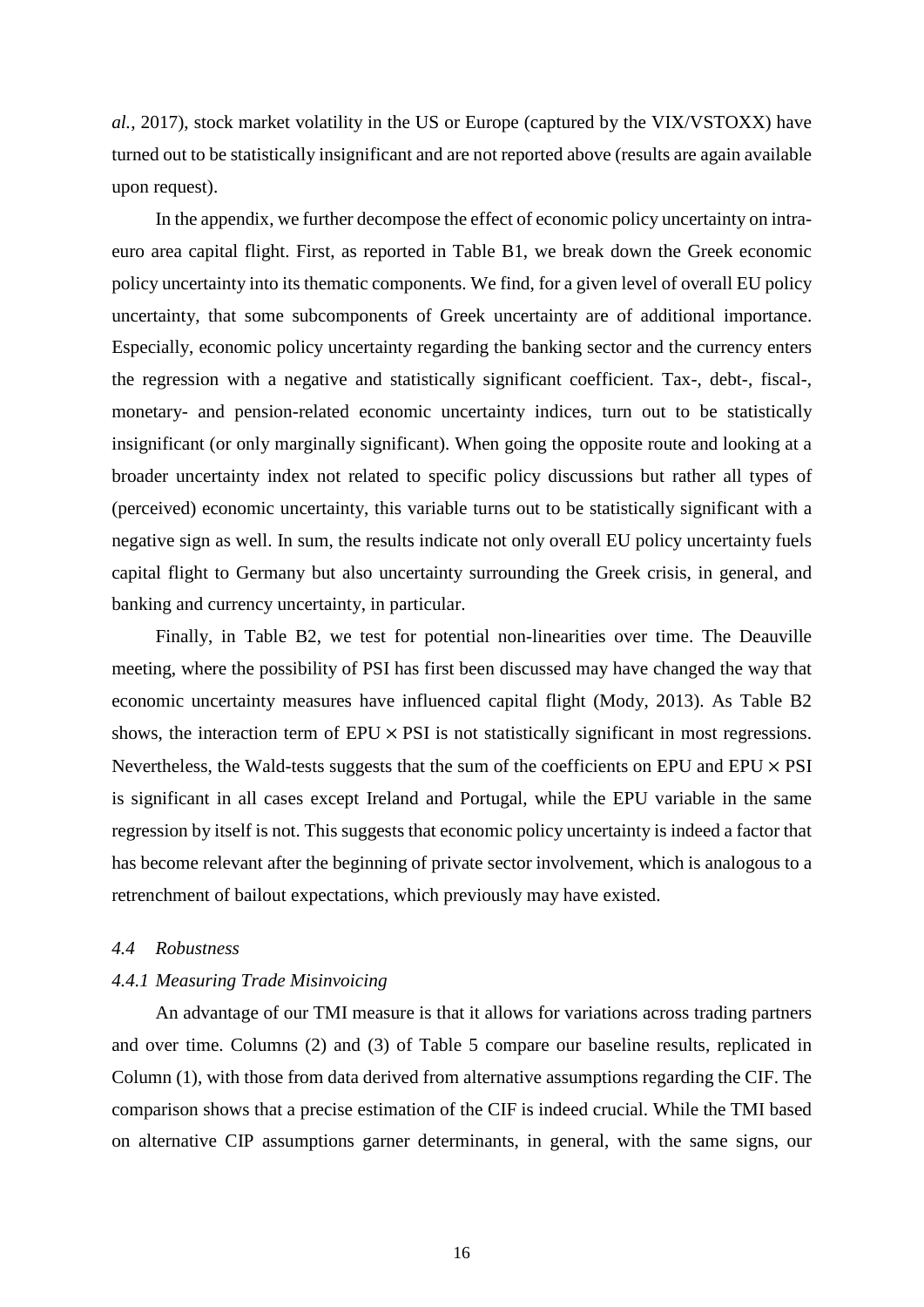baseline TMI measure picks up more statistically significant variables than the other two measures.

Column (2) presents results of the TMI constructing with CIF estimates from the *Centre d'Etudes Prospectives et d'Informations Internationales* (CEPII). Both CEPII and OCED estimates follow comparable estimation approaches, but the CEPII dataset has a smaller crosscountry coverage (Gaulier and Zignago, 2019). While the signs of the coefficients remain the same for all variables, the statistical significance varies. Most notably, currency misalignment does not enter in a statistically significant way anymore. Also, the adjusted  $\mathbb{R}^2$  estimate is considerably lower; it decreases from 57% to 42%.

The previous literature on trade misinvoicing usually does not account for variations in costs of insurance and freight over time and across countries.<sup>[24](#page-18-0)</sup> Column  $(3)$  thus compares our baseline estimates to those from the TMI based on the common assumption of a constant CIF of 10%. Remarkably, most of the variables become statistically insignificant in this case. Overlooking the variability of CIF estimates can limit the ability to explain capital flight variations.[25](#page-18-1)

Another potential factor causing discrepancies in mirror trade statistics besides intentional misinvoicing is data quality and reliability of reporting countries. To address data quality issues, we re-constructed the TIM measure by dropping trading partners which have a low score of the Statistical Capacity Indicator compiled by the World Bank. Specifically, we drop those have a score a) in the lowest quartile, and b) below the median. The regression results based on these two restricted TMI measures are presented under Columns (4) and (5), and they are quite similar to the baseline results regarding the size of the coefficients as well as their statistical significance. Dropping the lowest quartile of countries decreases the standard errors of our estimates only slightly, while dropping all countries below the median marginally increases them. Overall, dropping trading partners that may not offer quality data does not affect our results of factors affecting capital flight.

We performed sensitivity analysis on our T2 measure by analysing different types of data adjustments, as well as a pure TARGET2 series. Table B3 of the appendix shows that the results are qualitatively similar. The finding confirms the assessment that the adjustments are primarily performed to derive a conservative level-estimate of capital flight while leaving the time-series characteristics largely unchanged.

**.** 

<span id="page-18-0"></span><sup>&</sup>lt;sup>24</sup> Cheung *et al.* (2016) – to the best of our knowledge – is the first capital flight study using CEPII data.

<span id="page-18-1"></span><sup>&</sup>lt;sup>25</sup> In a passing, we note that the  $\mathbb{R}^2$  increases to 70% in this specification. This, however, is likely to be caused by the TMI measure (based on constant-CIF) not being stationary.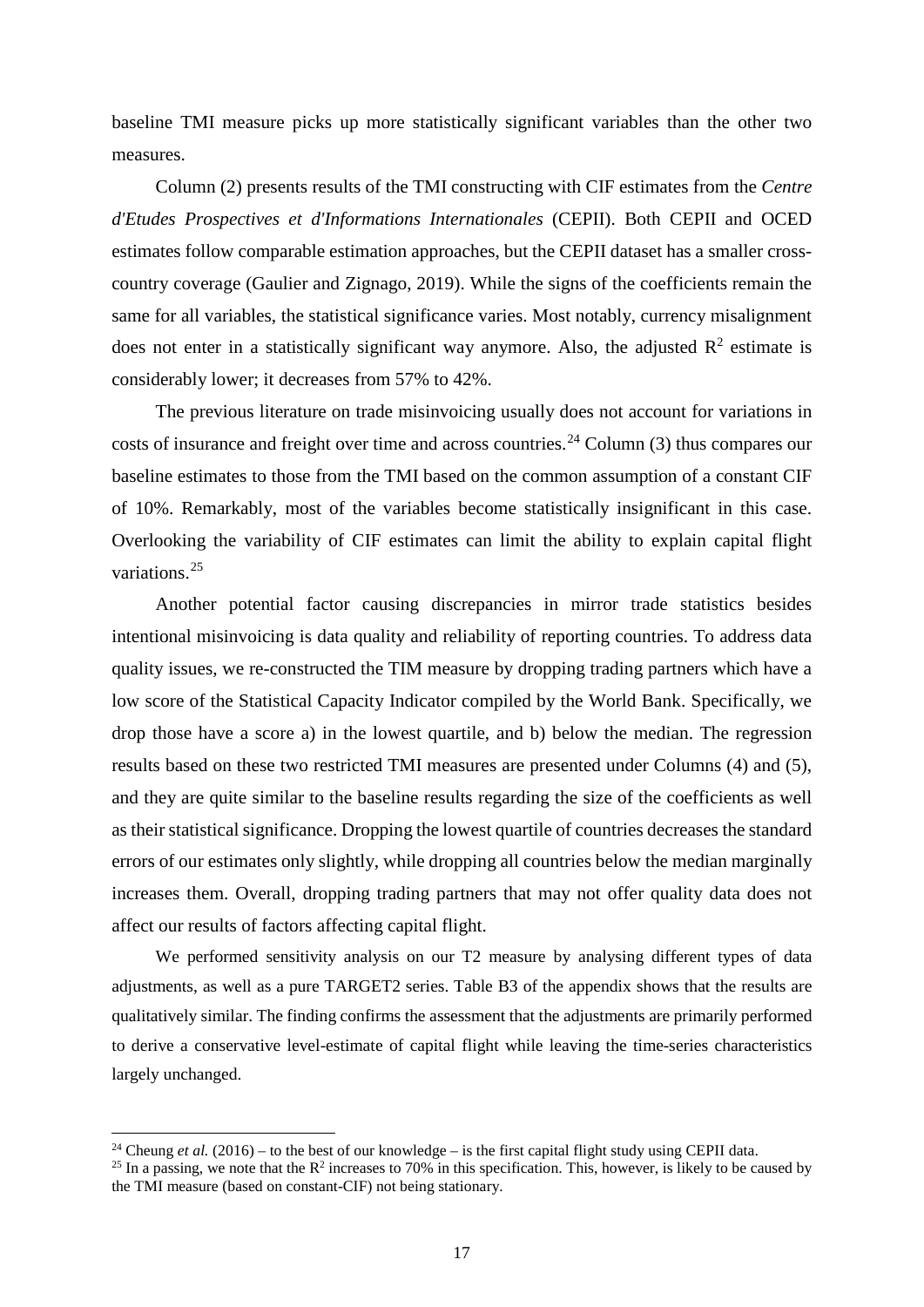In principle, our proxy could also have the issue of an overestimation of outflows (as well as underestimation of inflows). As a further refinement, we omit the subtraction of negative current account values for positive TARGET2 values (and positive current account values for negative TARGET2 values, respectively). We also set capital flight to zero, when positive TARGET2 values are smaller than positive current account values (and when negative TARGET2 values are smaller than negative current account values).<sup>[26](#page-19-0)</sup> The correlation of the resulting series with our baseline proxy is 95.9%. The last column in Table B3 shows that the results are again similar to our benchmark regression.

### *4.4.2 Estimation Methods and Specification Issues*

As another robustness test, we consider different estimation methods and specifications in Tables 6 (TMI) and 7 (T2).

First, we adopt a Seemingly Unrelated Regression (SUR) estimation approach to allow for possible interactions between the TMI and T2 equations. The SUR results displayed under Column (2) of Tables 6 and 7 are mostly similar to the corresponding ones in Tables 2 and 3. There are only marginal changes on the estimation coefficients, although the adjusted  $\mathbb{R}^2$ estimates suggest that SUR provides an overall better fit. However, it is noted that the SUR approach restricts the estimation to the common sample period, which results in losing 16 quarterly observations for TMI. The OLS regression residuals have a positive correlation – but it is rather small (0.183) and a Breusch-Pagan  $\gamma^2(1)$  test-statistic of 2.567 with a p-value of 0.109 does not reject the null hypothesis of independence. That is, the single equation estimation is relevant.

Second, we experiment with a dynamic specification. Despite the Durbin-Watson statistics  $-2.07$  for the TMI equation, and 2.66 for the T2 equation  $-$  do not indicate serious issues, we investigate if our results are sensitive to the inclusion of an AR(1)-component. The lagged endogenous variable is neither statistically significant, nor does its inclusion change any results substantially (Columns (3) of Tables 6 and 7).<sup>[27](#page-19-1)</sup>

In Tables 6 and 7, we also address the issue of endogeneity in a set of instrumental variables (IV) regressions. Specifically, the interest rate variables as well as the import duties maybe endogenous with respect to our dependent variables. The estimation results from instrumenting both variables with their respective lagged values are presented under Columns (6) and (7). The use of IV does not materially change the estimation results pertaining to the

**.** 

<span id="page-19-0"></span><sup>&</sup>lt;sup>26</sup> See data appendix for exact definition.

<span id="page-19-1"></span><sup>&</sup>lt;sup>27</sup> The same is true when other methods to control for autocorrelation are used. A Prais-Winsten AR(1) regression results in a smaller (transformed) Durbin-Watson-statistic of 2.12, but does not change our results notably (available upon request).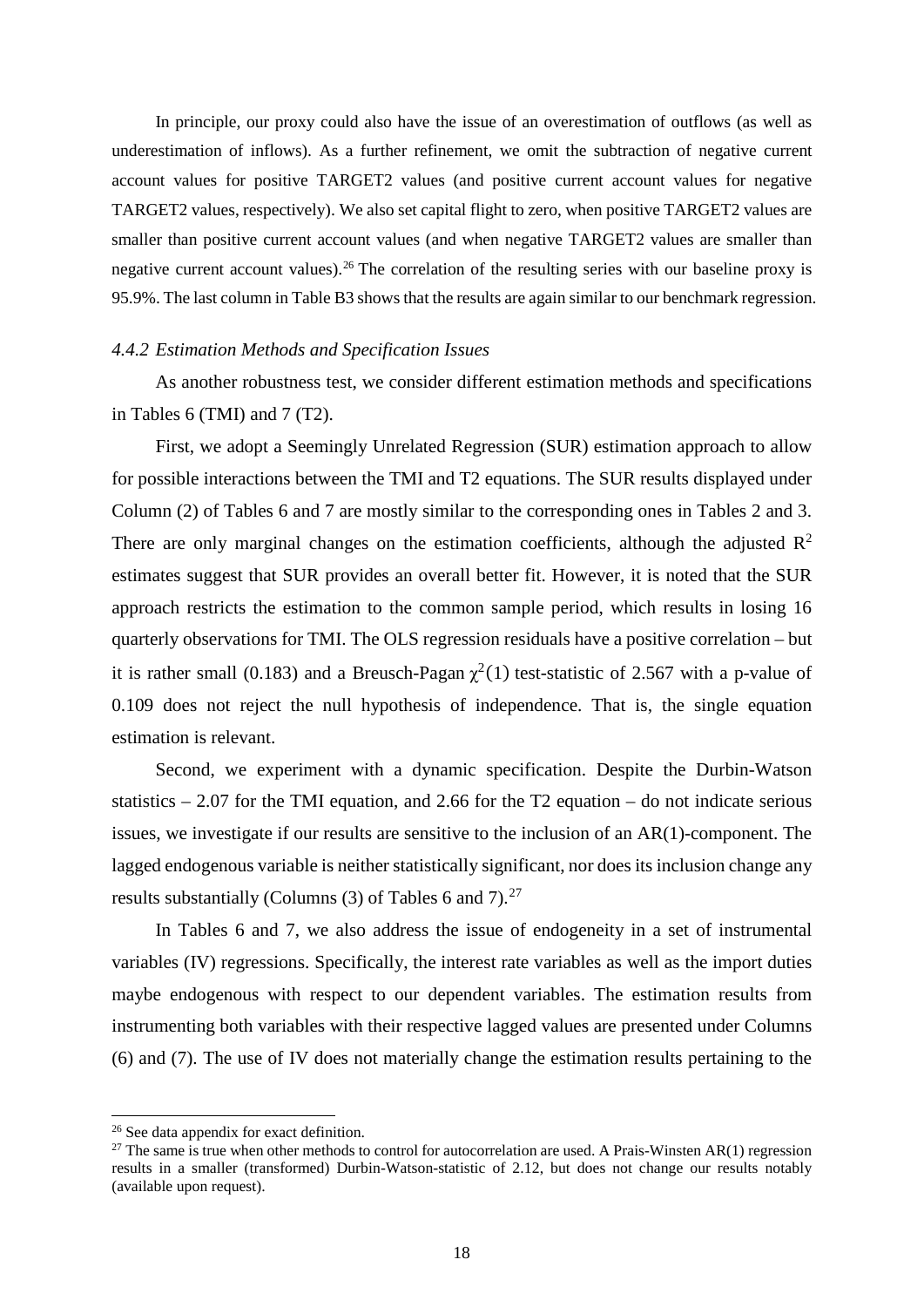instrumented variables as well as the other variables in the regression. The IV specifications exhibit no signs of under-, weak-, or over-identification; except for Column (6) of Table 7 that seems to be only weakly identified.<sup>[28](#page-20-0)</sup>

Finally, we do not find evidence for unaccounted structural breaks. Potential structural breaks attributed to the adoption of the euro and the onset of the European crisis are assessed, respectively, using a dummy variable of the accession to the European Monetary Union for TMI and a dummy variable of the euro crisis for T2. The results presented under Columns (8) of Tables 6 and 7 indicate no significant effect of these two structural break dummy variables.<sup>[29](#page-20-1)</sup>

Table B4 of the appendix further examines the effect of the Eurosystem's quantitate easing (officially named Extended Assets Purchase Programme – APP). Observers have repeatedly referred to the direct effect of the asset purchases on recorded capital flows (Eisenschmidt *et al*., 2017). Columns 1 and 2 of Table B3 assess whether the adoption of APP indeed affects our T2 measure. While the coefficients have the expected negative signs, they are not statistically significant. We furthermore examine the interaction of the APP with the Eurosystem's collateral standards. With the adoption of the APP, refinancing operations become a less important source of bank funding; this may weaken the link between collateral standards and capital flight. While the signs of the coefficients are consistent with this reasoning, the effect of loosened collateral standards did not weaken in a statistically significant order of magnitude.

## *4.4.3 Additional Robustness Tests*

**.** 

As a last set of robustness tests, we consider the effect of bank creditors' bail-in expectations, the Global Financial Crisis of 2007/08, the European sovereign debt crisis (starting in 2010), and CDS spreads as opposed to government bond spreads. The results are reported in Appendix C.

First, we added three different potential bail-in variables to our benchmark regression (Table C1). None of them displays a statistically significant coefficient estimate. The three variables are constructed to capture effects of (i) the agreement of EU Finance ministers upon

<span id="page-20-0"></span><sup>&</sup>lt;sup>28</sup> The spread may also be jointly determined (instead of being endogenous). We, therefore, computed the partial correlation in a stricter sense (i.e. regressing both variables on a common set of potentially jointly-determining variables and then looking at the correlation of the residuals of both equations). We find that T2 and the interest rate spread are still partially correlated even if the influence of all other variables is backed out of *both variables*. Results are available upon request.

<span id="page-20-1"></span><sup>&</sup>lt;sup>29</sup> Note that the T2 sample is  $\frac{1999q1-2018q2}{2018q2}$ , while the TMI sample is  $\frac{1995q1-2018q2}{2018q2}$ . This makes a symmetric inclusion of a dummy variable difficult. We have opted for dummies that leave a substantial part of the sample period on both sides of the potential structural breakpoint.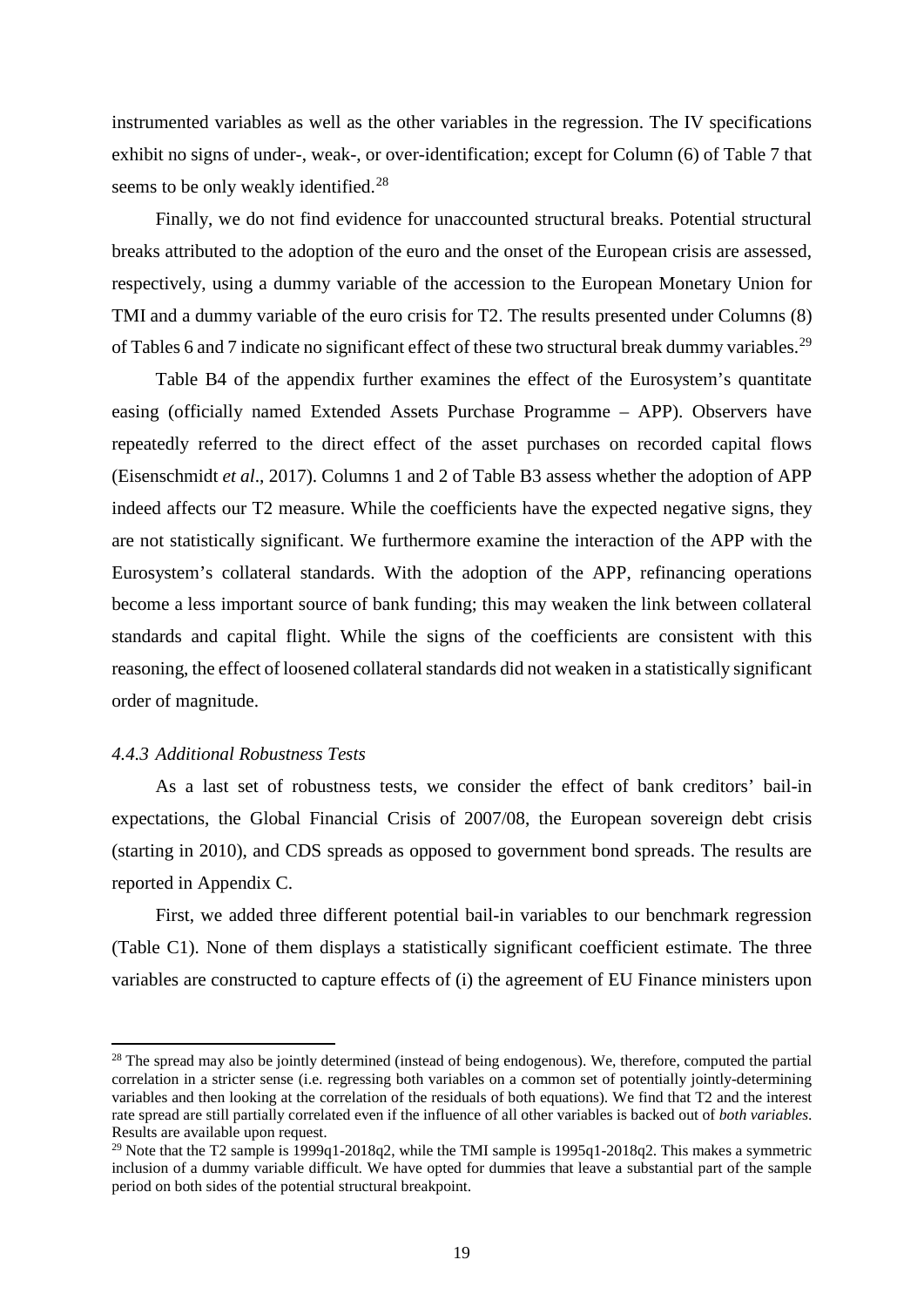the *Bank Recovery and Resolution Directive* in June 2013*,* thereby preparing the bail-in rules for the Single Resolution Mechanism (SRM), (ii) the provisional agreement in March 2014 of the European Parliament and the Council on the proposed SRM, and, finally, (iii) its adoption by the European Parliament in April 2014.

Second, we analyze the potential difference between the crisis period and tranquil times. The results are reported in Tables C2 and C3 for the T2 measure and Tables C4 and C5 for the TMI measure. We used interaction dummy variables to capture the effects of the post-2008 global financial crisis and the post-2010 European sovereign debt crisis periods. With an exception of the currency misalignment variable which appears to be significant at the 10% level in the post-2008 period, these interaction terms are statistically insignificant.

Third, we consider CDS as an alternative proxy for default risk in our benchmark regression. When we replaced government bond spreads with CDS spreads in our benchmark specification, we obtain results (Table C6) that are qualitatively similar to those reported here; the finding is not surprising as the correlation of the CDS and bond spreads is 0.954 during the sample period.

## **5. Conclusions and Policy Implications**

**.** 

Using two modified measures, our analysis reveals that there exist (at least) two distinctly different channels via which capital flight towards Germany can be observed.<sup>[30](#page-21-0)</sup> Arguably, all empirical measures are noisy proxies of capital flight – illicit or not, and including ours. By incorporating both time-variation and trade partner variabilities, our refined TMI measure, however, shall allow for a more reliable assessment of trade misinvoicing activity. Our proposed T2 measure, which adjusts the TARGET2 balance for the payment streams associated with the net purchase of goods and services and official sector transactions, shall provide a more accurate, albeit conservative, assessment of intra-euro area capital flight, and be relevant for monitoring the ongoing fragmentation of the euro area's capital market and the flight-tosafety behavior of international investors.

Our empirical exercise shows that the two capital measures are affected by both economic determinants and policy/institutional factors. This information is important for policymakers: If they aim to curb capital flight, for instance, it is not sufficient to implement

<span id="page-21-0"></span><sup>&</sup>lt;sup>30</sup> Of course, capital flight can take also place via other channels which can be captured by different measures including those constructed from, say, the World Bank Residual method, the Errors and Omissions approach, or the Hot Money method. In passing, we note that, to our surprise, our T2 measure and the official errors and omissions series have a correlation coefficient estimate of 0.537. To shed additional light on Germany's capital flight, further research on these alternative measures is warranted.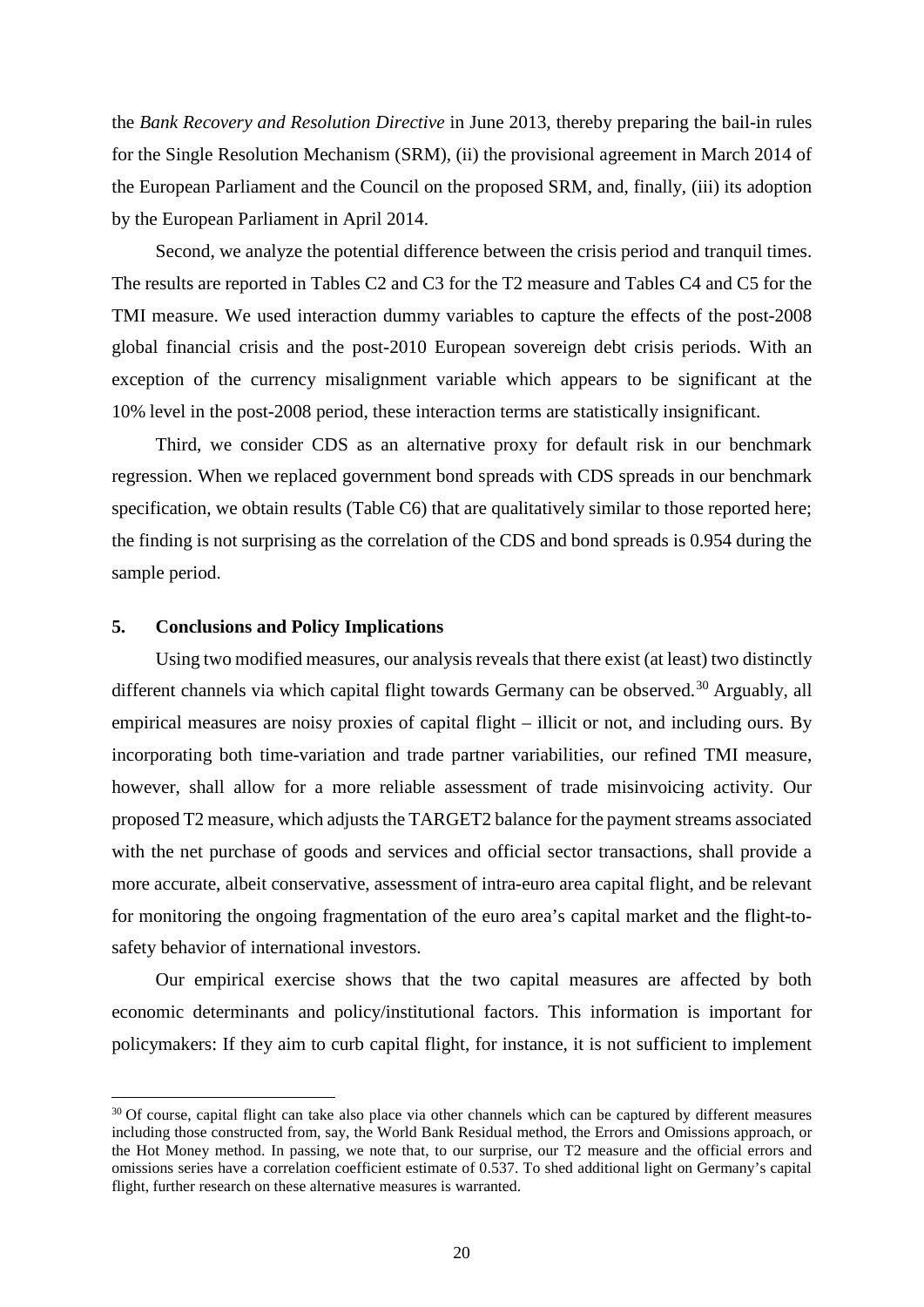national regulatory reforms, as suggested by the FATF task force. It is also important to take macroeconomic developments into accounts that are ultimately driving the capital flight towards Germany. Also, if Germany – or the euro area as a whole – intend to limit intra-euro area capital flight, it is important to take into account of economic policy and political uncertainties, which can drive these capital flows, beyond pure macro indicators such as debtor deficit-to-GDP ratios. The ECB governing council, when designing its collateral policy, may take side-effects on capital flight into consideration.

Furthermore, our study investigates capital flight from the perspective of a recipient, or "safe-haven country", instead of the common perspective of an originating country. In this regard, our exercise can be relevant for other countries such as Switzerland, the Netherlands and Norway, which all have become the target of similar capital flight movements. While capital flows associated with an exchange of goods and services can be welfare-enhancing capital movements, pure capital flight constitutes a challenge for both the sending and the receiving countries.

Although our exercise offers evidence of (illicit) capital flight towards Germany even in the presence of minimal capital control policies, we do not explicitly analyze, say, the implications for financial stability, and the welfare implications for Germany, other euro area countries, or the global economy. While these issues are beyond the scope of the current exercise, they warrant further research efforts.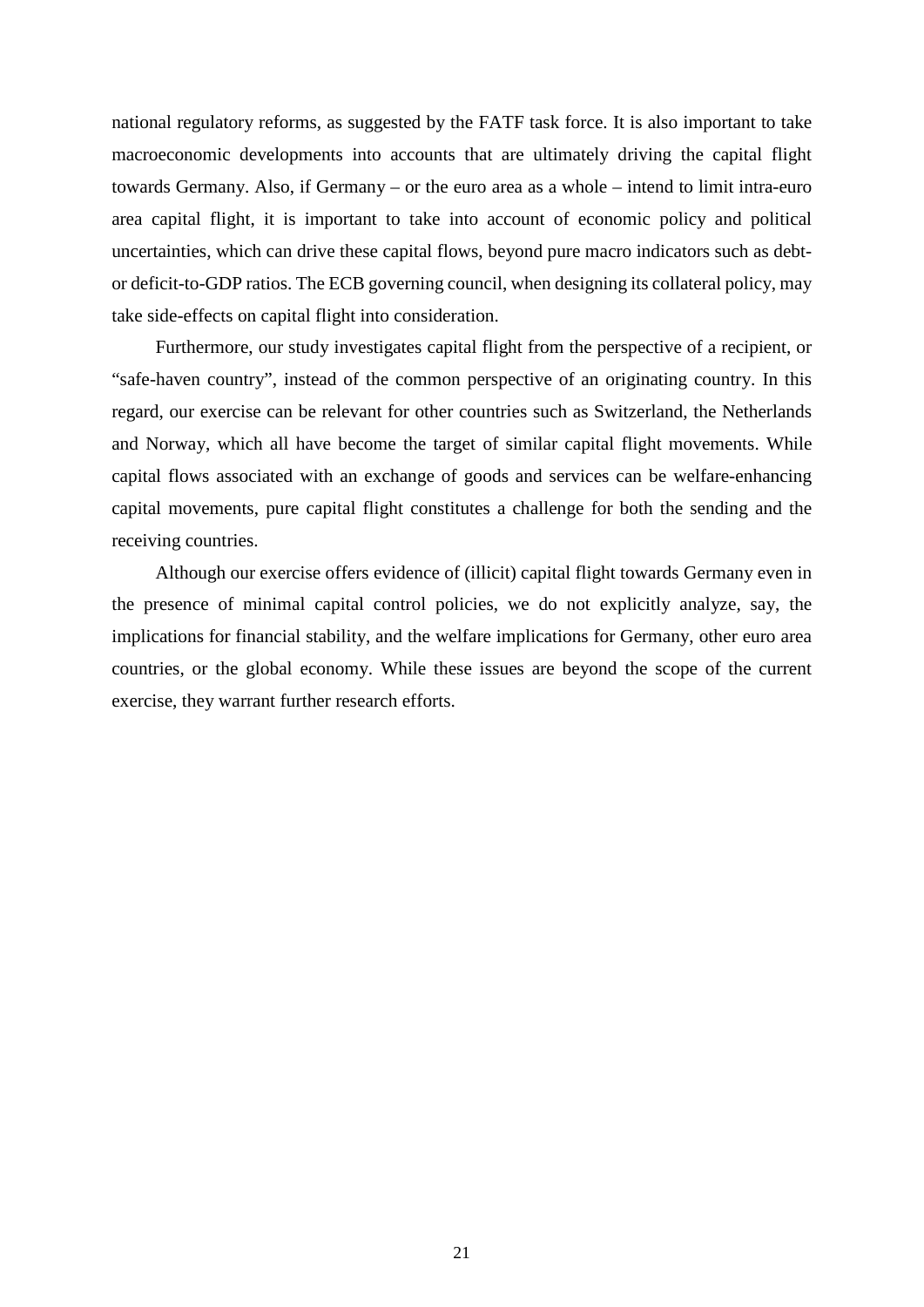# **Appendix A: Variable Definitions and Data Sources**

| Capital Flight               | Germany's capital flight. Positive values indicate outward capital flight, negative values indicate inflows. Capital flight is<br>measured either (i) by freight-cost-adjusted trade misinvoicing (TMI), or (ii) the adjusted change in TARGET2-claims (T2).<br>See below for details.                                                                                                                                                                                                                                                                                                                                                                                                                                                                                                                                                                                                                                                                           |
|------------------------------|------------------------------------------------------------------------------------------------------------------------------------------------------------------------------------------------------------------------------------------------------------------------------------------------------------------------------------------------------------------------------------------------------------------------------------------------------------------------------------------------------------------------------------------------------------------------------------------------------------------------------------------------------------------------------------------------------------------------------------------------------------------------------------------------------------------------------------------------------------------------------------------------------------------------------------------------------------------|
| T2                           | The adjusted TARGET2 measure is defined as $T2 = D(TARGET2) + CA_EA - CapA - FA_Gov$ , where $D(TARGET2)$ ,<br>CA_EA, CapA and FA_Gov are the following balance of payments items of Germany vis-à-vis today's euro area member<br>countries (EA19, fixed composition): D(TARGET2) is the negative change in Germany's TARGET2-claims as a (excluding<br>claims/liabilities from under-/over-issuance of banknotes), CA_EA is the current account balance, CapA, the capital account<br>and FA_Gov are financial account transactions of the German government (e.g. payments to the European Stability<br>Mechanism). T2 is expressed as a percentage of nominal GDP. Data sources: Bundesbank (Codes:<br>BBFI1.M.N.DE.4F.S121.S1.LE.A.FA.O.F2__T2 .S._T.N.N; BBFB1.Q.N.DE.I8.S1.S1.T.B.CA._Z._Z._Z._T._X.N; BB<br>FB1.Q.N.DE.I8.S1.S1.T.C.KA._Z._Z._T._X.N; BBFB1.Q.N.DE.I8.S1.S1.T.D.KA._Z._Z._Z._T._X.N; BBFB1.Q.N.DE<br>.I8.S13.S1.T.A.FA .O.F2.T._T. N.N). |
| T2, Restricted               | As T2, but the following two restrictions apply to eq. (4): i) For ( $\triangle$ TAGET2>0 and CA<0) or ( $\triangle$ TAGET2<0 and CA<0),<br>we set CA=0, ii) For (CA> $\triangle$ TARGET2>0) or (0>CA> $\triangle$ TARGET2), we set T2=0.                                                                                                                                                                                                                                                                                                                                                                                                                                                                                                                                                                                                                                                                                                                        |
| <b>TMI</b>                   | Capital flight measured by the net trade misinvoing method given by the sum of export underinvoicing and import                                                                                                                                                                                                                                                                                                                                                                                                                                                                                                                                                                                                                                                                                                                                                                                                                                                  |
|                              | overinvoicing, i.e. $TMI = \sum_{i}^{p} [XW_{i,t} - XC_{i,t}*(1+CIF)] + \sum_{i}^{q} [MC_{i,t} - MW_{i,t}*(1+CIF)],$ where $XW_{i,t}$ is economy <i>i</i> 's reported                                                                                                                                                                                                                                                                                                                                                                                                                                                                                                                                                                                                                                                                                                                                                                                            |
|                              | value of imports from Germany, $XC_{i,t}$ is Germany's reported value of exports to country <i>i</i> , $MC_{i,t}$ is Germany's reported value<br>of imports from country i, $MW_{i,t}$ is economy i's reported value of exports to Germany, p is the number trading partners, and<br>$CIF$ is the c.i.f./f.o.b. $CIF$ estimates are from the OECD (see separate appendix for details). TMI is expressed as a percentage<br>of nominal GDP. Positive values indicate outward capital flight. Data sources: Directions of Trade Statistics (IMF),<br>International Transport and Insurance Costs of Merchandise Trade (OECD) by Miao and Fortanier (2017).                                                                                                                                                                                                                                                                                                         |
| <b>APP Dummy</b>             | A dummy variable, given by the indicator function $I(t)$ = 2015Q1}), capturing the adoption of the Eurosystem's Extended<br>Assets Purchase Programme (APP).                                                                                                                                                                                                                                                                                                                                                                                                                                                                                                                                                                                                                                                                                                                                                                                                     |
| <b>APP Monthly Purchases</b> | Average volume of monthly assets purchases of the Eurosystem under the extended APP in billions of Euros.                                                                                                                                                                                                                                                                                                                                                                                                                                                                                                                                                                                                                                                                                                                                                                                                                                                        |
| <b>Bank Bail-in</b>          | <i>Bank Bail-in</i> variables (1), (2) and (3) are given by the indicator functions $I(t \ge 2013Q2)$ , $I(t \ge 2014Q1)$ , $I(t \ge 2014Q2)$ ,<br>respectively. These dates reflect the agreement of EU Finance ministers upon the Bank Recovery and Resolution Directive in<br>June 2013, thereby preparing the bail-in rules for the Single Resolution Mechanism (SRM), the provisional agreement in<br>March 2014 of the European Parliament and the Council on the proposed SRM, and, finally, its adoption by the European<br>Parliament in April 2014.                                                                                                                                                                                                                                                                                                                                                                                                    |
| CID                          | Quarterly average of Germany's daily covered interest differentials. It is given by the nominal interest rate differential (RDiff)<br>plus the forward premium (FP), i.e. $CID = RDiff + FP = (r-r*)/(1+r*) + (F-S)/S$ , where r is the London interbank offer rate<br>(DM-based until 1998; then EUR-based), $r^*$ is the US\$ LIBOR, F is the forward rate and S is the spot exchange rate (DM/USD)<br>until 1998; then EUR/USD). $r, r^*$ and F are annualized three-month rates in daily frequency. Data sources: Bundesbank<br>(Codes: BBK01.ST0268; BBK01.ST0316); ICE Benchmark Administration Ltd. via Datastream (B5DEM3M; B5EUR3M;<br>B5USD3M), Datastream (Codes: WG90DUS; TDEUR3M).                                                                                                                                                                                                                                                                  |
| CDS Spread                   | Difference of the simple average of covered default swap prices for a full restructuring of 10-year government bonds of<br>Ireland, Italy, Portugal, and Spain vis-à-vis Germany. Data sources: Datastream.                                                                                                                                                                                                                                                                                                                                                                                                                                                                                                                                                                                                                                                                                                                                                      |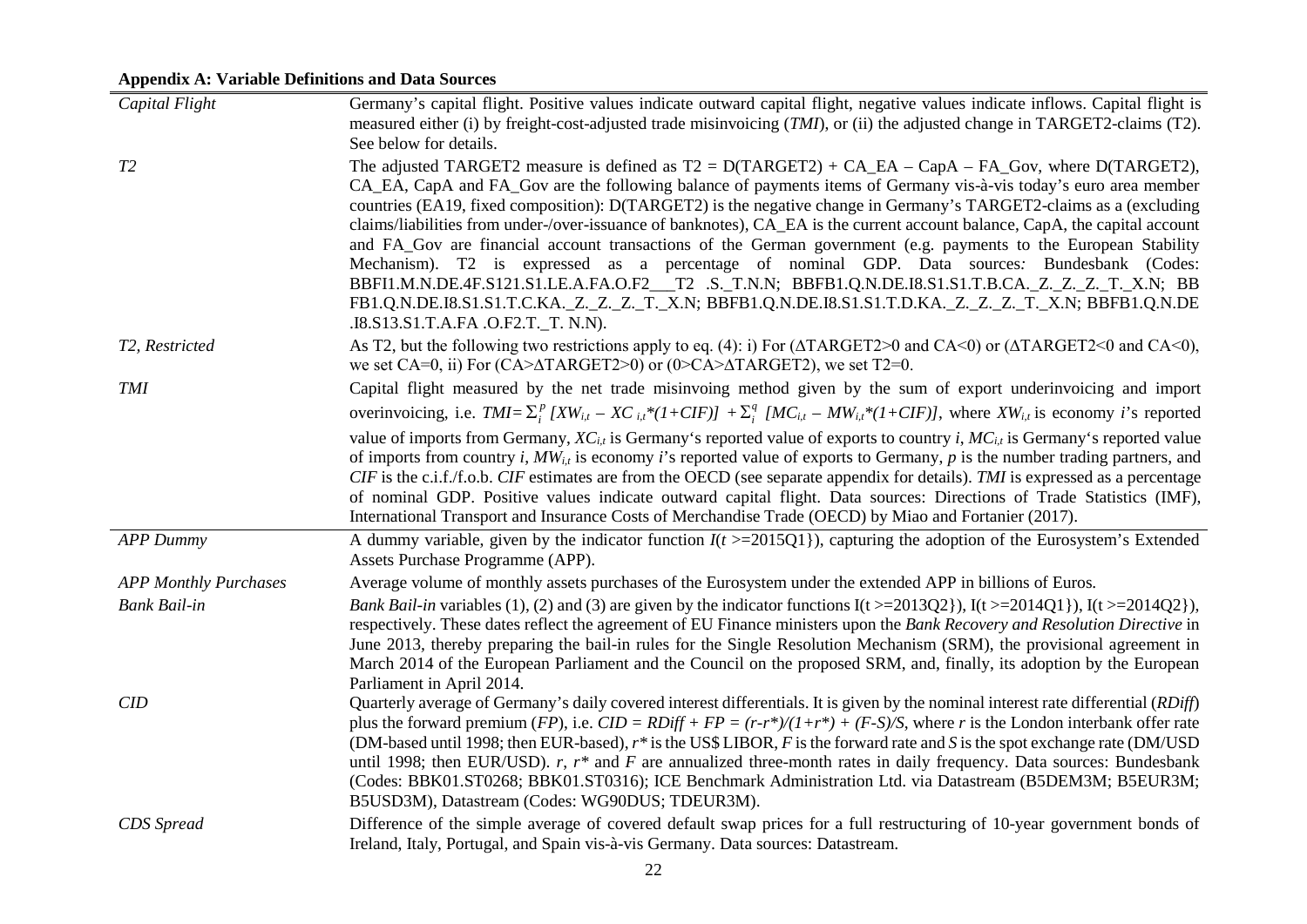| Collateral Standards                           | Categorical variable taking the value $+1$ whenever the ECB governing council loosened collateral standards for refinancing<br>operations, -1 when it was tightened, 0 otherwise. We ignore decision ECB/2013/6 as it was reversed before it came into<br>force (ECB/2015/9). Data sources: Eberl and Weber (2014), updated by authors.                                                                                                                                                                                                                                             |
|------------------------------------------------|-------------------------------------------------------------------------------------------------------------------------------------------------------------------------------------------------------------------------------------------------------------------------------------------------------------------------------------------------------------------------------------------------------------------------------------------------------------------------------------------------------------------------------------------------------------------------------------|
| Collateral (Idiosyncratic)                     | A dummy variable, given by the indicator function $I(t = \{2011Q4\})$ , capturing the ECB governing council's decision to allow<br>country-specific collateral requirements.                                                                                                                                                                                                                                                                                                                                                                                                        |
| Currency Misalignment                          | Deviation from estimated equilibrium exchange rate (in %). Positive values indicate overvaluation, negative undervaluation.<br>Quarterly frequency interpolated from annual data using cubic splines. Data source: CEPII EQCHANGE (average index), see<br>Couharde et al. 2018 for details.                                                                                                                                                                                                                                                                                         |
| <b>Current Account</b>                         | Germany's current account balance from its balance of payments statistics as a percentage of nominal GDP (both in national<br>currency). Seasonally adjusted using US Census' X-11<br>method. Data source: Bundesbank (Code:<br>BBFB1.Q.N.DE.W1.S1.S1.T.B.CA._Z._Z._Z._T._X.N).                                                                                                                                                                                                                                                                                                     |
| <b>D08</b>                                     | Dummy variable given by the indicator function $I(t \ge 2008Q1)$ , capturing the period since the Global Financial Crisis,                                                                                                                                                                                                                                                                                                                                                                                                                                                          |
| D10                                            | Dummy variable, given by the indicator function $I(t)$ = 2010Q1}), capturing the period since the Euro Crisis,                                                                                                                                                                                                                                                                                                                                                                                                                                                                      |
| EA Spread                                      | Simple average of long-term (10y) government bond spreads of Ireland, Italy, Portugal, and Spain vis-à-vis Germany. Data<br>sources: OECD (Finance).                                                                                                                                                                                                                                                                                                                                                                                                                                |
| Gov. Debt                                      | Germany's gross consolidated general government debt as percentage of nominal GDP (seasonally adjusted). Data before<br>2000Q1 have been interpolated from annual to quarterly frequency using cubic splines. Data source: Federal Statistical Office<br>(Destatis), Eurostat (Code: gov_10q_ggdebt).                                                                                                                                                                                                                                                                               |
| Economic Policy Uncertainty<br>(news)          | Global and US indexes of economic policy uncertainty based on normalized newspaper coverage frequencies. Source and<br>description: Baker et al. (2016) and updates from their website.                                                                                                                                                                                                                                                                                                                                                                                             |
| <b>Economic Policy Uncertainty</b><br>(expert) | Global and regional indexes of economic policy uncertainty based on the frequency counts of the term "uncertainty" in<br>country reports of the Economist Intelligence Unit. Source and description: Ahir et al. (2018).                                                                                                                                                                                                                                                                                                                                                            |
| Exr. Volatility                                | Empirical standard deviation of the i) log-level or ii) changes in the log-level of the daily nominal exchange rate of the German<br>currency (DM/EUR) vis-à-vis the USD. Data sources: Bundesbank (Codes: BBEX3.D.USD.DEM.AA.AC.000;<br>BBEX3.D.USD.EUR.BB.AC.000).                                                                                                                                                                                                                                                                                                                |
| <b>Forward Premium</b>                         | Quarterly average of Germany's daily forward premium given by $(F-S)/S$ , where S is the spot rate and F the 3-month forward<br>rate (DM/USD until 1998; then EUR/USD). An $FP > 0$ indicates an expected \$ appreciation. Data sources: Bundesbank<br>(Codes: BBK01.ST0268; BBK01.ST0316), Datastream (Codes: WG90DUS; TDEUR3M).                                                                                                                                                                                                                                                   |
| Geopolitical Risk Index                        | Normalized number of newspaper articles related to geopolitical risk in 11 large US and international newspapers. Source<br>and detailed description: Caldara and Iacoviello (2018).                                                                                                                                                                                                                                                                                                                                                                                                |
| Gov. Bal.                                      | Germany's general government balance as percentage of nominal GDP, both in national currency. Seasonally adjusted. Two<br>outliers have both been replaced by linearly interpolated values to match the mean of the last $(t-1)$ and the following $(t+1)$<br>quarter: In 1995Q1 the German government assumed liabilities of the Treuhandanstalt (an agency charged with liquidating<br>assets formerly owned by the East German government). In 2000Q3 extraordinary revenue was generated by auctioning of<br>UMTS-licences. Data source: Federal Statistical Office (Destatis). |
| <b>Inflation Diff.</b>                         | The difference between the German and US annualized inflation rate in percentage points. Annualized inflation rates in<br>percentage points and based on the quarter-to-quarter relative change in the consumer price index. Data source: IMF's<br>International Financial Statistics (Code: PCPI_PC_PP_PT).                                                                                                                                                                                                                                                                        |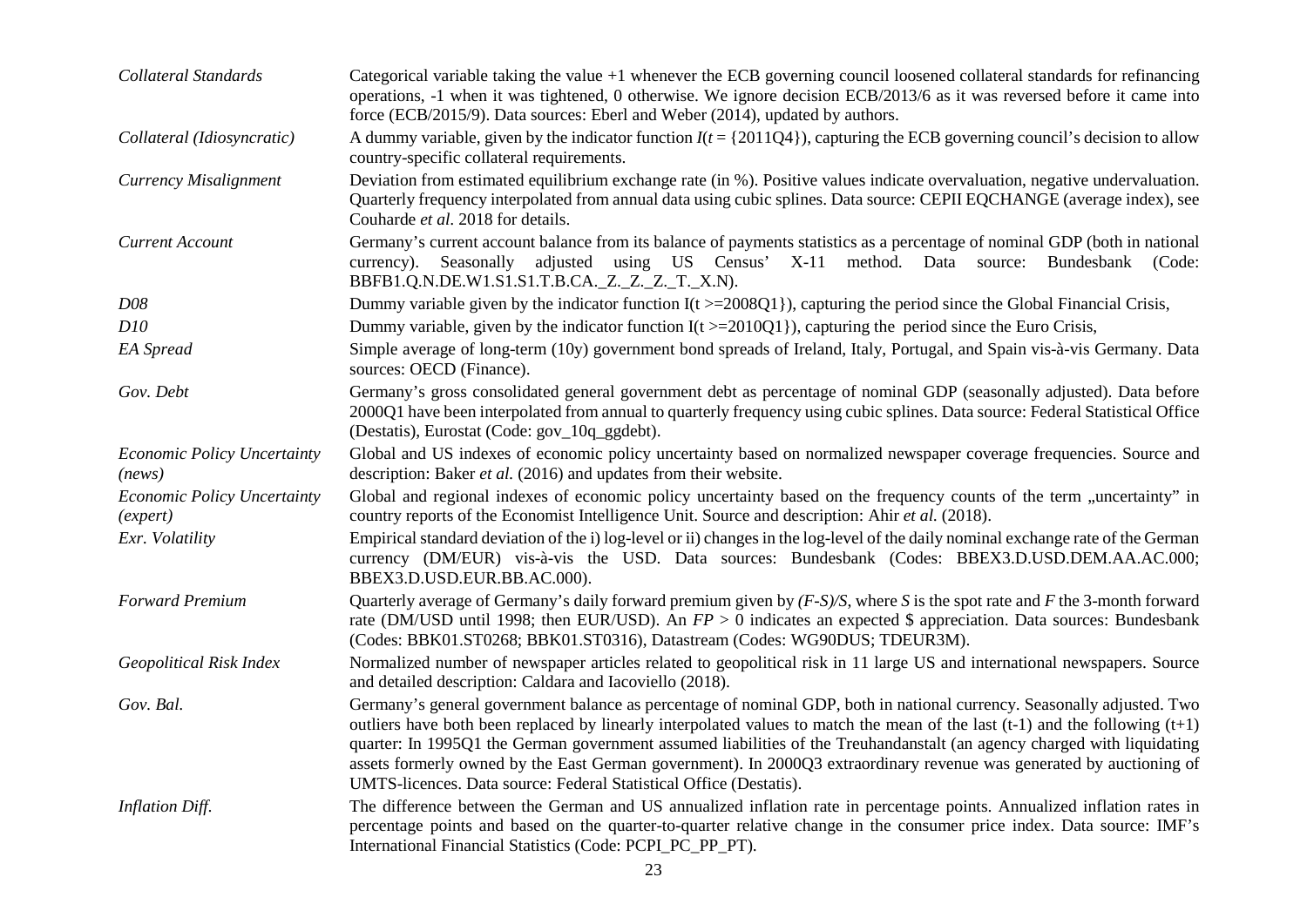| Money Growth M1 (M3)                                   | Quarter-to-Quarter change of (seasonally adjusted) monetary aggregate M1 (M3, respectively) as percentage of nominal GDP<br>(series in national currency). Data source: OECD (Finance).                                                                                                                                                                                                                                               |
|--------------------------------------------------------|---------------------------------------------------------------------------------------------------------------------------------------------------------------------------------------------------------------------------------------------------------------------------------------------------------------------------------------------------------------------------------------------------------------------------------------|
| <b>Nominal GDP</b>                                     | Gross Domestic Product at current prices. Derived from expenditure approach and seasonally adjusted. Data sources: Federal<br>Statistical Office (Destatis).                                                                                                                                                                                                                                                                          |
| <b>PSI</b> - Deauville Meeting                         | A dummy variable, given by the indicator function $I(t)$ = 2010Q4}).                                                                                                                                                                                                                                                                                                                                                                  |
| PSI - Greece                                           | A dummy variable, given by the indicator function $I(t)$ = 2012Q1}).                                                                                                                                                                                                                                                                                                                                                                  |
| <b>Interest Rate Differential</b>                      | Quarterly average of the daily interest rate differential given by $(r-r^*)/(1+r^*)$ , where r is the relevant London interbank offer<br>rate (DM-based until 1998; then EUR-based), r* is the US\$ LIBOR. All as annualized three-month rates. Positive values of<br>RDiff indicate a higher nominal return on investment in Germany. Data sources: ICE Benchmark Administration Ltd. via<br>Datastream (B5DEM3M; B5EUR3M; B5USD3M). |
| <b>Redenomination Risk</b>                             | Market-sentiment based measure of redenomination risks given by the volume of Google searches implying the term "euro"<br>breakup" relative to its maximum [index 11/2011=100] after 2004, zero before. Data source: Google Application Trends.                                                                                                                                                                                       |
| Relative Money M1 (M3)                                 | Monetary aggregate M1 (M3, respectively) of Germany relative to the US, both seasonally adjusted and in percentage of<br>nominal GDP. After the Euro introduction Germany's monetary aggregates refers to its contribution to the euro area's total.<br>Data sources: Bundesbank, OECD, US Federal Reserve.                                                                                                                           |
| Rel. M1 (M3) Growth                                    | Quarter-to-quarter change of the variable Relative Money M1 (M3). Data sources: Bundesbank, OECD, US Federal Reserve.                                                                                                                                                                                                                                                                                                                 |
| <b>Real GDP Growth</b>                                 | Quarter-to-quarter growth rate of Germany's real GDP. Real GDP is derived from nominal GDP adjusted for changes in<br>consumer prices and seasonal patterns. Data sources: Federal Statistical Office (Destatis), IMF's International Financial<br>Statistics (Code: PCPI_IX).                                                                                                                                                        |
| Shadow Economy                                         | Size of the informal economy expressed as a percentage of (official) nominal GDP. Source: Medina & Schneider (2018).                                                                                                                                                                                                                                                                                                                  |
| <b>World Bank Statistical</b><br><b>Capacity Score</b> | Worldwide average of a composite score assessing the capacity of the country's statistical system. Based on the average score,<br>each between 0-100, over 25 criteria (e.g. methodology, data sources, periodicity & timelines). No data before 2004. Source:<br>World Bank (Code: IQ.SCI.OVRL).                                                                                                                                     |
| <b>Stock Volatility</b>                                | (Option-)implied stock market volatility. We use the VDAX for Germany, the VOXX for the euro area, and the VIX for the<br>US. Quarterly averages of daily data. Data source: Datastream.                                                                                                                                                                                                                                              |
| Tax Ratio                                              | Sum of (seasonally adjusted) government revenue from taxes and social security contributions as a percentage of nominal<br>GDP. Data source: Federal Statistical Office (Destatis).                                                                                                                                                                                                                                                   |
| <b>Import Duties Ratio</b>                             | Sum of tariffs and import VAT as a % of the same period's value of imports. Annual data from 1991 to 1998 interpolated to<br>quarterly frequency using cubic splines. Data sources: Ministry of Finance, Federal Statistical Office (Destatis).                                                                                                                                                                                       |
| Trade Openness                                         | Measure of <i>de facto</i> trade openness, given by the value of the total trade volume as a percentage of nominal GDP. Data source:<br>IMF's International Financial Statistics (Code: TXG_FOB_USD, TMG_CIF_USD).                                                                                                                                                                                                                    |
| <b>Violent Conflicts</b>                               | (Logged) worldwide battle-related deaths. Converted to quarterly frequency using cubic splines. Source: World Bank (Code:<br>VC.BTL.DETH).                                                                                                                                                                                                                                                                                            |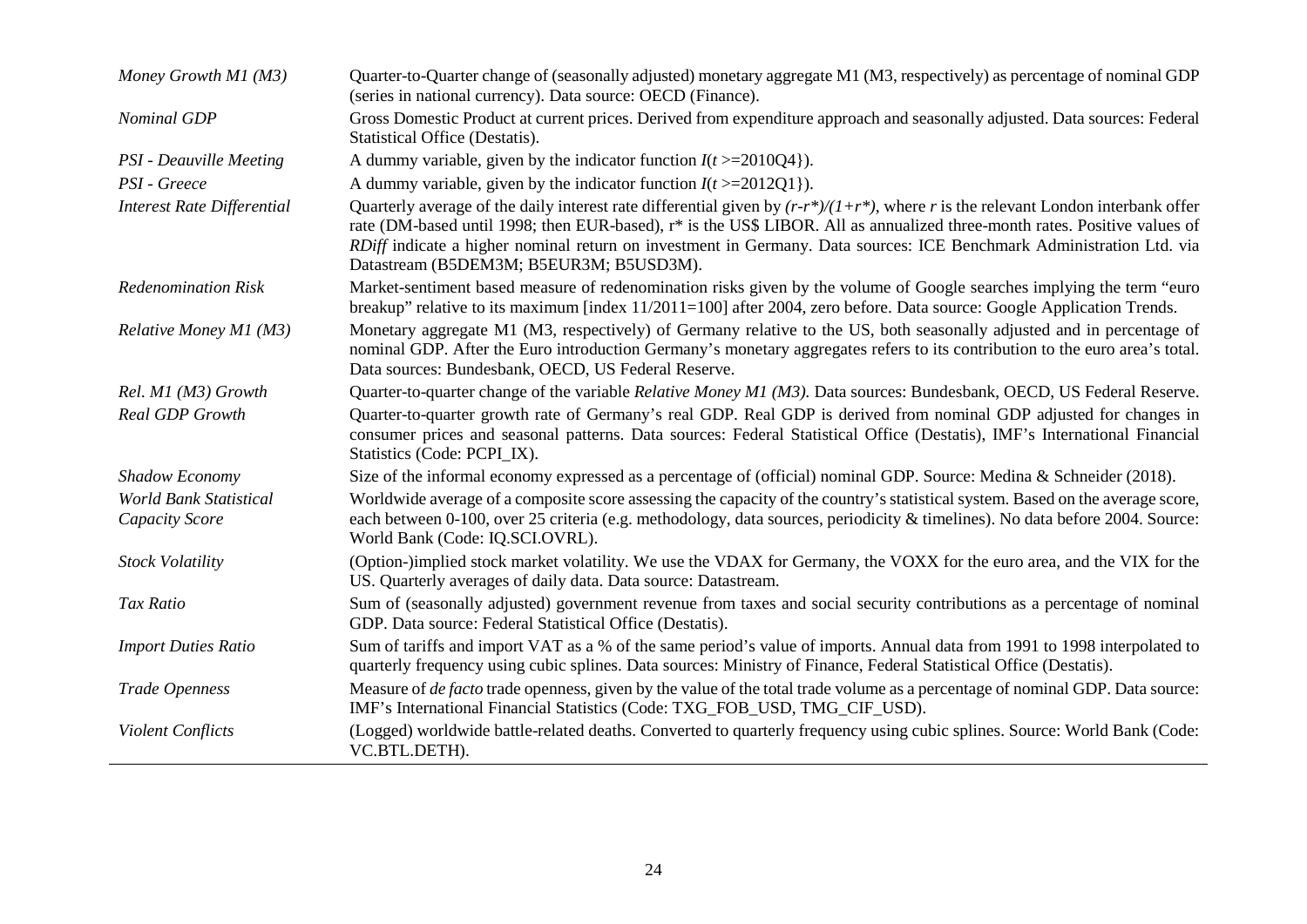## **Appendix B: Additional Regression Tables I**

| rable $\mathbf{D1}$ . $\mathbf{12} - \mathbf{G1}$ eek Uncertainty (Subcomponents) |             |             |             |             |             |             |             |             |             |
|-----------------------------------------------------------------------------------|-------------|-------------|-------------|-------------|-------------|-------------|-------------|-------------|-------------|
| Variables                                                                         | (1)         | (2)         | (3)         | (4)         | (5)         | (6)         | (7)         | (8)         | (9)         |
| CID                                                                               | 0.185       | 0.293       | 0.146       | 0.150       | 0.125       | 0.141       | 0.093       | 0.038       | 0.220       |
|                                                                                   | (0.43)      | (0.68)      | (0.34)      | (0.34)      | (0.29)      | (0.32)      | (0.21)      | (0.09)      | (0.51)      |
| <b>Currency Misalignment</b>                                                      | 0.893       | 0.005       | $-0.457$    | 1.446       | 0.819       | 1.544       | 2.052       | 0.053       | 1.240       |
|                                                                                   | (0.26)      | (0.00)      | (0.13)      | (0.41)      | (0.24)      | (0.44)      | (0.56)      | (0.02)      | (0.36)      |
| Gov. Debt                                                                         | $0.041**$   | $0.041**$   | $0.046**$   | $0.041*$    | $0.042**$   | 0.027       | $0.038*$    | $0.036*$    | $0.037*$    |
|                                                                                   | (2.05)      | (2.06)      | (2.31)      | (1.89)      | (2.04)      | (1.24)      | (1.84)      | (1.83)      | (1.88)      |
| D(EA Spread)                                                                      | $-0.984***$ | $-1.001***$ | $-1.029***$ | $-1.076***$ | $-1.047***$ | $-1.088***$ | $-1.184***$ | $-1.065***$ | $-0.989***$ |
|                                                                                   | (4.18)      | (4.36)      | (4.61)      | (4.49)      | (4.48)      | (4.61)      | (5.03)      | (4.70)      | (4.23)      |
| <b>Collateral Standards</b>                                                       | $-0.611*$   | $-0.573*$   | $-0.597*$   | $-0.587*$   | $-0.604*$   | $-0.627*$   | $-0.614*$   | $-0.637**$  | $-0.610*$   |
|                                                                                   | (1.96)      | (1.84)      | (1.94)      | (1.80)      | (1.91)      | (1.96)      | (1.91)      | (2.03)      | (1.95)      |
| Collateral (Idiosyn.)                                                             | $-4.084***$ | $-4.229***$ | $-3.852***$ | $-3.940***$ | $-3.999***$ | $-4.065***$ | $-3.754***$ | $-4.046***$ | $-4.145***$ |
|                                                                                   | (3.85)      | (3.99)      | (3.69)      | (3.64)      | (3.73)      | (3.71)      | (3.38)      | (3.80)      | (3.90)      |
| <b>EU Policy Uncertainty</b>                                                      | $-0.006*$   | $-0.008**$  | $-0.008***$ | $-0.008**$  | $-0.007**$  | $-0.008**$  | $-0.009***$ | $-0.006*$   | $-0.007**$  |
| (Expert)                                                                          | (1.95)      | (2.44)      | (2.72)      | (2.54)      | (2.21)      | (2.60)      | (2.76)      | (1.83)      | (2.02)      |
| <b>GREECE - ECONOMIC POLICY UNCERTAINTY (EPU)</b>                                 |             |             |             |             |             |             |             |             |             |
|                                                                                   |             |             |             |             |             |             |             |             |             |
| EPU (all)                                                                         | $-0.011*$   |             |             |             |             |             |             |             |             |
|                                                                                   | (1.96)      |             |             |             |             |             |             |             |             |
| EPU (Banking)                                                                     |             | $-0.011**$  |             |             |             |             |             |             |             |
|                                                                                   |             | (2.15)      |             |             |             |             |             |             |             |
| EPU (Currency)                                                                    |             |             | $-0.007**$  |             |             |             |             |             |             |
|                                                                                   |             |             | (2.42)      |             |             |             |             |             |             |
| EPU (Debt)                                                                        |             |             |             | $-0.003$    |             |             |             |             |             |
|                                                                                   |             |             |             | (0.82)      |             |             |             |             |             |
|                                                                                   |             |             |             |             | $-0.008$    |             |             |             |             |
| EPU (Fiscal)                                                                      |             |             |             |             |             |             |             |             |             |
|                                                                                   |             |             |             |             | (1.44)      |             |             |             |             |
| EPU (Monetary)                                                                    |             |             |             |             |             | $-0.004$    |             |             |             |
|                                                                                   |             |             |             |             |             | (0.79)      |             |             |             |
| EPU (Pension)                                                                     |             |             |             |             |             |             | 0.003       |             |             |
|                                                                                   |             |             |             |             |             |             | (0.79)      |             |             |
| $EPU$ (Tax)                                                                       |             |             |             |             |             |             |             | $-0.010*$   |             |
|                                                                                   |             |             |             |             |             |             |             | (1.78)      |             |
| <b>Economic Uncertainty</b>                                                       |             |             |             |             |             |             |             |             | $-0.011**$  |
| (broad)                                                                           |             |             |             |             |             |             |             |             | (2.01)      |
| Constant                                                                          | $-1.279$    | $-1.264$    | $-1.801$    | $-1.827$    | $-1.601$    | $-0.876$    | $-2.100$    | $-1.101$    | $-0.984$    |
|                                                                                   | (0.88)      | (0.88)      | (1.27)      | (1.23)      | (1.10)      | (0.49)      | (1.34)      | (0.74)      | (0.67)      |
| R-Squared (adj)                                                                   | 0.50        | 0.51        | 0.52        | 0.48        | 0.49        | 0.48        | 0.48        | 0.50        | 0.50        |
| Observations                                                                      | 76          | 76          | 76          | 76          | 76          | 76          | 76          | 76          | 76          |

#### **Table B1: T2 – Greek Uncertainty (Subcomponents)**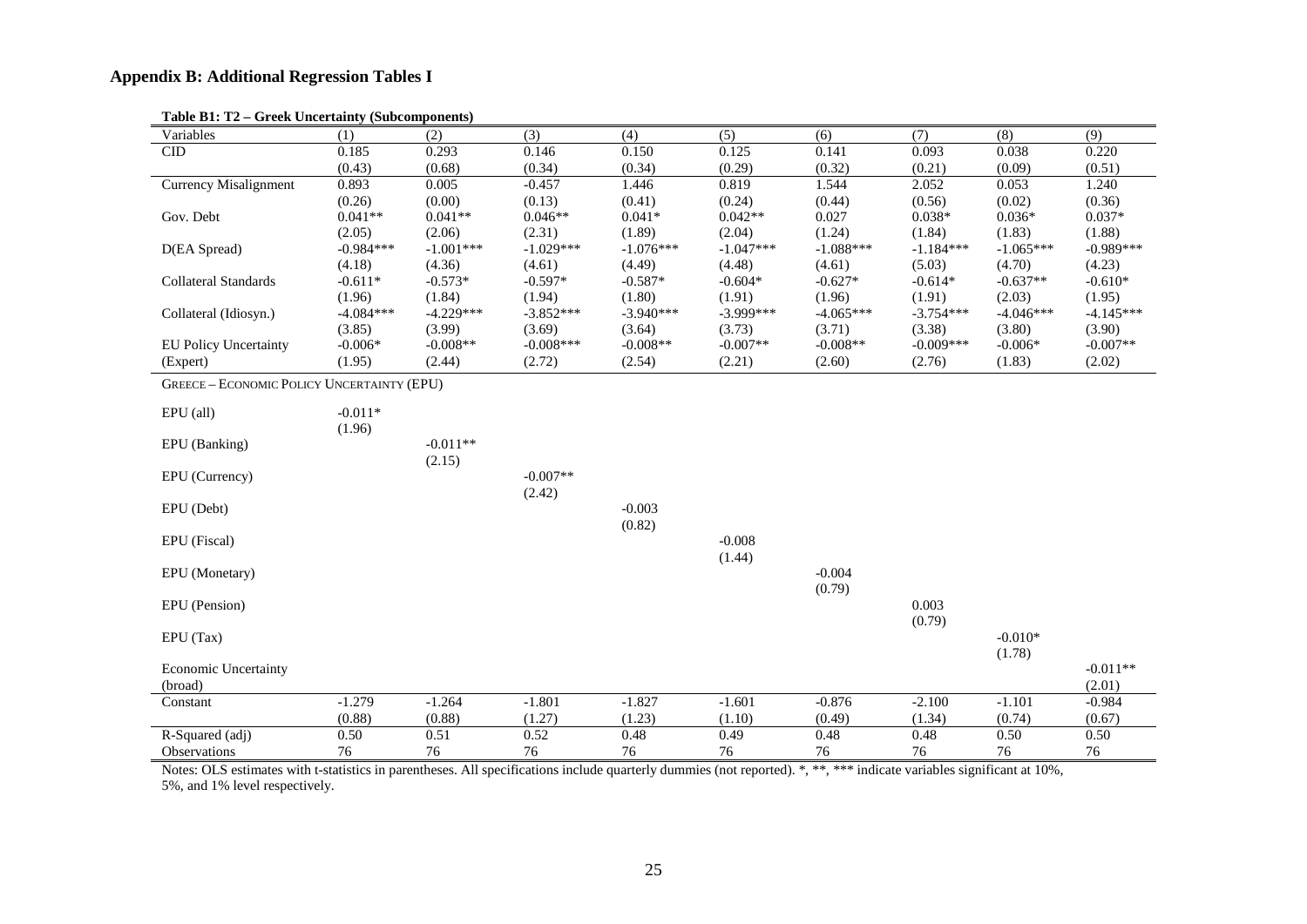|                                      | ECONOMIC POLICY UNCERTAINTY (EPU) MEASURE |               |             |                 |             |             |                  |                             |             |
|--------------------------------------|-------------------------------------------|---------------|-------------|-----------------|-------------|-------------|------------------|-----------------------------|-------------|
|                                      | <b>EU EPU</b>                             | <b>EU EPU</b> | <b>PCA</b>  | <b>PCA News</b> | Greece EPU  | Ireland     | <b>Italy EPU</b> | Portugal                    | Spain EPU   |
|                                      | (Expert)                                  | (News)        | (Expert)    | (News)          | (Expert)    | <b>EPU</b>  | (Expert)         | $\ensuremath{\mathrm{EPU}}$ | (Expert)    |
|                                      |                                           |               |             |                 |             | (Expert))   |                  | (Expert)                    |             |
| Variables                            | (1)                                       | (2)           | (3)         | (4)             | (5)         | (6)         | (7)              | (8)                         | (9)         |
| CID                                  | 0.109                                     | 0.220         | 0.131       | 0.269           | 0.177       | 0.193       | 0.332            | $-0.087$                    | 0.339       |
|                                      | (0.25)                                    | (0.48)        | (0.30)      | (0.58)          | (0.41)      | (0.41)      | (0.72)           | (0.19)                      | (0.71)      |
| Currency Misalignment                | 0.694                                     | 3.912         | 1.119       | 3.698           | 1.046       | 3.351       | 4.206            | 3.125                       | 4.239       |
|                                      | (0.15)                                    | (0.82)        | (0.24)      | (0.77)          | (0.23)      | (0.69)      | (0.92)           | (0.66)                      | (0.92)      |
| Gov. Debt                            | 0.030                                     | 0.033         | 0.031       | 0.031           | $0.047*$    | 0.037       | $0.046*$         | $0.045*$                    | 0.039       |
|                                      | (1.26)                                    | (1.32)        | (1.33)      | (1.26)          | (1.94)      | (1.49)      | (1.96)           | (1.87)                      | (1.59)      |
| D(EA Spread)                         | $-1.149***$                               | $-1.049***$   | $-1.216***$ | $-1.028***$     | $-0.936***$ | $-1.198***$ | $-1.336***$      | $-1.108***$                 | $-1.048***$ |
|                                      | (4.97)                                    | (4.41)        | (5.22)      | (4.34)          | (4.13)      | (4.67)      | (5.17)           | (4.61)                      | (4.44)      |
| Collateral Standards                 | $-0.667**$                                | $-0.468$      | $-0.686**$  | $-0.428$        | $-0.897***$ | $-0.606*$   | $-0.620*$        | $-0.484$                    | $-0.765**$  |
|                                      | (2.07)                                    | (1.37)        | (2.14)      | (1.24)          | (2.78)      | (1.78)      | (1.90)           | (1.39)                      | (2.28)      |
| Collateral (Idiosyncratic)           | $-3.971***$                               | $-3.954***$   | $-4.132***$ | $-4.096***$     | $-3.543***$ | $-3.514***$ | $-4.092***$      | $-3.858***$                 | $-4.241***$ |
|                                      | (3.64)                                    | (3.53)        | (3.81)      | (3.64)          | (3.33)      | (3.07)      | (3.68)           | (3.40)                      | (3.71)      |
| PSI (Deauville)                      | 1.130                                     | 1.193         | 0.221       | 0.191           | 0.286       | $-0.031$    | 0.474            | 0.102                       | 0.138       |
|                                      | (1.05)                                    | (0.98)        | (0.38)      | (0.31)          | (0.50)      | (0.05)      | (0.72)           | (0.15)                      | (0.20)      |
| EU EPU $(\gamma_1)$                  | $-0.002$                                  | $-0.002$      | $-0.094$    | $-0.094$        | 0.593       | $-0.395$    | 0.275            | $-0.124$                    | $-0.452$    |
|                                      | (0.43)                                    | (0.52)        | (0.46)      | (0.61)          | (0.52)      | (0.55)      | (0.31)           | (0.10)                      | (0.41)      |
| PSI X EU EPU $(\gamma_2)$            | $-0.009$                                  | $-0.007$      | $-0.360$    | $-0.224$        | $-4.153***$ | $-1.267$    | $-3.322**$       | $-2.480$                    | $-1.823$    |
|                                      | (1.27)                                    | (1.11)        | (1.42)      | (1.15)          | (2.71)      | (1.00)      | (2.18)           | (1.26)                      | (1.17)      |
| EU EPU total $(\gamma_1 + \gamma_2)$ | $-0.011***$                               | $-0.009**$    | $-0.453***$ | $-0.317**$      | $-3.560***$ | $-1.661$    | $-3.048**$       | $-2.605$                    | $-2.275**$  |
|                                      | (2.84)                                    | (2.18)        | (3.05)      | (2.27)          | (3.37)      | (1.49)      | (2.47)           | (1.66)                      | (2.06)      |
| Constant                             | $-1.970$                                  | $-2.365$      | $-2.455$    | $-2.564$        | $-3.421**$  | $-2.737$    | $-3.535**$       | $-3.291**$                  | $-2.993*$   |
|                                      | (1.20)                                    | (1.48)        | (1.59)      | (1.62)          | (2.14)      | (1.65)      | (2.29)           | (2.05)                      | (1.92)      |
| R-Squared (adj)                      | 0.48                                      | 0.45          | 0.49        | 0.45            | 0.50        | 0.43        | 0.46             | 0.43                        | 0.45        |
| <b>Observations</b>                  | 76                                        | 76            | 76          | 76              | 76          | 76          | 76               | 76                          | 76          |

| Table B2: T2 - Economic Policy Uncertainty and Bailout Expectations |  |  |  |
|---------------------------------------------------------------------|--|--|--|
|---------------------------------------------------------------------|--|--|--|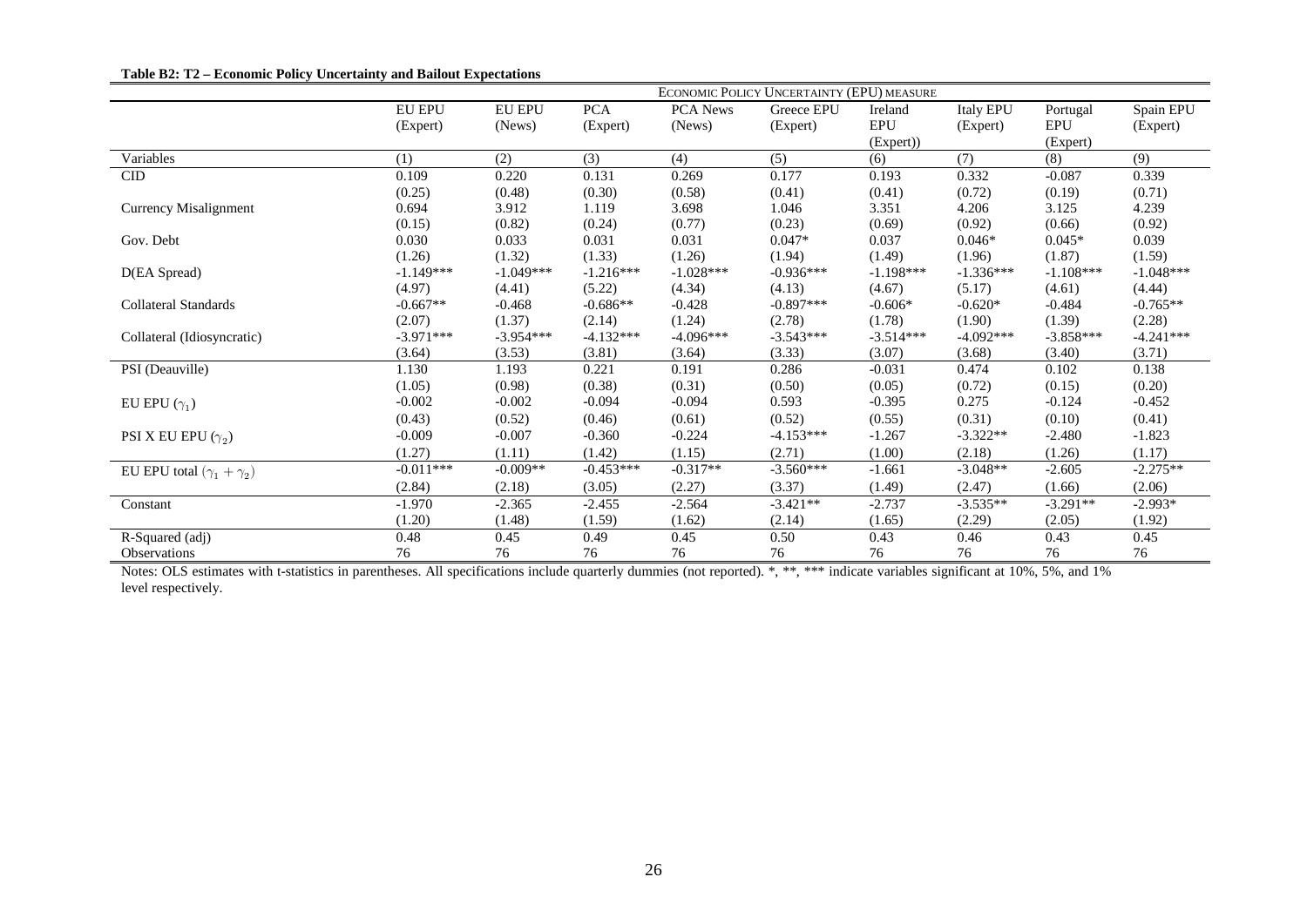| ิข⊺                          | T <sub>2</sub> (defined in<br>eq. $(4)$ ) | $-(\Delta TARGET2)$ | $-(\Delta TARGET2)$<br>+ $CA^{EA}$ | $-(\Delta TARGET2)$<br>+ $CAP^{EA}$ + $FA^{EA, Gov}$ | T2, Restricted |
|------------------------------|-------------------------------------------|---------------------|------------------------------------|------------------------------------------------------|----------------|
| Variables                    | (1)                                       | (2)                 | (3)                                | (4)                                                  | (5)            |
| $\overline{\text{CD}}$       | 0.150                                     | $-0.217$            | 0.034                              | $-0.101$                                             | 0.185          |
|                              | (0.34)                                    | (0.51)              | (0.08)                             | (0.22)                                               | (0.49)         |
| <b>Currency Misalignment</b> | 1.186                                     | $-0.702$            | 1.259                              | $-0.775$                                             | 0.204          |
|                              | (0.34)                                    | (0.21)              | (0.39)                             | (0.21)                                               | (0.07)         |
| Gov. Debt                    | $0.035*$                                  | 0.010               | $0.034*$                           | 0.011                                                | 0.023          |
|                              | (1.72)                                    | (0.51)              | (1.82)                             | (0.51)                                               | (1.32)         |
| D(EA Spread)                 | $-1.136***$                               | $-1.194***$         | $-1.129***$                        | $-1.201***$                                          | $-0.997***$    |
|                              | (5.00)                                    | (5.47)              | (5.39)                             | (5.07)                                               | (5.12)         |
| Collateral Standards         | $-0.641**$                                | $-0.439$            | $-0.600**$                         | $-0.481$                                             | $-0.534*$      |
|                              | (2.01)                                    | (1.43)              | (2.04)                             | (1.45)                                               | (1.96)         |
| Collateral (Idiosyncratic)   | $-3.946***$                               | $-3.797***$         | $-3.982***$                        | $-3.761***$                                          | $-3.695***$    |
|                              | (3.65)                                    | (3.66)              | (3.99)                             | (3.34)                                               | (3.99)         |
| <b>EU Policy Uncertainty</b> | $-0.008***$                               | $-0.008***$         | $-0.008***$                        | $-0.009***$                                          | $-0.006**$     |
|                              | (2.66)                                    | (2.76)              | (2.74)                             | (2.67)                                               | (2.10)         |
| Constant                     | $-1.675$                                  | $-0.144$            | $-1.597$                           | $-0.222$                                             | $-1.320$       |
|                              | (1.14)                                    | (0.10)              | (1.18)                             | (0.14)                                               | (1.05)         |
| R-Squared (adj)              | 0.48                                      | 0.50                | 0.52                               | 0.46                                                 | 0.47           |
| <b>Observations</b>          | 76                                        | 76                  | 76                                 | 76                                                   | 76             |

#### **Table B3: Different Adjustments to TARGET2**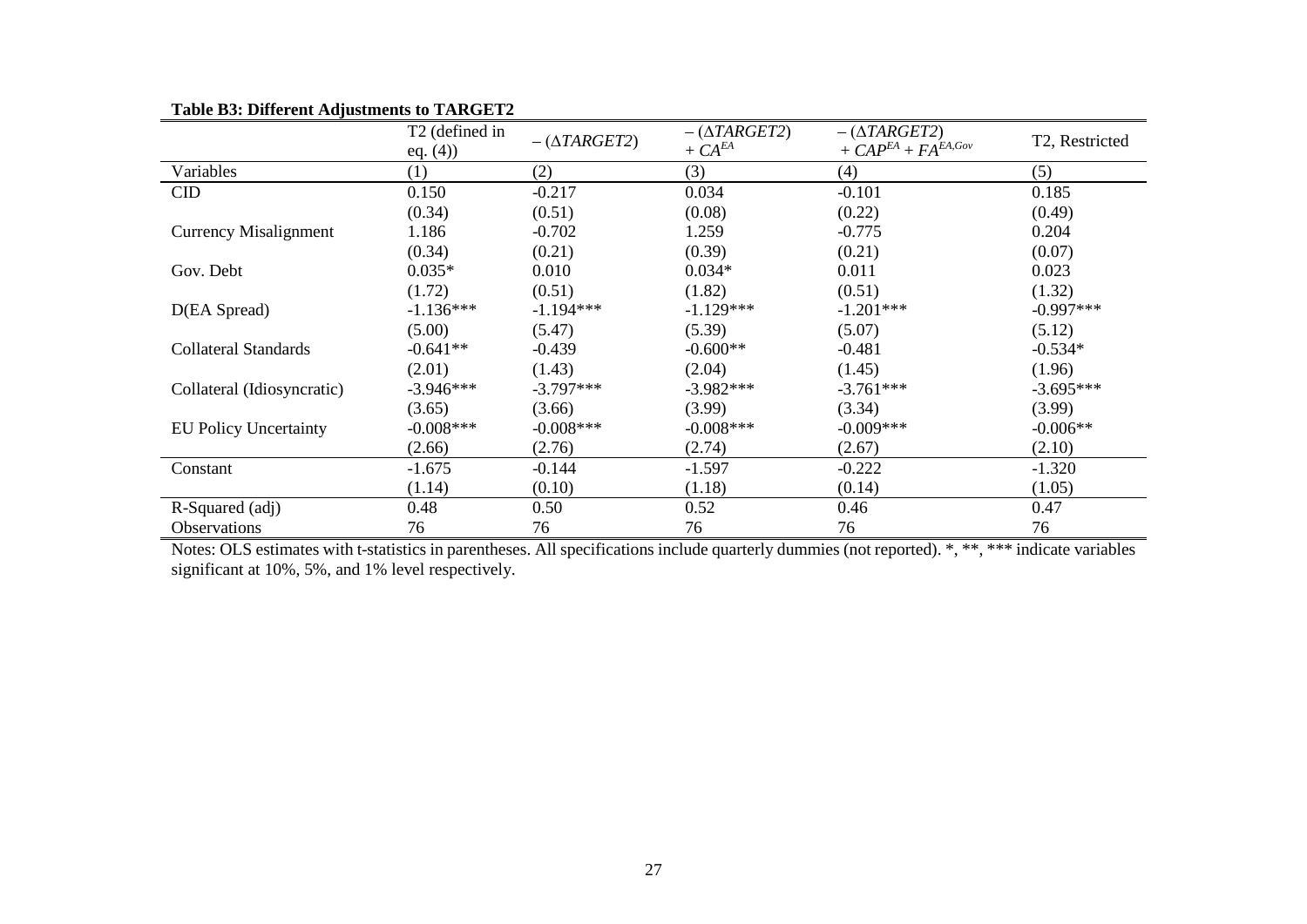| Variables                                    | (1)         | (2)         | (3)         | (4)         |
|----------------------------------------------|-------------|-------------|-------------|-------------|
| CID                                          | 0.186       | 0.169       | 0.213       | 0.244       |
|                                              | (0.39)      | (0.37)      | (0.42)      | (0.51)      |
| <b>Currency Misalignment</b>                 | 0.687       | 0.883       | 0.510       | 0.303       |
|                                              | (0.16)      | (0.23)      | (0.12)      | (0.08)      |
| Gov. Debt                                    | 0.032       | 0.033       | 0.032       | 0.033       |
|                                              | (1.38)      | (1.40)      | (1.38)      | (1.41)      |
| D(EA Spread)                                 | $-1.135***$ | $-1.135***$ | $-1.138***$ | $-1.147***$ |
|                                              | (4.96)      | (4.96)      | (4.92)      | (4.96)      |
| Collateral Standards $(\mu_1)$               | $-0.656**$  | $-0.642**$  | $-0.687*$   | $-0.729**$  |
|                                              | (2.00)      | (2.00)      | (1.81)      | (2.06)      |
| Collateral (Idiosyncratic)                   | $-3.964***$ | $-3.961***$ | $-3.961***$ | $-3.952***$ |
|                                              | (3.63)      | (3.63)      | (3.60)      | (3.60)      |
| <b>EU Policy Uncertainty</b>                 | $-0.008**$  | $-0.008**$  | $-0.008**$  | $-0.009**$  |
|                                              | (2.32)      | (2.19)      | (2.25)      | (2.26)      |
| <b>APP Dummy</b>                             | $-0.127$    |             | $-0.136$    |             |
|                                              | (0.22)      |             | (0.23)      |             |
| <b>APP Monthly Purchases</b>                 |             | $-0.002$    |             | $-0.003$    |
|                                              |             | (0.18)      |             | (0.34)      |
| Collateral Standards X APP $(\mu_2)$         |             |             | 0.147       | 0.009       |
|                                              |             |             | (0.16)      | (0.59)      |
| Collateral Standards total $(\mu_1 + \mu_2)$ |             |             | $-0.540$    | $-0.720**$  |
|                                              |             |             | (0.69)      | (4.27)      |
| Constant                                     | $-1.539$    | $-1.570$    | $-1.541$    | $-1.527$    |
|                                              | (0.96)      | (0.99)      | (0.95)      | (0.96)      |
| R-Squared (adj)                              | 0.47        | 0.47        | 0.46        | 0.47        |
| Observations                                 | 76          | 76          | 76          | 76          |

|  |  | Table B4: T2 – (Extended) Assets Purchase Programme by the Eurosystem |  |  |  |
|--|--|-----------------------------------------------------------------------|--|--|--|
|--|--|-----------------------------------------------------------------------|--|--|--|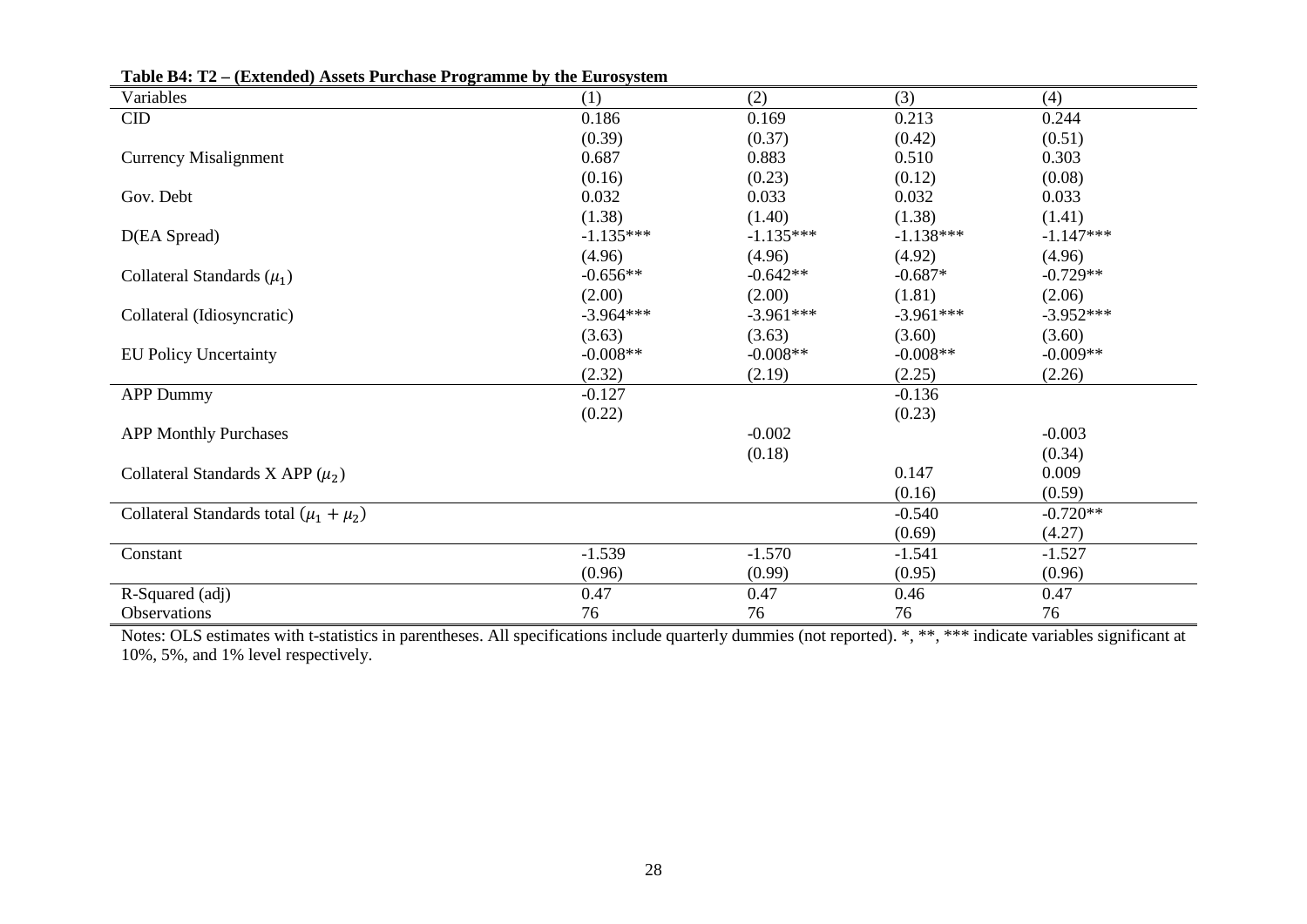## **Appendix C: Additional Regression Tables II**

| Variables                    | (1)         | (2)         | (3)         |
|------------------------------|-------------|-------------|-------------|
| $\rm CID$                    | 0.188       | 0.141       | 0.152       |
|                              | (0.43)      | (0.32)      | (0.34)      |
| <b>Currency Misalignment</b> | 3.583       | 0.010       | 0.318       |
|                              | (0.81)      | (0.00)      | (0.07)      |
| Gov. Debt                    | $0.039*$    | 0.031       | 0.032       |
|                              | (1.88)      | (1.41)      | (1.40)      |
| D(EA Spread)                 | $-1.139***$ | $-1.123***$ | $-1.123***$ |
|                              | (5.01)      | (4.87)      | (4.82)      |
| <b>Collateral Standards</b>  | $-0.642**$  | $-0.648**$  | $-0.646**$  |
|                              | (2.01)      | (2.02)      | (2.01)      |
| Collateral (Idiosyncratic)   | $-3.827***$ | $-3.987***$ | $-3.981***$ |
|                              | (3.51)      | (3.65)      | (3.64)      |
| EU EPU (Expert)              | $-0.009***$ | $-0.008**$  | $-0.008**$  |
|                              | (2.79)      | (2.37)      | (2.42)      |
| Bank Bail-in (1)             | 0.407       |             |             |
|                              | (0.90)      |             |             |
| Bank Bail-in (2)             |             | $-0.210$    |             |
|                              |             | (0.43)      |             |
| Bank Bail-in (3)             |             |             | $-0.154$    |
|                              |             |             | (0.30)      |
| Constant                     | $-1.986$    | $-1.437$    | $-1.479$    |
|                              | (1.31)      | (0.91)      | (0.92)      |
| R-Squared (adj)              | 0.48        | 0.47        | 0.47        |
| Observations                 | 76          | 76          | 76          |

**Table C1: T2 – The Role of the Bail-ins as a Prerequisite for Bank Recapitalization**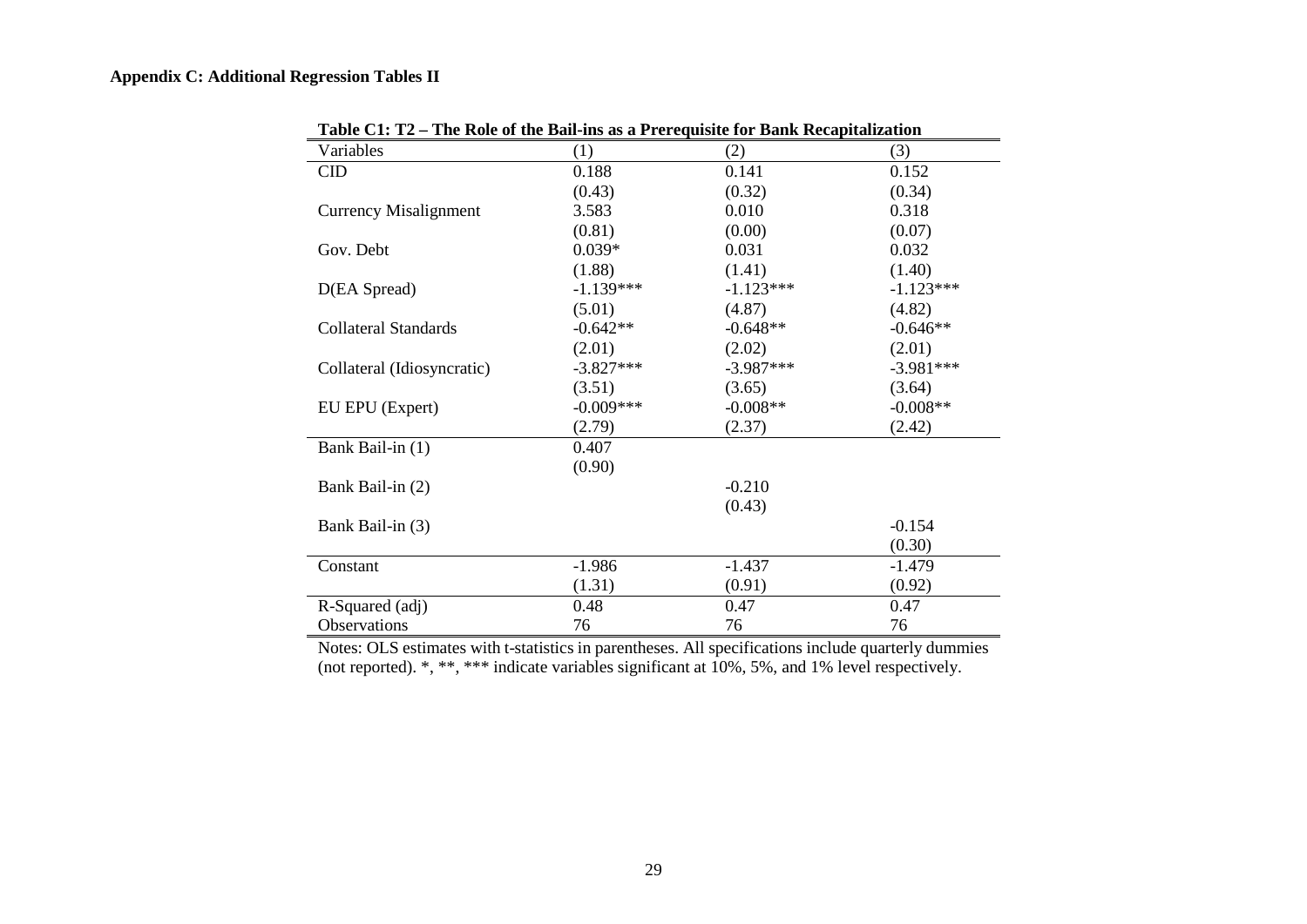| Variables                    | (1)         | (2)         | (3)         | (4)         | (5)         | (6)         | (7)         |
|------------------------------|-------------|-------------|-------------|-------------|-------------|-------------|-------------|
| CID                          | $-0.041$    | 0.189       | 0.143       | 0.168       | 0.177       | 0.158       | $-0.194$    |
|                              | (0.06)      | (0.41)      | (0.31)      | (0.37)      | (0.39)      | (0.35)      | (0.25)      |
| <b>Currency Misalignment</b> | 0.721       | $-4.104$    | 0.025       | 0.819       | 0.565       | $-0.426$    | $-6.888$    |
|                              | (0.19)      | (0.60)      | (0.01)      | (0.21)      | (0.14)      | (0.11)      | (0.83)      |
| Gov. Debt                    | 0.041       | $0.047*$    | 0.062       | 0.038       | 0.037       | 0.039       | 0.100       |
|                              | (1.52)      | (1.68)      | (1.20)      | (1.40)      | (1.38)      | (1.47)      | (1.49)      |
| D(EA Spread)                 | $-1.150***$ | $-1.145***$ | $-1.130***$ | $-0.458$    | $-1.132***$ | $-1.158***$ | $-1.671$    |
|                              | (4.86)      | (4.96)      | (4.89)      | (0.19)      | (4.89)      | (5.04)      | (0.62)      |
| <b>Collateral Standards</b>  | $-0.626*$   | $-0.665*$   | $-0.573$    | $-0.618*$   | $-0.833$    | $-0.603*$   | $-0.456$    |
|                              | (1.88)      | (1.99)      | (1.66)      | (1.86)      | (1.11)      | (1.83)      | (0.56)      |
| Collateral (Idiosyncratic)   | $-4.032***$ | $-3.985***$ | $-3.954***$ | $-3.988***$ | $-4.033***$ | $-4.031***$ | $-3.982***$ |
|                              | (3.62)      | (3.61)      | (3.56)      | (3.59)      | (3.61)      | (3.67)      | (3.47)      |
| EU EPU (Expert)              | $-0.008**$  | $-0.007**$  | $-0.009**$  | $-0.008**$  | $-0.008**$  | $-0.002$    | $-0.001$    |
|                              | (2.54)      | (2.15)      | (2.61)      | (2.55)      | (2.57)      | (0.35)      | (0.21)      |
| D <sub>08</sub>              | $-0.271$    | $-0.387$    | 1.941       | $-0.117$    | $-0.118$    | 0.808       | 5.002       |
|                              | (0.45)      | (0.69)      | (0.48)      | (0.24)      | (0.25)      | (0.90)      | (1.00)      |
| D08 X CID                    | 0.357       |             |             |             |             |             | 0.471       |
|                              | (0.38)      |             |             |             |             |             | (0.48)      |
| D08 X Currency Misalignment  |             | 7.195       |             |             |             |             | 7.107       |
|                              |             | (0.85)      |             |             |             |             | (0.72)      |
| D08 X Gov. Debt              |             |             | $-0.032$    |             |             |             | $-0.071$    |
|                              |             |             | (0.51)      |             |             |             | (0.94)      |
| D08 X D(EA Spread)           |             |             |             | $-0.678$    |             |             | 0.477       |
|                              |             |             |             | (0.28)      |             |             | (0.18)      |
| D08 X Collateral Standards   |             |             |             |             | 0.267       |             | $-0.118$    |
|                              |             |             |             |             | (0.32)      |             | (0.13)      |
| D08 X EU EPU (Expert)        |             |             |             |             |             | $-0.009$    | $-0.009$    |
|                              |             |             |             |             |             | (1.24)      | (1.19)      |
| Constant                     | $-2.002$    | $-2.331$    | $-3.280$    | $-1.852$    | $-1.848$    | $-2.515$    | $-6.050$    |
|                              | (1.11)      | (1.26)      | (1.04)      | (1.01)      | (1.01)      | (1.37)      | (1.46)      |
| R-Squared (adj)              | 0.46        | 0.47        | 0.47        | 0.46        | 0.46        | 0.48        | 0.44        |
| Observations                 | 76          | 76          | 76          | 76          | 76          | 76          | 76          |

**Table C2: T2 – Effect of the GFC**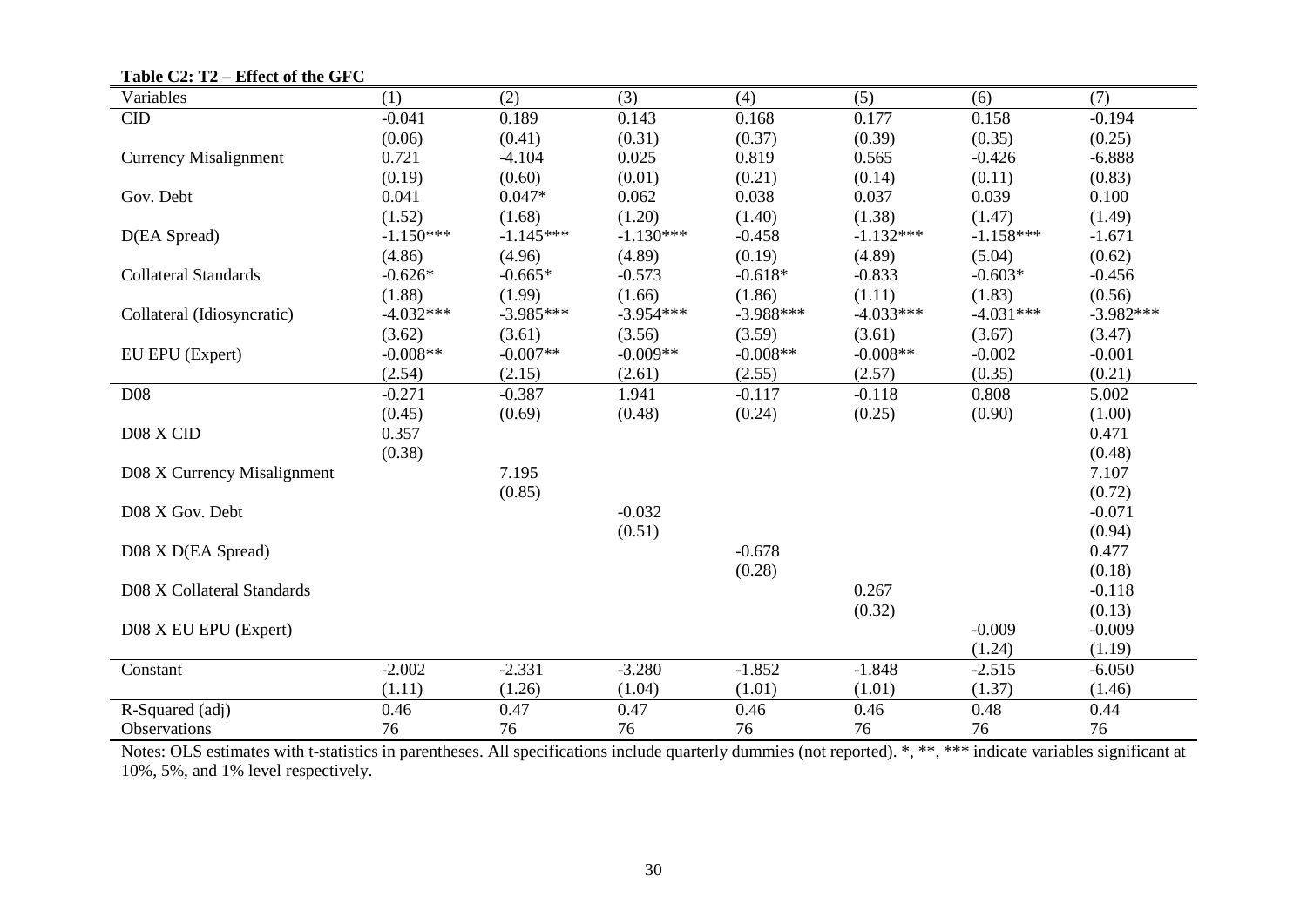| Variables                    | (1)         | (2)         | (3)         | (4)         | (5)         | (6)         | (7)         |
|------------------------------|-------------|-------------|-------------|-------------|-------------|-------------|-------------|
| CID                          | 0.010       | 0.173       | 0.147       | 0.152       | 0.157       | 0.116       | $-0.108$    |
|                              | (0.02)      | (0.39)      | (0.32)      | (0.33)      | (0.35)      | (0.26)      | (0.16)      |
| <b>Currency Misalignment</b> | $-1.059$    | $-2.685$    | $-1.011$    | $-1.053$    | $-1.107$    | $-1.337$    | $-1.846$    |
|                              | (0.19)      | (0.41)      | (0.19)      | (0.19)      | (0.20)      | (0.25)      | (0.26)      |
| Gov. Debt                    | 0.047       | 0.043       | 0.045       | 0.045       | 0.045       | 0.039       | 0.046       |
|                              | (1.64)      | (1.53)      | (1.22)      | (1.59)      | (1.61)      | (1.37)      | (1.18)      |
| D(EA Spread)                 | $-1.131***$ | $-1.142***$ | $-1.115***$ | $-1.158$    | $-1.116***$ | $-1.143***$ | $-1.006$    |
|                              | (4.76)      | (4.75)      | (4.77)      | (1.34)      | (4.78)      | (4.92)      | (1.09)      |
| <b>Collateral Standards</b>  | $-0.593*$   | $-0.645*$   | $-0.607*$   | $-0.606*$   | $-0.656$    | $-0.626*$   | $-0.603$    |
|                              | (1.79)      | (1.90)      | (1.83)      | (1.84)      | (1.24)      | (1.92)      | (1.08)      |
| Collateral (Idiosyncratic)   | $-4.041***$ | $-3.954***$ | $-3.952***$ | $-3.960***$ | $-3.988***$ | $-3.957***$ | $-3.995***$ |
|                              | (3.60)      | (3.61)      | (3.57)      | (3.58)      | (3.51)      | (3.65)      | (3.32)      |
| EU EPU (Expert)              | $-0.008**$  | $-0.008**$  | $-0.008**$  | $-0.008**$  | $-0.008**$  | $-0.003$    | $-0.002$    |
|                              | (2.48)      | (2.26)      | (2.40)      | (2.51)      | (2.50)      | (0.44)      | (0.38)      |
| D10                          | $-0.528$    | $-0.305$    | $-0.361$    | $-0.383$    | $-0.394$    | 0.690       | 1.602       |
|                              | (0.64)      | (0.42)      | (0.09)      | (0.53)      | (0.54)      | (0.61)      | (0.34)      |
| D10 X CID                    | 0.312       |             |             |             |             |             | 0.424       |
|                              | (0.36)      |             |             |             |             |             | (0.43)      |
| D10 X Currency Misalignment  |             | 4.665       |             |             |             |             | 1.981       |
|                              |             | (0.45)      |             |             |             |             | (0.16)      |
| D10 X Gov. Debt              |             |             | $-0.000$    |             |             |             | $-0.014$    |
|                              |             |             | (0.00)      |             |             |             | (0.23)      |
| D10 X D(EA Spread)           |             |             |             | 0.045       |             |             | $-0.186$    |
|                              |             |             |             | (0.05)      |             |             | (0.19)      |
| D10 X Collateral Standards   |             |             |             |             | 0.081       |             | $-0.027$    |
|                              |             |             |             |             | (0.12)      |             | (0.04)      |
| D10 X EU EPU (Expert)        |             |             |             |             |             | $-0.008$    | $-0.008$    |
|                              |             |             |             |             |             | (1.19)      | (1.11)      |
| Constant                     | $-2.336$    | $-2.117$    | $-2.238$    | $-2.248$    | $-2.248$    | $-2.411$    | $-2.807$    |
|                              | (1.27)      | (1.15)      | (0.97)      | (1.22)      | (1.23)      | (1.33)      | (1.15)      |
| Observations                 | 76          | 76          | 76          | 76          | 76          | 76          | 76          |
| R-Squared (adj)              | 0.47        | 0.47        | 0.46        | 0.46        | 0.47        | 0.48        | 0.43        |

**Table C3: T2 – Effect of the Euro Crisis**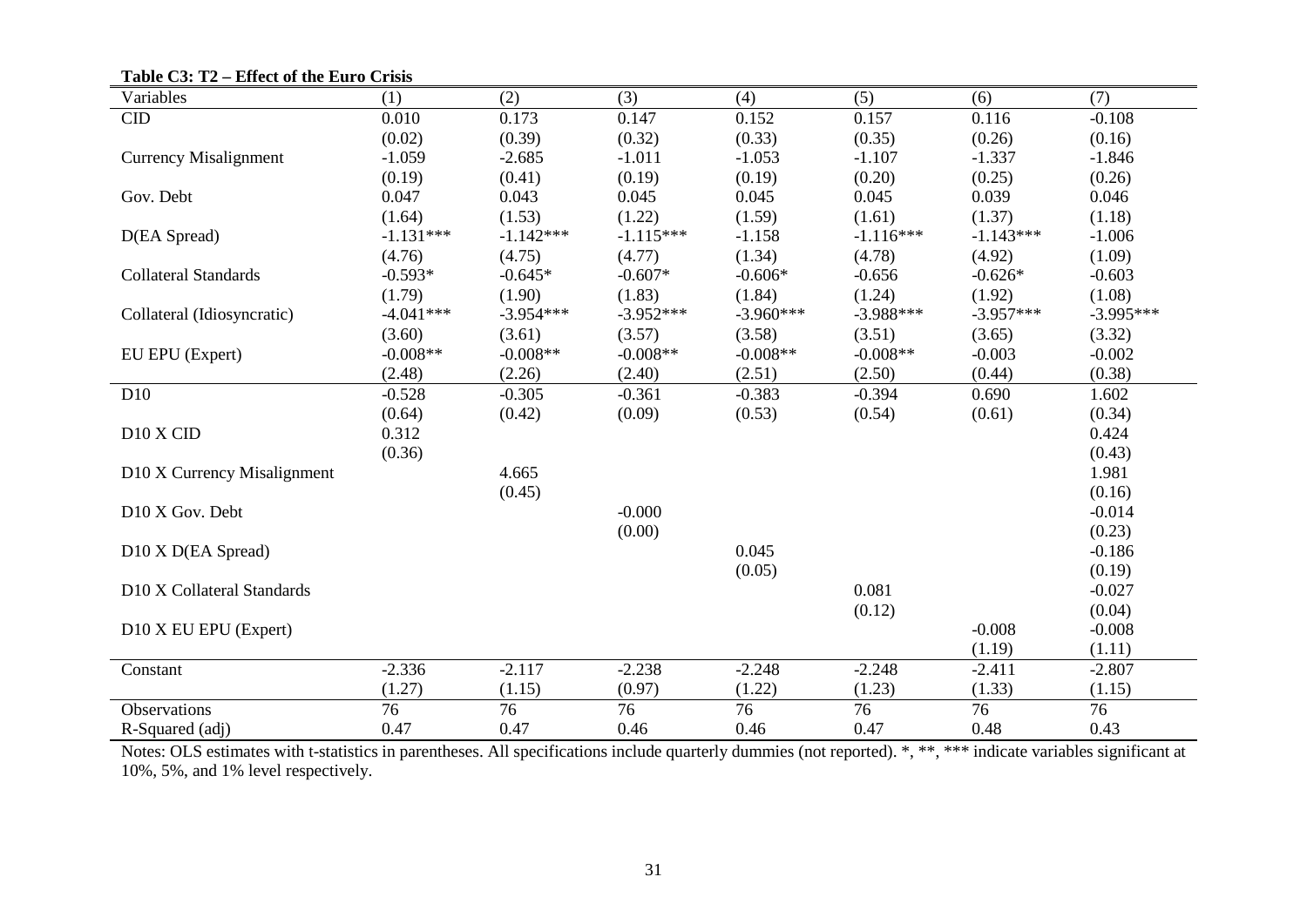| Variables                    | (1)        | (2)        | (3)        | (4)        | (5)        | (6)        | (7)        | (8)      |
|------------------------------|------------|------------|------------|------------|------------|------------|------------|----------|
| CID                          | $-0.015$   | $-0.001$   | $-0.001$   | 0.000      | $-0.003$   | $-0.019$   | $-0.000$   | $-0.011$ |
|                              | (0.21)     | (0.01)     | (0.02)     | (0.01)     | (0.07)     | (0.38)     | (0.01)     | (0.16)   |
| Real GDP Growth              | $-0.012*$  | $-0.011$   | $-0.012*$  | $-0.005$   | $-0.012$   | $-0.010$   | $-0.012*$  | $-0.007$ |
|                              | (1.77)     | (0.78)     | (1.79)     | (0.63)     | (1.61)     | (1.42)     | (1.78)     | (0.50)   |
| Inflation Diff.              | $0.014*$   | $0.014*$   | 0.003      | $0.015**$  | $0.014*$   | 0.010      | $0.014*$   | $-0.001$ |
|                              | (1.85)     | (1.85)     | (0.26)     | (2.00)     | (1.87)     | (1.33)     | (1.79)     | (0.05)   |
| <b>Currency Misalignment</b> | $0.952***$ | $0.942***$ | $0.969***$ | $0.655**$  | $1.003***$ | $0.908***$ | $0.952***$ | 0.587    |
|                              | (3.43)     | (3.31)     | (3.53)     | (2.05)     | (3.28)     | (3.29)     | (3.40)     | (1.56)   |
| Gov. Debt                    | $0.005*$   | 0.005      | 0.005      | 0.004      | 0.008      | 0.005      | 0.005      | 0.002    |
|                              | (1.68)     | (1.66)     | (1.54)     | (1.39)     | (1.08)     | (1.57)     | (1.56)     | (0.20)   |
| Exr. volatility              | $0.184**$  | $0.186**$  | $0.157*$   | $0.157*$   | $0.186**$  | 0.061      | $0.188**$  | 0.020    |
|                              | (2.27)     | (2.28)     | (1.93)     | (1.95)     | (2.33)     | (0.51)     | (2.35)     | (0.16)   |
| <b>Import Duties Ratio</b>   | $-0.069**$ | $-0.068**$ | $-0.066**$ | $-0.066**$ | $-0.057$   | $-0.054$   | $-0.069**$ | $-0.056$ |
|                              | (2.22)     | (2.07)     | (2.14)     | (2.13)     | (1.34)     | (1.66)     | (2.03)     | (1.08)   |
| <b>D08</b>                   | $-0.020$   | $-0.008$   | 0.015      | 0.005      | 0.213      | $-0.135$   | 0.005      | 0.015    |
|                              | (0.33)     | (0.15)     | (0.28)     | (0.11)     | (0.38)     | (1.34)     | (0.01)     | (0.02)   |
| D08 X CID                    | 0.026      |            |            |            |            |            |            | 0.004    |
|                              | (0.28)     |            |            |            |            |            |            | (0.04)   |
| D08 X Real GDP Growth        |            | $-0.002$   |            |            |            |            |            | 0.007    |
|                              |            | (0.15)     |            |            |            |            |            | (0.41)   |
| D08 X Inflation Diff.        |            |            | 0.019      |            |            |            |            | $0.024*$ |
|                              |            |            | (1.48)     |            |            |            |            | (1.78)   |
| D08 X Currency Misalignment  |            |            |            | $1.107*$   |            |            |            | 1.317*   |
|                              |            |            |            | (1.76)     |            |            |            | (1.86)   |
| D08 X Gov. Debt              |            |            |            |            | $-0.003$   |            |            | 0.003    |
|                              |            |            |            |            | (0.40)     |            |            | (0.32)   |
| D08 X Exr. volatility        |            |            |            |            |            | 0.230      |            | 0.183    |
|                              |            |            |            |            |            | (1.41)     |            | (1.04)   |
| D08 X Import Duties Ratio    |            |            |            |            |            |            | $-0.003$   | $-0.047$ |
|                              |            |            |            |            |            |            | (0.03)     | (0.52)   |
| Constant                     | $-0.368$   | $-0.379$   | $-0.359$   | $-0.314$   | $-0.605$   | $-0.366$   | $-0.373$   | $-0.139$ |
|                              | (1.16)     | (1.16)     | (1.15)     | (1.00)     | (0.91)     | (1.17)     | (1.06)     | (0.18)   |
| R-Squared (adj)              | 0.56       | 0.56       | 0.57       | 0.57       | 0.56       | 0.57       | 0.55       | 0.56     |
| Observations                 | 92         | 92         | 92         | 92         | 92         | 92         | 92         | 92       |

**Table C4: TMI – Effect of the GFC**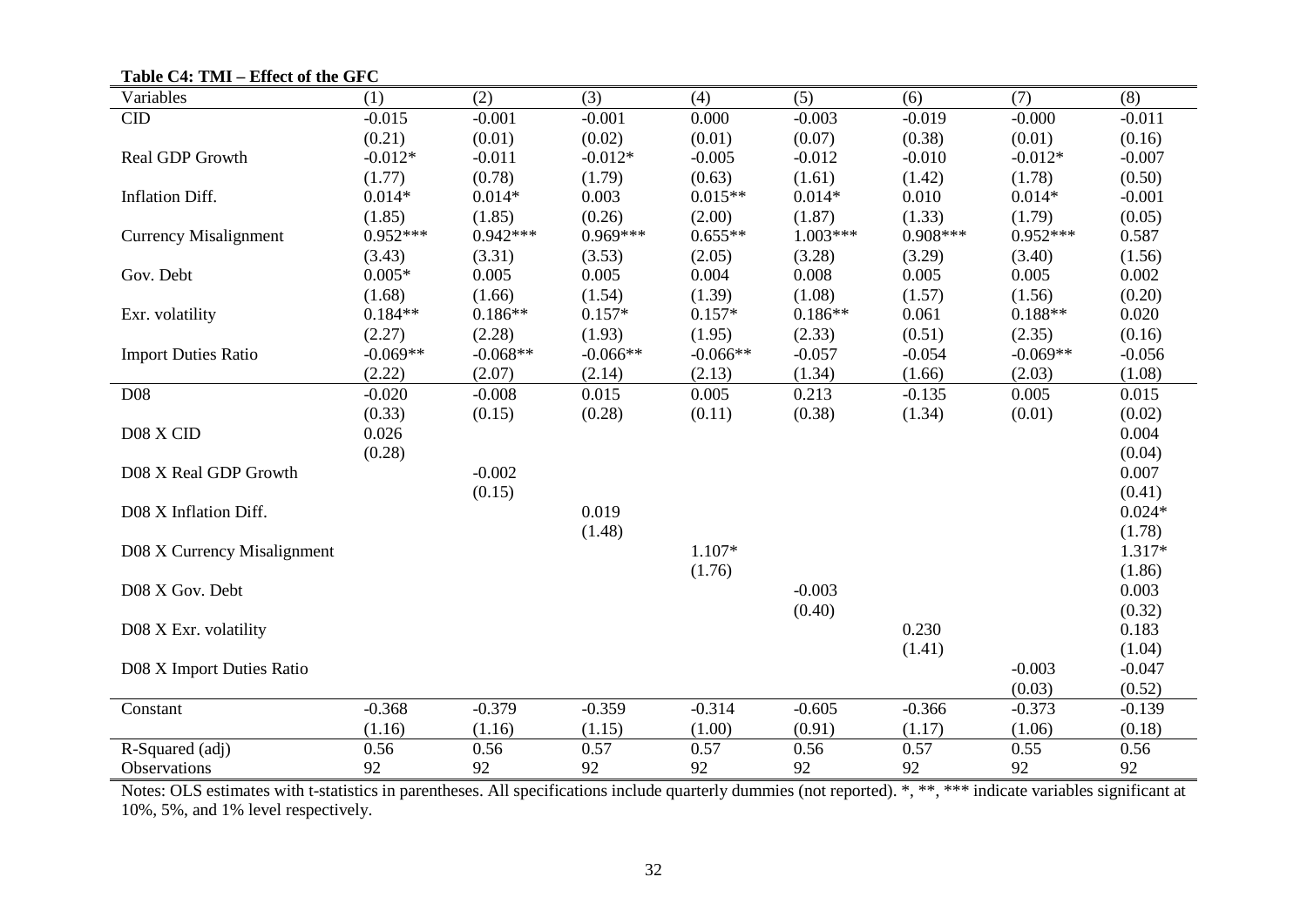| Variables                    | (1)        | (2)        | (3)        | (4)        | (5)       | (6)        | (7)        | (8)      |
|------------------------------|------------|------------|------------|------------|-----------|------------|------------|----------|
| CID                          | 0.017      | 0.004      | 0.006      | 0.000      | 0.005     | 0.006      | 0.007      | 0.017    |
|                              | (0.27)     | (0.09)     | (0.13)     | (0.01)     | (0.10)    | (0.12)     | (0.14)     | (0.26)   |
| Real GDP Growth              | $-0.009$   | $-0.014$   | $-0.009$   | $-0.011$   | $-0.009$  | $-0.009$   | $-0.009$   | $-0.015$ |
|                              | (1.11)     | (1.60)     | (1.12)     | (1.36)     | (1.12)    | (1.06)     | (1.14)     | (1.54)   |
| Inflation Diff.              | $0.014*$   | $0.016**$  | 0.013      | $0.014*$   | $0.015*$  | $0.014*$   | $0.015*$   | 0.013    |
|                              | (1.86)     | (2.10)     | (1.66)     | (1.96)     | (1.95)    | (1.91)     | (1.97)     | (1.56)   |
| <b>Currency Misalignment</b> | $0.857***$ | $0.892***$ | $0.859***$ | $0.628*$   | $0.858**$ | $0.857***$ | $0.866***$ | $0.654*$ |
|                              | (2.99)     | (3.13)     | (3.00)     | (1.93)     | (2.59)    | (2.99)     | (3.00)     | (1.76)   |
| Gov. Debt                    | $0.006**$  | $0.007**$  | $0.006**$  | 0.004      | 0.007     | $0.007**$  | $0.007*$   | 0.004    |
|                              | (2.00)     | (2.27)     | (2.04)     | (0.93)     | (1.11)    | (2.00)     | (1.97)     | (0.58)   |
| Exr. volatility              | $0.178**$  | $0.148*$   | $0.182**$  | $0.187**$  | $0.179**$ | $0.183**$  | $0.175**$  | $0.160*$ |
|                              | (2.28)     | (1.84)     | (2.33)     | (2.43)     | (2.30)    | (2.07)     | (2.22)     | (1.70)   |
| <b>Import Duties Ratio</b>   | $-0.061*$  | $-0.053$   | $-0.062*$  | $-0.080**$ | $-0.062$  | $-0.062*$  | $-0.058$   | $-0.071$ |
|                              | (1.90)     | (1.63)     | (1.93)     | (2.35)     | (1.46)    | (1.93)     | (1.63)     | (1.48)   |
| D <sub>10</sub>              |            | 0.024      |            |            |           |            |            | 0.026    |
|                              |            | (1.29)     |            |            |           |            |            | (1.20)   |
| D10 X CID                    |            |            | 0.006      |            |           |            |            | 0.011    |
|                              |            |            | (0.40)     |            |           |            |            | (0.71)   |
| D10 X Real GDP Growth        |            |            |            | 1.333      |           |            |            | 1.294    |
|                              |            |            |            | (1.41)     |           |            |            | (1.29)   |
| D10 X Inflation Diff.        |            |            |            |            | $-0.000$  |            |            | 0.002    |
|                              |            |            |            |            | (0.01)    |            |            | (0.18)   |
| D10 X Currency Misalignment  |            |            |            |            |           | $-0.015$   |            | $-0.022$ |
|                              |            |            |            |            |           | (0.08)     |            | (0.11)   |
| D10 X Gov. Debt              |            |            |            |            |           |            | $-0.025$   | $-0.022$ |
|                              |            |            |            |            |           |            | (0.26)     | (0.21)   |
| Constant                     | $-0.497$   | $-0.584*$  | $-0.503$   | $-0.181$   | $-0.499$  | $-0.501$   | $-0.541$   | $-0.255$ |
|                              | (1.44)     | (1.67)     | (1.45)     | (0.45)     | (0.83)    | (1.41)     | (1.39)     | (0.37)   |
| R-Squared (adj)              | 0.56       | 0.57       | 0.56       | 0.57       | 0.56      | 0.56       | 0.56       | 0.55     |
| Observations                 | 92         | 92         | 92         | 92         | 92        | 92         | 92         | 92       |

**Table C5: TMI – Effect of the Euro Crisis**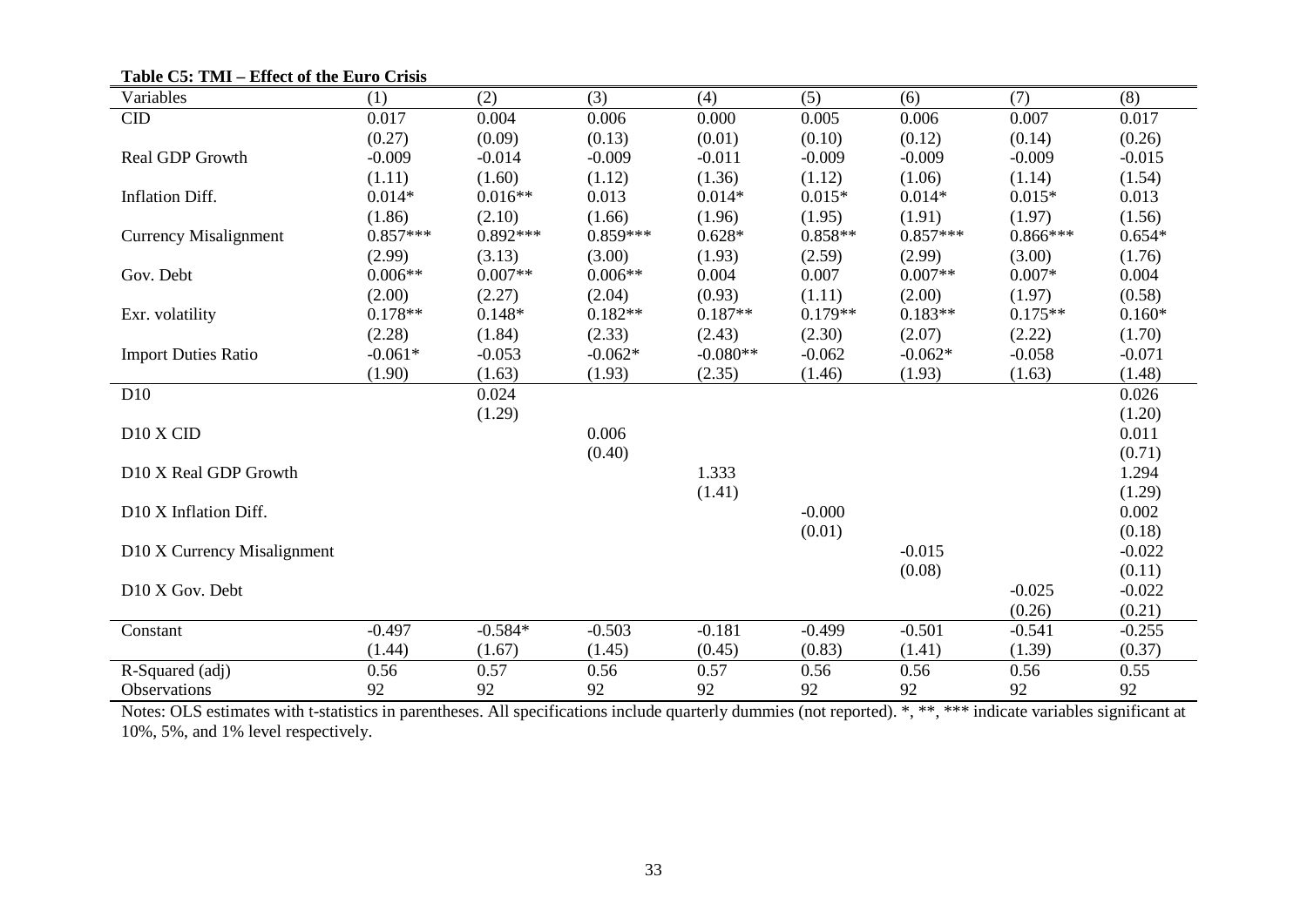|                              | <b>Baseline</b> | <b>CDS</b>  | <b>Baseline</b> |
|------------------------------|-----------------|-------------|-----------------|
|                              | (full sample)   | $(2008*)$   | $(2008 -*)$     |
| Variables                    | (1)             | (2)         | (3)             |
| $\rm CID$                    | 0.150           | $-0.544$    | 0.323           |
|                              | (0.34)          | (0.85)      | (0.45)          |
| <b>Currency Misalignment</b> | 1.186           | 0.269       | 1.425           |
|                              | (0.34)          | (0.04)      | (0.23)          |
| Gov. Debt                    | $0.035*$        | 0.038       | 0.035           |
|                              | (1.72)          | (0.93)      | (0.83)          |
| Collateral Standards         | $-0.641**$      | $-0.662$    | $-0.871*$       |
|                              | (2.01)          | (1.49)      | (1.87)          |
| Collateral (Idiosyncratic)   | $-3.946***$     | $-4.365***$ | $-3.906***$     |
|                              | (3.65)          | (3.59)      | (3.06)          |
| EU EPU (Expert)              | $-0.008***$     | $-0.008*$   | $-0.010**$      |
|                              | (2.66)          | (1.81)      | (2.19)          |
| D(EA Spread)                 | $-1.136***$     |             | $-1.132***$     |
|                              | (5.00)          |             | (4.29)          |
| D(CDS Spread)                |                 | $-0.015***$ |                 |
|                              |                 | (4.74)      |                 |
| Constant                     | $-1.675$        | $-1.345$    | $-1.142$        |
|                              | (1.14)          | (0.40)      | (0.32)          |
| R-Squared (adj)              | 0.48            | 0.61        | 0.57            |
| Observations                 | 76              | 36          | 36              |

**Table C6: T2 – CDS Spreads as alternative Measure of Country-risk**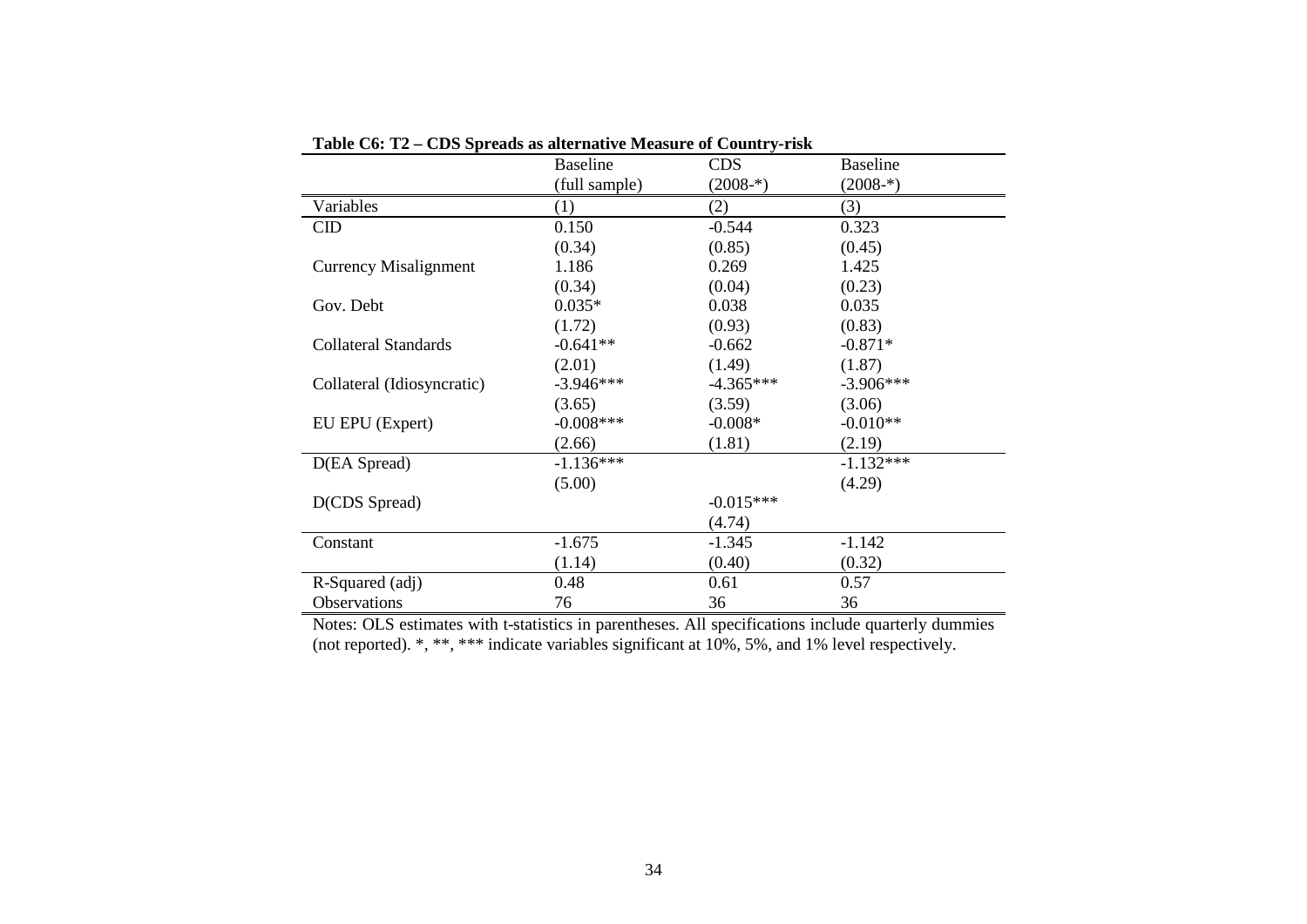## **References**

- Alesina, Alberto, and Guido Tabellini (1989). External debt, capital flight and political risk. *Journal of international Economics* 27(3-4), 199–220. https://doi.org/10.1016/0022- 1996(89)90052-4.
- Ahir, Hites, Nicholas Bloom, and Davide Furceri (2018). World Uncertainty Index. Stanford mimeo.
- Auer, Raphael A. (2014). What drives TARGET2 balances? Evidence from a panel analysis. *Economic Policy* 29(77), 139–197. https://doi.org/10.1111/1468-0327.12024.
- Baker, Scott R., Nicholas Bloom, and Steven J. Davis (2016). Measuring economic policy uncertainty. *The Quarterly Journal of Economics* 131(4), 1593–1636. https://doi.org/10.1093/qje/qjw024.
- Beja Jr, Edsel L. (2008). Estimating Trade Mis‐invoicing from China: 2000–2005. *China & World Economy* 16(2), 82–92. https://doi.org/10.1111/j.1749-124X.2008.00108.x.
- Bhagwati, Jagdish N., Anne Krueger, and Chaiyawat Wibulswasdi (1974). Capital flight from LDCs: A statistical analysis. In: Bhagwati, Jagdish N. (ed.). *Illegal transactions in international trade*. North-Holland, 148–154. https://doi.org/10.1016/B978-0-444- 10581-3.50017-3.
- Bhagwati, Jagdish N. (1981). Alternative theories of illegal trade: Economic consequences and statistical detection. *Weltwirtschaftliches Archiv* 117(3), 409–427. https://doi.org/10.1007/BF02706100.
- Bhagwati, Jagdish N. (1964). On the underinvoicing of imports. *Oxford Bulletin of Economics and Statistics* 27(4), 389–397. https://doi.org/10.1016/B978-0-444-10581-3.50016-1.
- Boyce, James K., and Léonce Ndikumana (2001). Is Africa a net creditor? New estimates of capital flight from severely indebted sub-Saharan African countries, 1970-96. *Journal of Development Studies* 38(2), 27–56. https://doi.org/10.1080/00220380412331322261.
- Buehn, Andreas and Stefan Eichler (2011). Trade misinvoicing: The dark side of world trade. *The World Economy* 34(8), 1263–1287. https://doi.org/10.1111/j.1467- 9701.2011.01375.x.
- Caldara, Dario and Matteo Iacoviello (2018). Measuring Geopolitical Risk. Board of Governors of the Federal Reserve System, International Finance Discussion Papers #1222. https://doi.org/10.17016/IFDP.2018.1222.
- Cardoso, Eliana and Rüdiger Dornbusch (1989). Foreign private capital flows. In: Handbook of Development Economics 2, 1387–1439. https://doi.org/10.1016/S1573- 4471(89)02013-9.
- Cecchetti, Stephen G., Robert N. McCauley and Patrick M. McGuire (2012). Interpreting Target2 Balances. Bank for International Settlements Working Paper No. 393.
- Cecioni, Martina, and Giuseppe Ferrero (2012). Determinants of TARGET2 imbalances. Bank of Italy Occasional Paper 136. http://dx.doi.org/10.2139/ssrn.2176227.
- Cerra, Valerie, Meenakshi Rishi, and Sweta C. Saxena (2008). Robbing the riches: capital flight, institutions and debt. *Journal of Development Studies* 44(8), 1190–1213. https://doi.org/10.1080/00220380802242453.
- Cheung, Yin‐Wong, and XingWang Qian (2010). Capital flight: China's experience. *Review of Development Economics* 14(2), 227–247. https://doi.org/10.1111/j.1467- 9361.2010.00549.x.
- Cheung, Yin‐W ong, Kenneth K. Chow, and Matthew S. Yiu (2017). Effects of capital flow on the equity and housing markets in Hong Kong. *Pacific Economic Review* 22(3), 332– 349. https://doi.org/10.1111/1468-0106.12233.
- Cheung, Yin-Wong, Sven Steinkamp, and Frank Westermann (2016). China's capital flight: Pre-and post-crisis experiences. *Journal of International Money and Finance* 66, 88– 112. https://doi.org/10.1016/j.jimonfin.2015.12.009.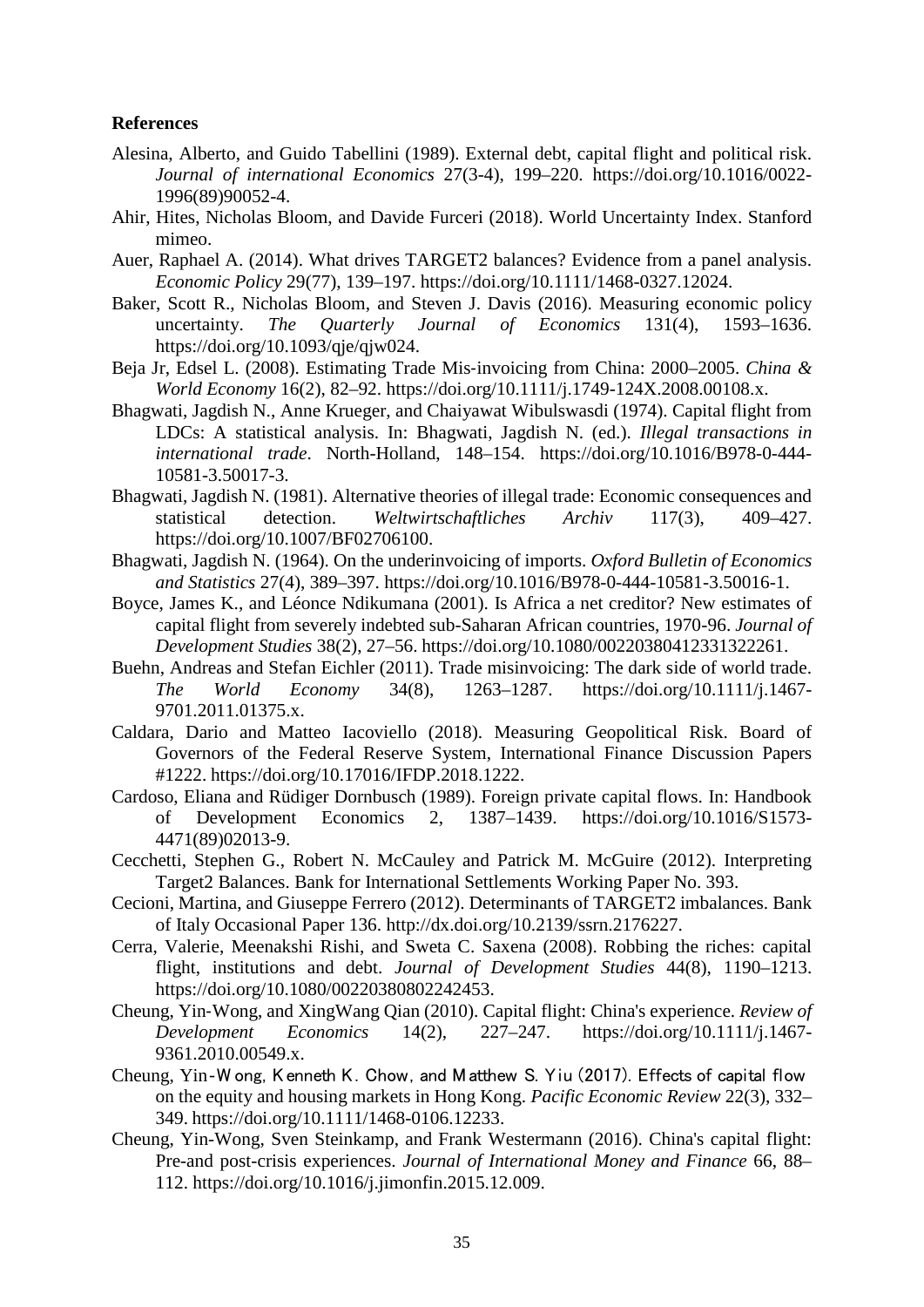- Claessens, Stijn and David Naude (1993). Recent Estimates of Capital Flight. World Bank Policy Research Working Paper Series, No. 1186.
- Collier, Paul, Anke Hoeffler, and Catherine Pattillo (2001). Flight Capital as a Portfolio Choice. *World Bank Economic Review* 15(1), 55–80. https://doi.org/10.1093/wber/15.1.55.
- Collier, Paul, Anke Hoeffler, and Catherine Pattillo (2004). Africa's exodus: Capital flight and the brain drain as portfolio decisions. *Journal of African Economies* 13(2), 15–54. https://doi.org/10.1093/jae/ejh042.
- Couharde, Cécile, Anne-Laure Delatte, Carl Grekou, Valérie Mignon, and Florian Morvillier (2018). Eqchange: A world database on actual and equilibrium effective exchange rates. *International Economics* 156, 206–230. https://doi.org/10.1016/j.inteco.2018.03.004
- Cuddington, John T. (1986). Capital flight: Estimates, issues, and explanations, Princeton Studies in International Finance, No. 58.
- Cuddington, John T. (1987). Capital flight. *European Economic Review* 31(1-2), 382–388. https://doi.org/10.1016/0014-2921(87)90055-9.
- De Beaufort Wijnholds, J. Onno and Arend Kapteyn (2001). International Reserve Adequacy in Emerging Market Economies. IMF Working Paper 01/43.
- De Grauwe, Paul, and Yuemei Ji (2012). What Germany should fear most is its own fear: An analysis of Target2 and current account imbalances. CEPS Working documents No. 368.
- De Grauwe, Paul, Yuemei Ji, and Corrado Macchiarelli (2017). TARGET (im)balances at record level: Should we worry? In-depth analysis for the European Parliament, Directorate General For Internal Policies, IP/A/ECON/2017-04.
- Diwan, Ishac (1989). Foreign debt, crowding out and capital flight. *Journal of International Money and Finance* 8(1), 121–136. https://doi.org/10.1016/0261-5606(89)90018-1.
- Drechsler, Itamar, Thomas Drechsel, David Marques‐Ibanez, and Philipp Schnabl (2016). Who borrows from the lender of last resort? *The Journal of Finance* 71(5), 1933–1974. https://doi.org/10.1111/jofi.12421.
- Dornbusch, Rüdiger (1984). External debt, budget deficits and disequilibrium exchange rates, NBER Working Papers, No. 1336. https://doi.org/10.3386/w1336.
- Eberl, Jakob, and Christopher Weber (2014). ECB collateral criteria: A narrative database 2001–2013. Ifo Working Paper No. 174.
- Eisenschmidt, Jens, Danielle Kedan, Martin Schmitz, Ramón Adalid, and Patrick Papsdorf (2017). The Eurosystem's asset purchase programme and TARGET balances. *ECB Occasional Paper* No. 196.
- Epstein, Gerald A. (2005). Capital flight and capital controls in developing countries. Edward Elgar Publishing.
- Financial Action Task Force (2010). Mutual Evaluation Report Germany Anti-Money Laundering and Combating the Financing of Terrorism. OECD and IMF, February 2010.
- Financial Action Task Force (2014). Mutual Evaluation Report Germany  $3<sup>rd</sup>$  follow-up report. OECD and IMF, June 2014.
- Fisman, Raymond and Shang-Jin Wei (2004). Tax rates and tax evasion: evidence from "missing imports" in China. *Journal of Political Economy* 112(2), 471–496. https://doi.org/10.1086/381476.
- Fedderke, Johannes W. and Wenyu Liu (2002). Modelling the determinants of capital flows and capital flight: with an application to South African data from 1960 to 1995. *Economic Modelling* 19(3), 419–444. https://doi.org/10.1016/S0264-9993(01)00071-2.
- Felbermayr, Gabriel, Clemens Fuest, and Timo Wollmershäuser (2017). The German current account surplus: where does it come from, is it harmful and should Germany do something about it? In: Beck, Thorsten and Hans-Helmut (eds.). Ordoliberalism: A German oddity? CEPR Press, London, 2017, 187–199.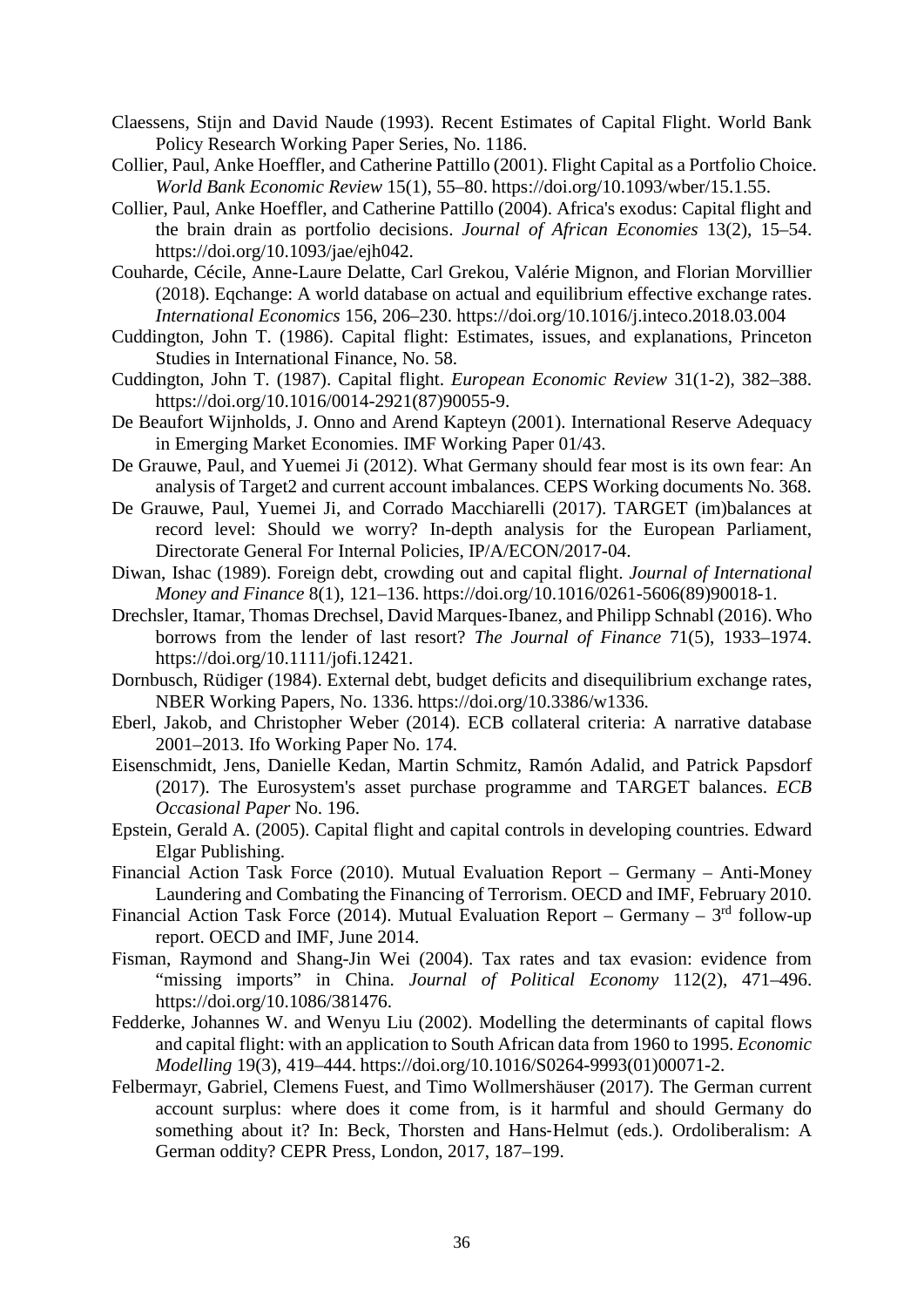- Ferrantino, Michael J., Xuepeng Liu, and Zhi Wang (2012). Evasion behaviors of exporters and importers: Evidence from the US–China trade data discrepancy. *Journal of international Economics* 86(1), 141–157. https://doi.org/10.1016/j.jinteco.2011.08.006.
- Garber, Peter M. (1999). The Target mechanism: will it propagate or stifle a Stage III crisis? *Carnegie-Rochester Conference Series on Public Policy* 51(1), 195–220. https://doi.org/10.1016/S0167-2231(00)00010-5.
- Garber, Peter M. (2010). The Mechanics of Intra Euro Capital Flight. DB Economics Special Report, 10 December 2010.
- Gaulier, Guillaume and Soledad Zignago (2019). BACI: International Trade Database at the Product-level. The 1994-2007 Version. CEPII Working Paper No. 2010–23.
- He, Zhiguo, Arvind Krishnamurthy, and Konstantin Milbradt (2019). A model of safe asset determination. *American Economic Review* 109(4), 1230–1262. https://doi.org/10.1257/aer.20160216.
- Hermes, Niels and Robert Lensink (2001). Capital flight and the uncertainty of government policies. *Economics letters* 71(3), 377–381. https://doi.org/10.1016/S0165- 1765(01)00392-5.
- Hummels, David (2007). Transportation costs and international trade in the second era of globalization. *Journal of Economic Perspectives* 21(3), 131–154. https://doi.org/10.1257/jep.21.3.131.
- International Monetary Fund (2015). Direction of Trade Statistics Quarterly. Washington, DC.
- Jacks, David S., Christopher M. Meissner, and Dennis Novy (2008). Trade Costs, 1870-2000. *American Economic Review* 98(2), 529–34. https://doi.org/10.1257/aer.98.2.529.
- Javorcik, Beata S. and Gaia Narciso (2008). Differentiated products and evasion of import tariffs. *Journal of International Economics* 76(2), 208–222. https://doi.org/10.1016/j.jinteco.2008.07.002.
- Kant, Chander (1996). Foreign direct investment and capital flight. Princeton Studies in International Finance, No. 80.
- Kar, Dev and Devon Cartwright-Smith (2009). Illicit financial flows from developing countries: 2002-2006. Global Financial Integrity. Washington, DC.
- Kar, Dev and Sarah Freitas (2012). Illicit Financial Flows from China and the Role of Trade Misinvoicing. Global Financial Integrity. Washington, DC.
- Kellenberg, Derek and Arik Levinson (2019). Misreporting trade: Tariff evasion, corruption, and auditing standards. *Review of International Economics* 27(1), 106–129. https://doi.org/10.1111/roie.12363.
- Kollmann, Robert, Marco Ratto, Werner Roeger, Jan in 't Veld, and Lukas Vogel (2015). What drives the German current account? And how does it affect other EU member states*? Economic Policy* 30(81), 47–93. https://doi.org/10.1093/epolic/eiu004.
- Le, Quan Vu, and Paul J. Zak (2006). Political risk and capital flight. *Journal of International Money and Finance* 25(2), 308–329. https://doi.org/10.1016/j.jimonfin.2005.11.001.
- Lensink, Robert, Niels Hermes, and Victor Murinde (1998). The effect of financial liberalization on capital flight in African economies. *World Development* 26(7), 1349– 1368. https://doi.org/10.1016/S0305-750X(98)00042-4.
- Lensink, Robert, Niels Hermes, and Victor Murinde (2000). Capital flight and political risk. *Journal of international Money and Finance* 19(1), 73–92. https://doi.org/10.1016/S0261-5606(99)00034-0.
- Medina, Leandro, and Friedrich Schneider (2018). Shadow Economies Around the World: What Did We Learn Over the Last 20 Years? IMF Working Papers 18/17, International Monetary Fund.
- Miao, Guannan, and Fabienne Fortanier (2017). Estimating Transport and Insurance Costs of International Trade. OECD Statistics Working Paper, No. 2017/04.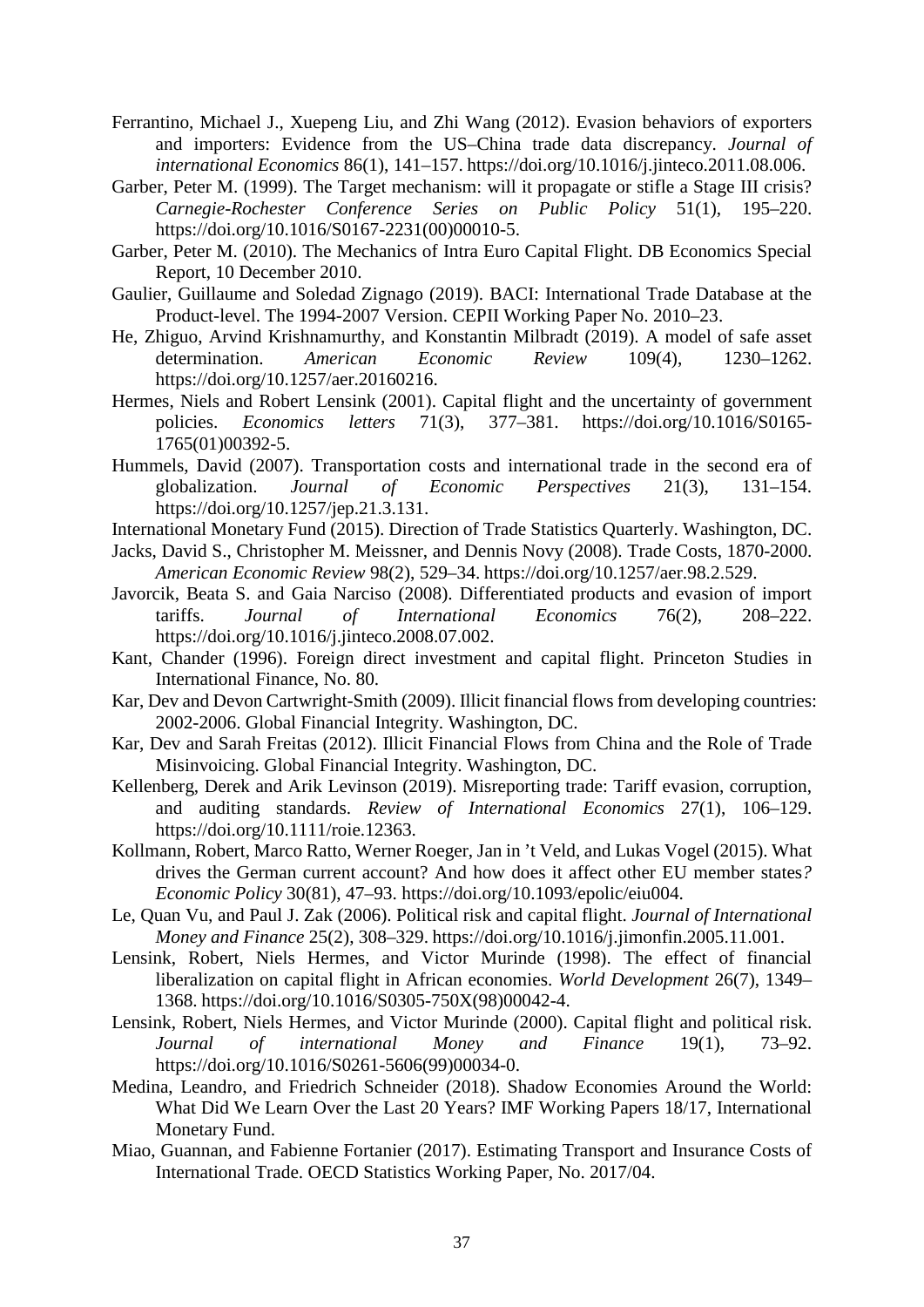- Mikkelsen, Jan Giehm (1991). An econometric investigation of capital flight. *Applied Economics* 23(1), 73–85. https://doi.org/10.1080/00036849108841050.
- Mishra, Prachi, Arvind Subramanian, and Petia Topalova (2008). Tariffs, enforcement, and customs evasion: Evidence from India. *Journal of public Economics* 92(10-11), 1907– 1925. https://doi.org/10.1016/j.jpubeco.2008.04.017.
- Mody, Ashoka (2013). Sovereign debt and its restructuring framework in the eurozone. *Oxford Review of Economic Policy* 29(4), 715–744. https://doi.org/10.1057/9781137304957\_10.
- Obstfeld, Maurice, Jay C. Shambaugh, and Alan M. Taylor (2009). Financial instability, reserves, and central bank swap lines in the panic of 2008. *American Economic Review* 99(2), 480–86. https://doi.org/10.1257/aer.99.2.480.
- OECD (2018). Estimating transport and insurance costs of international trade 2018 update. OECD Statistical note.
- Patnaik, Ila, Abhijit Sen Gupta, and Ajay Shah (2012). Determinants of trade misinvoicing. O*pen Economies Review* 23(5), 891–910. https://doi.org/10.1007/s11079-011-9214-4.
- Reinhart, Carmen (2016). Fleeing from Italy. Project Syndicate, 23 November 2016.
- Sachs, Jeffrey, Aaron Tornell, and Andrés Velasco (1996). The Mexican peso crisis: Sudden death or death foretold? *Journal of International Economics* 41(3-4), 265–283. https://doi.org/10.1016/S0022-1996(96)01437-7.
- Schäfer, Alexander, Isabel Schnabel, and B. Weder di Mauro. (2017). Expecting Bail-in? Evidence from European Banks. CEPR Discussion Paper No. 11061.
- Schneider, Benu (2003). Measuring capital flight: estimates and interpretations. Overseas Development Institute Working Paper, No. 194.
- Sinn, Hans-Werner and Timo Wollmershäuser (2012). Target loans, current account balances and capital flows: the ECB's rescue facility. *International Tax and Public Finance* 19(4), 468–508. https://doi.org/10.1007/s10797-012-9236-x.
- Steiner, Andreas, Sven Steinkamp, and Frank Westermann (2019). Exit Strategies, Capital Flight and Speculative Attacks: Europe's Version of the Trilemma. *European Journal of Political Economy*, forthcoming. https://doi.org/10.1016/j.ejpoleco.2019.02.003.
- Wei, Shang-Jin, Jianhuan Xu, and Jungho Lee (2018). An Unhealthy Trade Surplus. mimeo.
- Westermann, Frank (2014). Discussion of: TARGET2 and central bank balance sheets. *Economic Policy* 29(77), 117–125.
- Whelan, Karl (2014). TARGET2 and central bank balance sheets. *Economic Policy* 29(77), 79–116. https://doi.org/10.1111/1468-0327.12025.
- Worku, Temesgen, Juan P. Mendoza, and Jacco L. Wielhouwer (2016). Tariff evasion in sub-Saharan Africa: the influence of corruption in importing and exporting countries. *International Tax and Public Finance* 23(4), 741–761. https://doi.org/10.1007/s10797- 016-9407-2.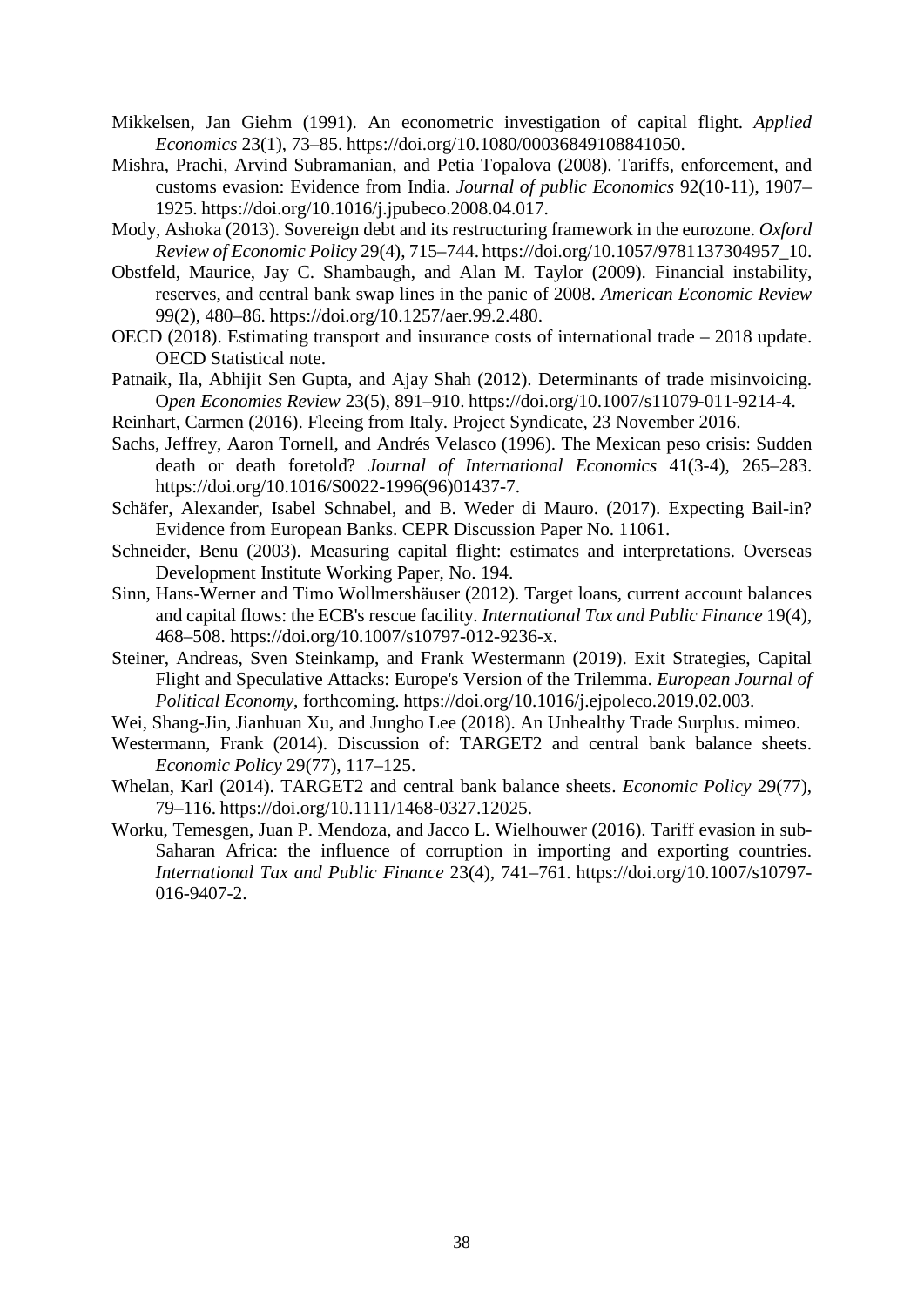



Data sources: World Bank WDI (Codes: BN.CAB.XOKA.CD; BN.CAB.XOKA.GD.ZS).



**Figure 2: Capital Flight Measures** 

Notes: Two different measures of capital flight based on the (a) adjusted negative change in TARGET2-claims (T2), and (b) the CIFadjusted trade misinvoicing method. Both series as percentage of (annualized) nominal GDP. See data appendix for details on definitions and data sources.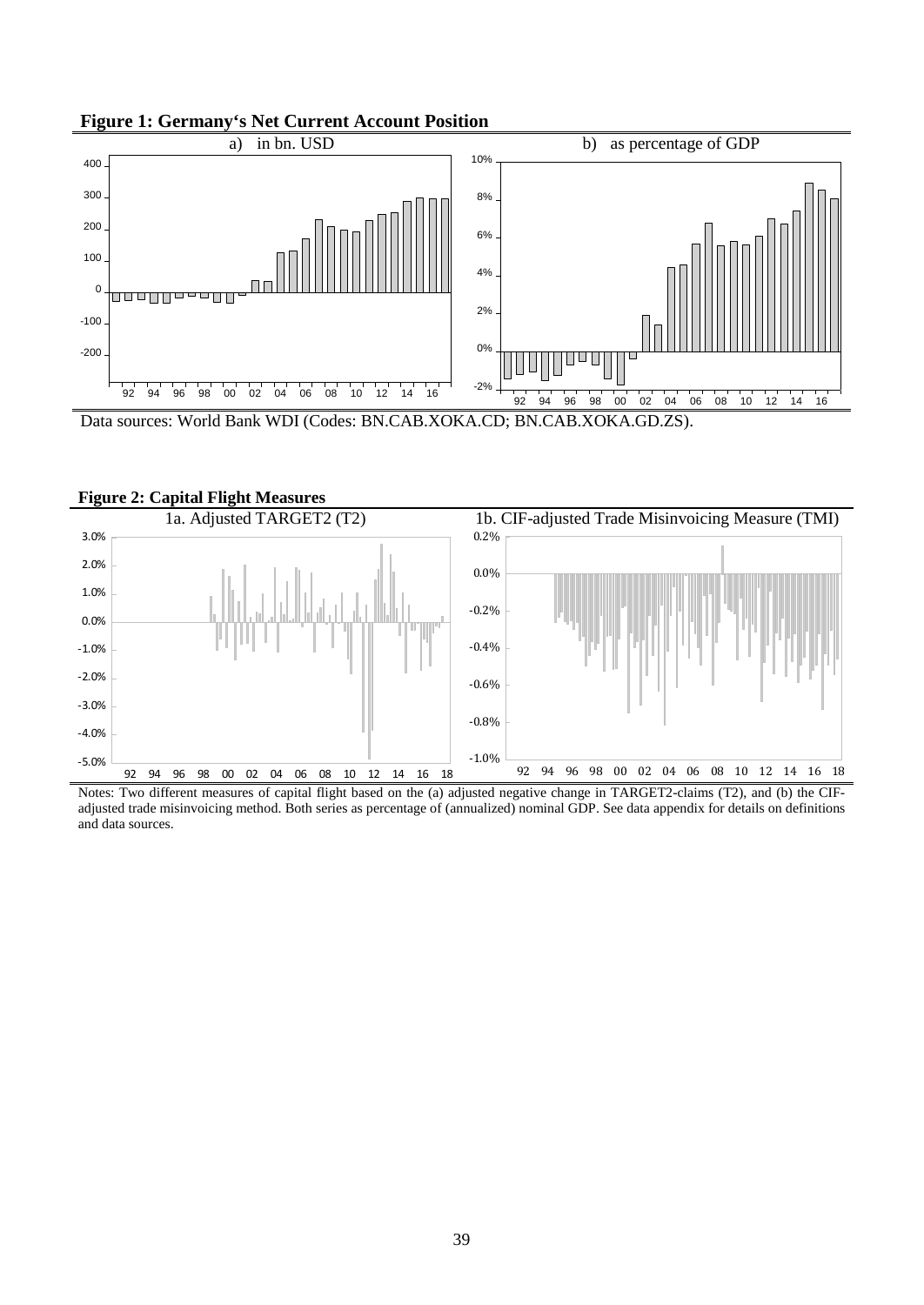



Notes: Quarterly average of Germany's daily covered interest differentials (blue: DM; red: EUR). It is given by the nominal interest rate differential (*RDiff*) plus the forward premium (*FP*), i.e.  $CID = RDiff + FP = (r-r*)/(1+r*) + (F-S)/S$ , where *r* is the London interbank offer rate (DM-based until 1998; then EUR-based), *r\** is the US\$ LIBOR, *F* is the forward rate and *S* is the spot exchange rate (DM/USD until 1998; then EUR/USD). *r*, *r\** and *F* are annualized three-month rates in daily frequency. Data sources: Bundesbank (Codes: BBK01.ST0268; BBK01.ST0316); ICE Benchmark Administration Ltd. via Datastream (B5DEM3M; B5EUR3M; B5USD3M), Datastream (Codes: WG90DUS; TDEUR3M).

|                | DF-GLS      | <b>PHILLIPS-PERRON</b> |                             |
|----------------|-------------|------------------------|-----------------------------|
|                |             | H0: Has a Unit Root    |                             |
| Variable       | t-stat      | Adj. t-stat            | Sample                      |
| T <sub>2</sub> | $-7.022***$ | $-7.806***$            | 1999Q1-2018q3 (Full/Common) |
| <b>TMI</b>     | $-1.978**$  | $-10.316***$           | 1996Q1-2018q3 (Full)        |
|                | $-2.390**$  | $-9.761***$            | 1999Q1-2018q3 (Common)      |

**Table 1: Unit Root Tests**

Notes: All specifications include a constant (and no deterministic trend). AR(p)-choice in Dickey-Fuller (DF) tests is based on the SIC. Phillips-Perron (PP) tests based on Bartlettkernel estimation with Newey-West automatic bandwidth selection.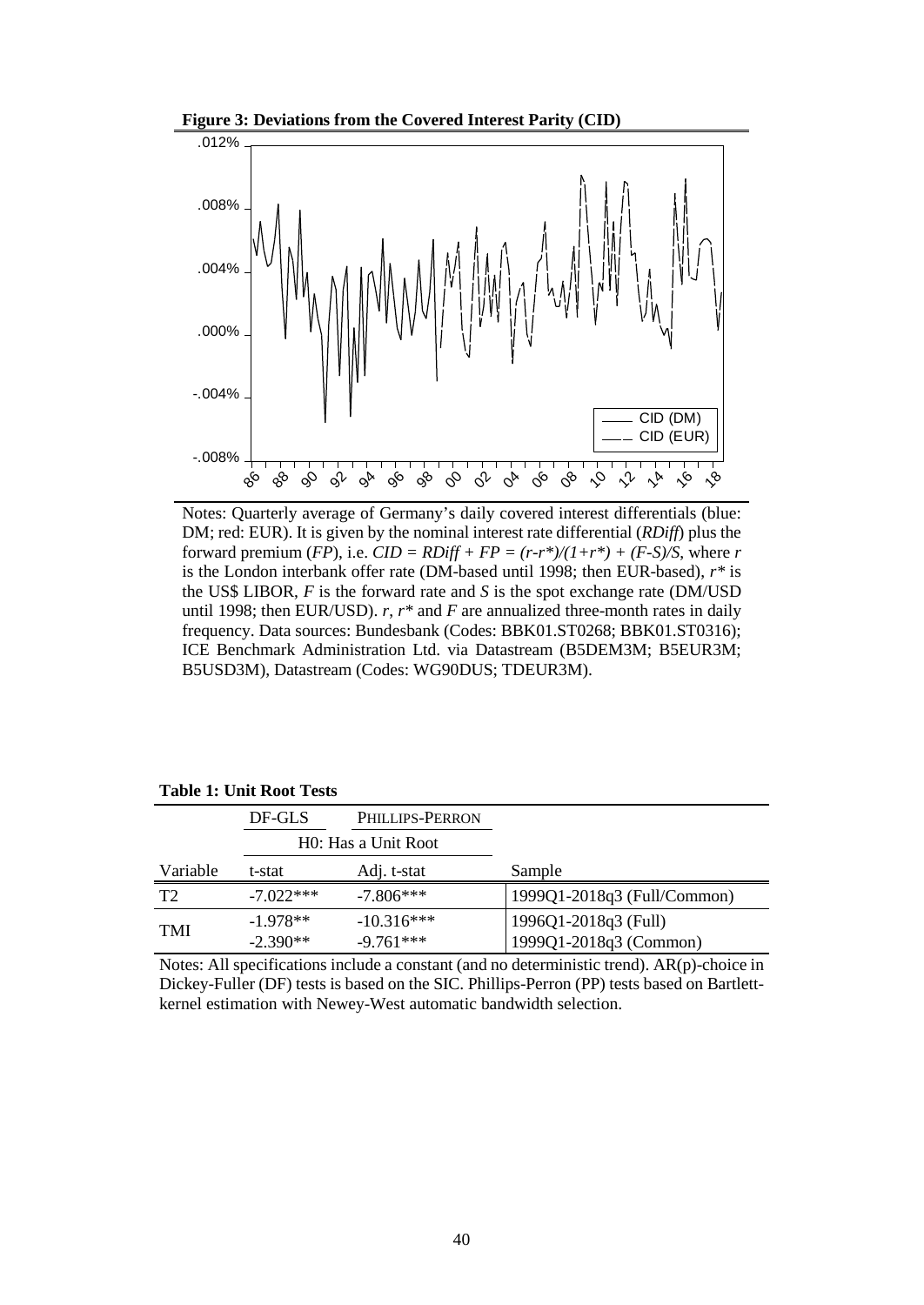|                                | Arbitrage   | Canonical    | Monetary    | Measure-    | Full      |            |
|--------------------------------|-------------|--------------|-------------|-------------|-----------|------------|
|                                | Motive      | Fundamentals | Factors     | specific    |           | Stepwise   |
| Variables                      | (1)         | (2)          | (3)         | (4)         | (5)       | (6)        |
| <b>CID</b>                     | 0.054       | 0.038        | 0.043       | 0.034       | 0.012     | $-0.002$   |
|                                | (1.12)      | (0.80)       | (0.89)      | (0.62)      | (0.22)    | (0.04)     |
| Real GDP Growth                |             | $-0.014*$    |             |             | $-0.010$  | $-0.012*$  |
|                                |             | (1.96)       |             |             | (1.13)    | (1.80)     |
| <b>Inflation Diff.</b>         |             | $0.015*$     |             |             | 0.013     | $0.014*$   |
|                                |             | (1.97)       |             |             | (1.63)    | (1.88)     |
| <b>Currency Misalignment</b>   |             | $1.119***$   |             |             | $1.117**$ | $0.975***$ |
|                                |             | (3.71)       |             |             | (2.35)    | (3.92)     |
| Gov. Debt                      |             | $0.007***$   |             |             | 0.003     | $0.005*$   |
|                                |             | (2.79)       |             |             | (0.70)    | (1.95)     |
| Gov. Bal.                      |             | 0.003        |             |             | 0.002     |            |
|                                |             | (0.37)       |             |             | (0.12)    |            |
| Tax Ratio                      |             | 0.001        |             |             | 0.004     |            |
|                                |             | (0.04)       |             |             | (0.22)    |            |
| <b>Stock Volatility (VDAX)</b> |             | 0.000        |             |             | $-0.000$  |            |
|                                |             | (0.10)       |             |             | (0.13)    |            |
| Rel. M1 Growth                 |             |              | $0.203**$   |             | 0.130     |            |
|                                |             |              | (2.01)      |             | (1.16)    |            |
| Rel. M3 Growth                 |             |              | $-0.236$    |             | $-0.259$  |            |
|                                |             |              | (1.30)      |             | (1.19)    |            |
| Exr. volatility                |             |              |             | $0.224**$   | 0.147     | $0.184**$  |
|                                |             |              |             | (2.60)      | (1.57)    | (2.40)     |
| <b>Import Duties Ratio</b>     |             |              |             | $-0.116***$ | $-0.062$  | $-0.069**$ |
|                                |             |              |             | (3.47)      | (1.52)    | (2.24)     |
| Shadow Economy                 |             |              |             | $0.016**$   | $-0.008$  |            |
|                                |             |              |             | (2.19)      | (0.30)    |            |
| D(Trade Openness)              |             |              |             | $-0.005$    | 0.004     |            |
|                                |             |              |             | (0.63)      | (0.51)    |            |
| Constant                       | $-0.389***$ | $-0.856$     | $-0.392***$ | 0.050       | $-0.352$  | $-0.350$   |
|                                | (11.31)     | (1.22)       | (11.54)     | (0.27)      | (0.47)    | (1.16)     |
| R-Squared (adj)                | 0.39        | 0.52         | 0.41        | 0.48        | 0.50      | 0.57       |
| Observations                   | 94          | 92           | 94          | 84          | 84        | 92         |

**Table 2: Determinants of TMI – Baseline Results**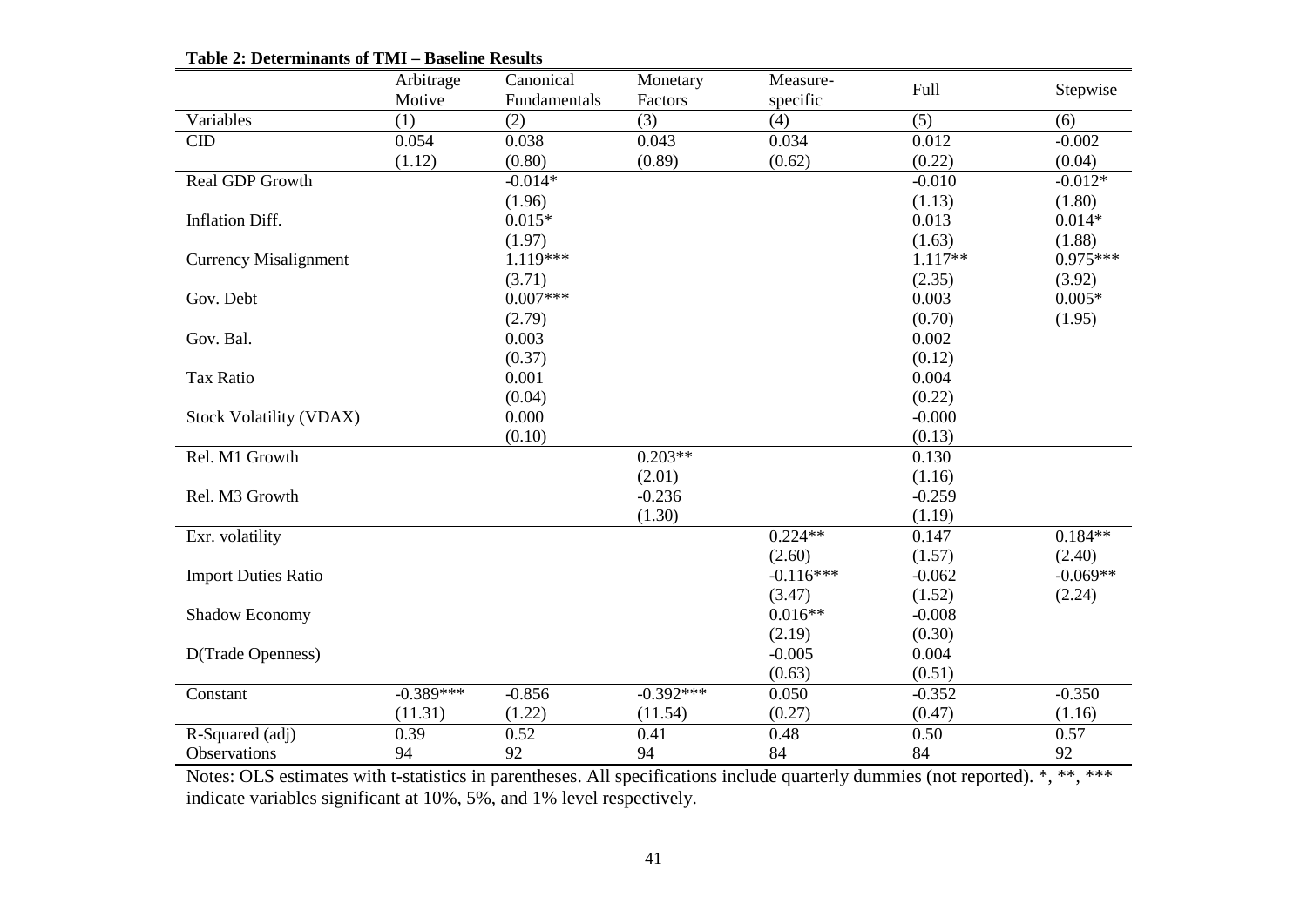|                                | Arbitrage   | Canonical    | Monetary    | Measure-    | <b>Full</b> |             |
|--------------------------------|-------------|--------------|-------------|-------------|-------------|-------------|
|                                | Motive      | Fundamentals | Factors     | specific    |             | Stepwise    |
| Variables                      | (1)         | (2)          | (3)         | (4)         | (5)         | (6)         |
| $\rm CID$                      | $-1.321***$ | $-0.925$     | $-1.399***$ | $-0.153$    | 0.168       | $-0.002$    |
|                                | (2.65)      | (1.64)       | (2.74)      | (0.32)      | (0.33)      | (0.00)      |
| Real GDP Growth                |             | $-0.035$     |             |             | 0.059       |             |
|                                |             | (0.38)       |             |             | (0.68)      |             |
| Inflation Diff.                |             | $-0.048$     |             |             | $-0.009$    |             |
|                                |             | (0.50)       |             |             | (0.11)      |             |
| <b>Currency Misalignment</b>   |             | 3.340        |             |             | 8.347*      | $7.146**$   |
|                                |             | (0.72)       |             |             | (1.97)      | (2.56)      |
| Gov. Debt                      |             | $-0.002$     |             |             | 0.037       | $0.037*$    |
|                                |             | (0.09)       |             |             | (1.40)      | (1.76)      |
| Gov. Bal.                      |             | 0.000        |             |             | $-0.016$    |             |
|                                |             | (0.00)       |             |             | (0.16)      |             |
| <b>Tax Ratio</b>               |             | $-0.029$     |             |             | $-0.024$    |             |
|                                |             | (0.16)       |             |             | (0.15)      |             |
| <b>Stock Volatility (VDAX)</b> |             | $-0.027$     |             |             | $-0.013$    |             |
|                                |             | (1.42)       |             |             | (0.74)      |             |
| Rel. M1 Growth                 |             |              | 0.896       |             | 0.663       |             |
|                                |             |              | (0.84)      |             | (0.64)      |             |
| Rel. M3 Growth                 |             |              | $-0.980$    |             | $-1.914$    |             |
|                                |             |              | (0.48)      |             | (0.85)      |             |
| D(EA Spread)                   |             |              |             | $-0.888***$ | $-1.018***$ | $-1.025***$ |
|                                |             |              |             | (3.66)      | (3.62)      | (4.40)      |
| D(Redenomination Risk)         |             |              |             | $-0.004$    | $-0.004$    |             |
|                                |             |              |             | (0.39)      | (0.36)      |             |
| <b>Collateral Standards</b>    |             |              |             | $-0.497$    | $-0.645$    | $-0.667**$  |
|                                |             |              |             | (1.42)      | (1.58)      | (2.00)      |
| Collateral (idiosyncratic)     |             |              |             | $-3.700***$ | $-3.587***$ | $-3.795***$ |
|                                |             |              |             | (3.19)      | (2.89)      | (3.36)      |
| Constant                       | 0.034       | 2.031        | 0.032       | $-0.345$    | $-1.733$    | $-2.935**$  |
|                                | (0.10)      | (0.23)       | (0.09)      | (1.13)      | (0.22)      | (2.02)      |
| R-Squared (adj)                | 0.13        | 0.09         | 0.11        | 0.38        | 0.38        | 0.43        |
| Observations                   | 77          | 76           | 77          | 77          | 76          | 76          |

**Table 3: Determinants of T2 – Baseline Results**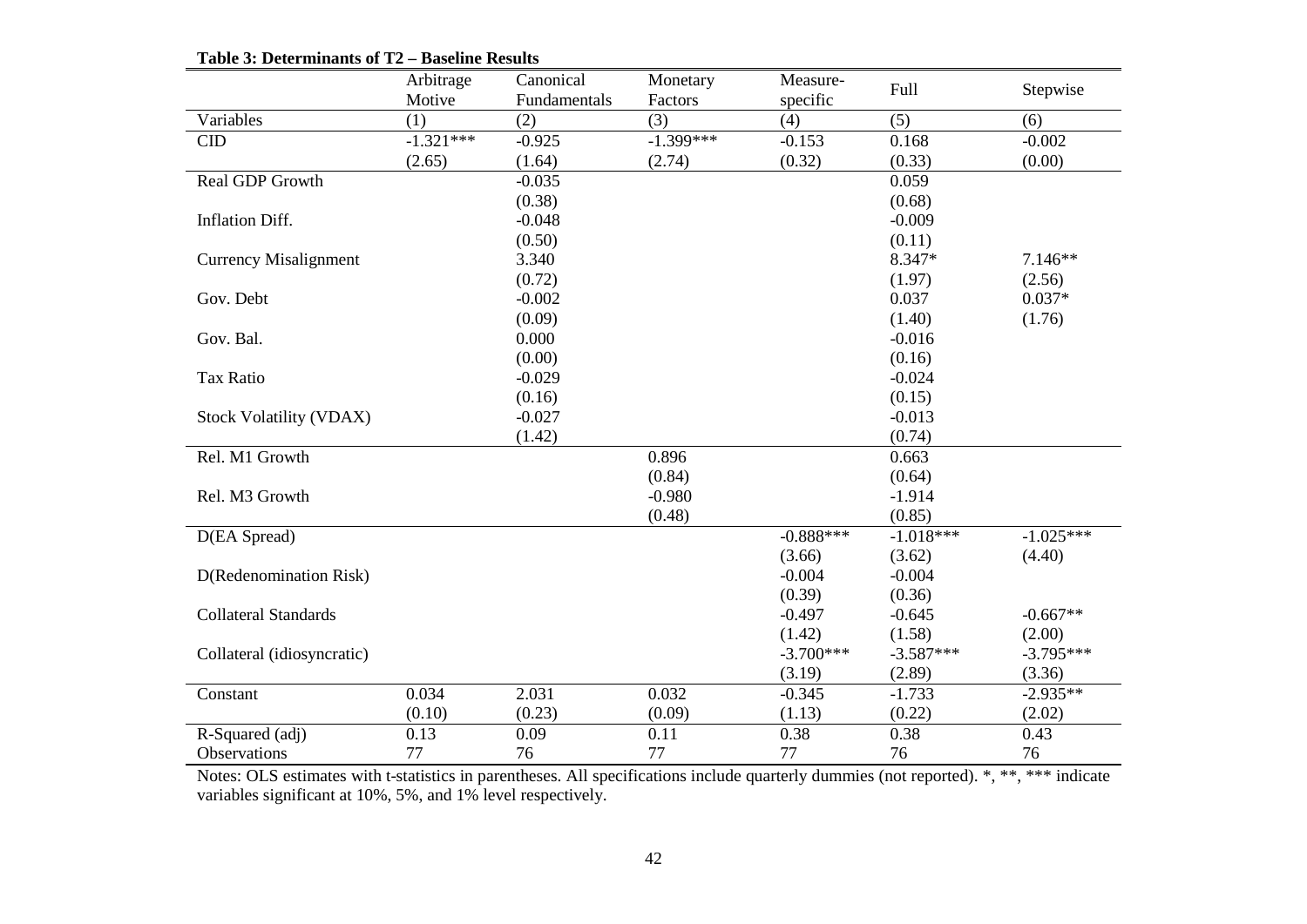| Variables                          | (1)         | (2)         | (3)         | (4)         | (5)         | (6)         | (7)         | (8)         | (9)         |
|------------------------------------|-------------|-------------|-------------|-------------|-------------|-------------|-------------|-------------|-------------|
| <b>CID</b>                         | 0.150       | 0.184       | 0.250       | 0.187       | 0.075       | 0.087       | 0.107       | $-0.042$    | 0.252       |
|                                    | (0.34)      | (0.41)      | (0.54)      | (0.42)      | (0.17)      | (0.19)      | (0.23)      | (0.09)      | (0.54)      |
| <b>Currency Misalignment</b>       | 1.186       | 2.841       | 2.689       | 0.911       | 3.667       | 5.494*      | $6.437**$   | 5.667*      | $6.298**$   |
|                                    | (0.34)      | (0.82)      | (0.78)      | (0.26)      | (1.15)      | (1.77)      | (2.28)      | (1.85)      | (2.26)      |
| Gov. Debt                          | $0.035*$    | $0.041*$    | $0.036*$    | $0.040**$   | 0.029       | 0.030       | $0.038*$    | $0.035*$    | $0.039*$    |
|                                    | (1.72)      | (1.99)      | (1.77)      | (2.02)      | (1.40)      | (1.38)      | (1.83)      | (1.69)      | (1.89)      |
| D(EA Spread)                       | $-1.136***$ | $-1.013***$ | $-0.999***$ | $-1.199***$ | $-1.007***$ | $-1.092***$ | $-1.120***$ | $-1.046***$ | $-1.010***$ |
|                                    | (5.00)      | (4.45)      | (4.39)      | (5.20)      | (4.43)      | (4.57)      | (4.60)      | (4.48)      | (4.40)      |
| <b>Collateral Standards</b>        | $-0.641**$  | $-0.474$    | $-0.429$    | $-0.630*$   | $-0.765**$  | $-0.606*$   | $-0.669**$  | $-0.600*$   | $-0.749**$  |
|                                    | (2.01)      | (1.40)      | (1.25)      | (1.99)      | (2.33)      | (1.81)      | (2.02)      | (1.78)      | (2.26)      |
| Collateral (Idiosyncratic)         | $-3.946***$ | $-3.974***$ | $-4.096***$ | $-4.034***$ | $-3.583***$ | $-3.676***$ | $-3.876***$ | $-3.834***$ | $-4.148***$ |
|                                    | (3.65)      | (3.59)      | (3.69)      | (3.75)      | (3.25)      | (3.26)      | (3.45)      | (3.41)      | (3.68)      |
| EU EPU (Expert)                    | $-0.008***$ |             |             |             |             |             |             |             |             |
|                                    | (2.66)      |             |             |             |             |             |             |             |             |
| EU EPU (News)                      |             | $-0.006**$  |             |             |             |             |             |             |             |
|                                    |             | (2.04)      |             |             |             |             |             |             |             |
| PRINCIPAL COMPONENTS               |             |             |             |             |             |             |             |             |             |
|                                    |             |             |             |             |             |             |             |             |             |
| PCA Expert (Global, EU, DE)        |             |             | $-0.218**$  |             |             |             |             |             |             |
|                                    |             |             | (2.10)      |             |             |             |             |             |             |
| PCA News (Global, EU, DE)          |             |             |             | $-0.315***$ |             |             |             |             |             |
|                                    |             |             |             | (2.81)      |             |             |             |             |             |
| <b>COUNTRY-LEVEL SUBCOMPONENTS</b> |             |             |             |             |             |             |             |             |             |
|                                    |             |             |             |             | $-1.692**$  |             |             |             |             |
| Greece EPU (Expert)                |             |             |             |             |             |             |             |             |             |
|                                    |             |             |             |             | (2.11)      |             |             |             |             |
| Ireland EPU (Expert))              |             |             |             |             |             | $-0.746$    |             |             |             |
|                                    |             |             |             |             |             | (1.20)      |             |             |             |
| Italy EPU (Expert)                 |             |             |             |             |             |             | $-0.899$    |             |             |
|                                    |             |             |             |             |             |             | (1.28)      |             |             |
| Portugal EPU (Expert)              |             |             |             |             |             |             |             | $-1.088$    |             |
|                                    |             |             |             |             |             |             |             | (1.14)      |             |
| Spain EPU (Expert)                 |             |             |             |             |             |             |             |             | $-1.383*$   |
|                                    |             |             |             |             |             |             |             |             | (1.78)      |
| Constant                           | $-1.675$    | $-2.451*$   | $-2.995**$  | $-3.223**$  | $-2.163$    | $-2.308$    | $-2.893**$  | $-2.657*$   | $-2.912**$  |
|                                    | (1.14)      | (1.70)      | (2.11)      | (2.33)      | (1.48)      | (1.50)      | (2.00)      | (1.81)      | (2.04)      |
| R-Squared (adj)                    | 0.48        | 0.46        | 0.46        | 0.48        | 0.46        | 0.44        | 0.44        | 0.43        | 0.45        |
| Observations                       | 76          | 76          | 76          | 76          | 76          | 76          | 76          | 76          | 76          |

**Table 4: T2 – The Role of EU Economic Policy Uncertainty**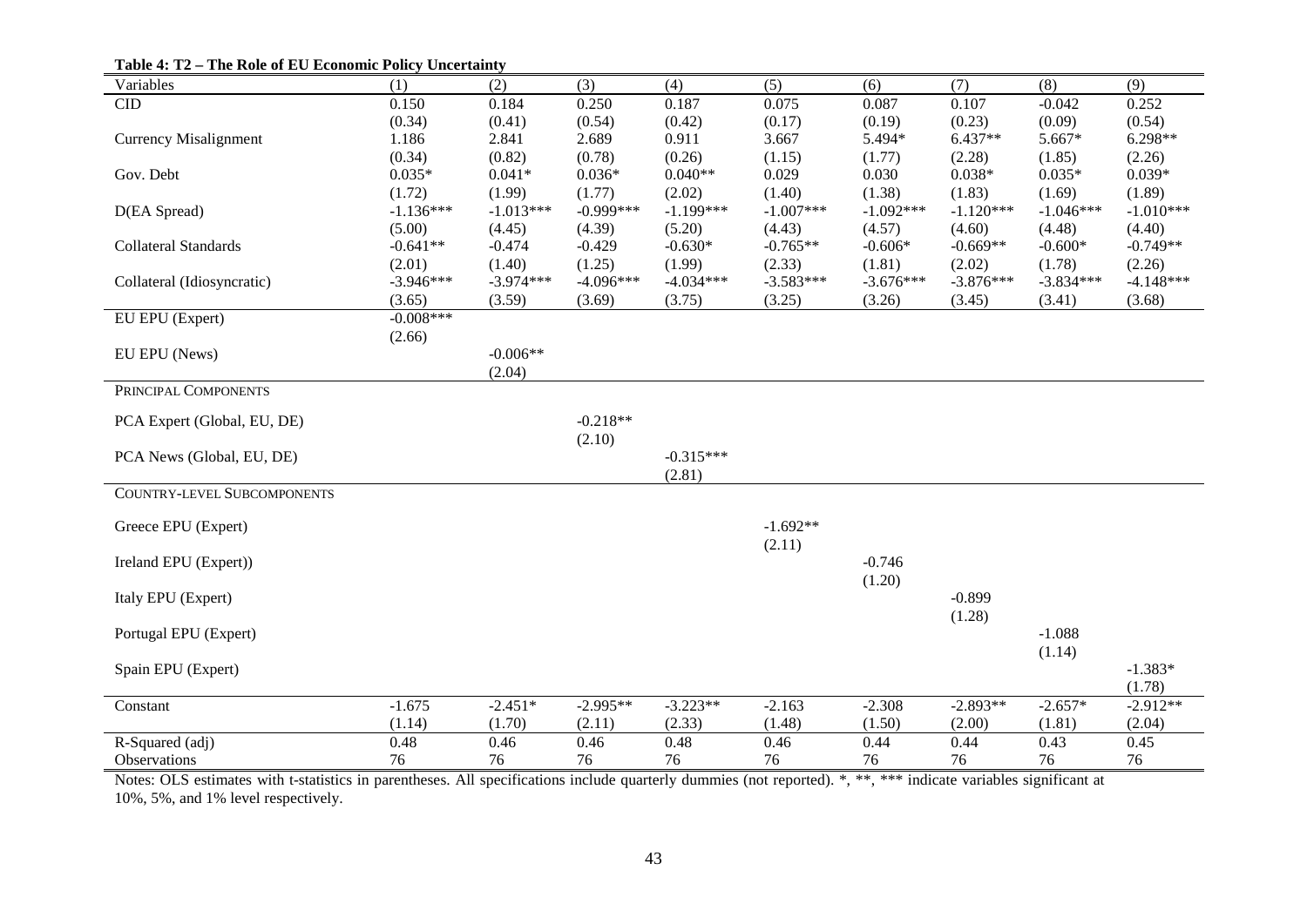|                              |                  | <b>CIF ASSUMPTION</b> |                    | <b>MEASUREMENT ERROR</b>  |                       |  |
|------------------------------|------------------|-----------------------|--------------------|---------------------------|-----------------------|--|
|                              | (Baseline)       | (BACI CIF)            | (Constant $10\%$ ) | (w/o lowest)<br>quartile) | (w/o below<br>median) |  |
| Variables                    | $\left(1\right)$ | (2)                   | (3)                | (4)                       | (5)                   |  |
| CID                          | $-0.002$         | $-0.046$              | $-0.089$           | $-0.005$                  | 0.001                 |  |
|                              | (0.04)           | (0.76)                | (1.23)             | (0.10)                    | (0.02)                |  |
| <b>Real GDP Growth</b>       | $-0.012*$        | $-0.019**$            | $-0.012$           | $-0.012*$                 | $-0.011*$             |  |
|                              | (1.80)           | (2.13)                | (1.19)             | (1.80)                    | (1.68)                |  |
| <b>Inflation Diff.</b>       | $0.014*$         | 0.011                 | 0.017              | $0.016**$                 | $0.016**$             |  |
|                              | (1.88)           | (1.18)                | (1.53)             | (2.14)                    | (2.17)                |  |
| <b>Currency Misalignment</b> | $0.975***$       | 0.216                 | 2.969***           | $0.831***$                | $0.862***$            |  |
|                              | (3.92)           | (0.67)                | (7.71)             | (3.31)                    | (3.46)                |  |
| Gov. Debt                    | $0.005*$         | $0.007**$             | $-0.005$           | $0.004*$                  | 0.003                 |  |
|                              | (1.95)           | (2.12)                | (1.36)             | (1.68)                    | (1.34)                |  |
| Exr. volatility              | $0.184**$        | $0.263**$             | 0.116              | $0.195**$                 | $0.188**$             |  |
|                              | (2.40)           | (2.63)                | (0.98)             | (2.51)                    | (2.44)                |  |
| <b>Import Duties Ratio</b>   | $-0.069**$       | $-0.109***$           | 0.044              | $-0.082***$               | $-0.081**$            |  |
|                              | (2.24)           | (2.73)                | (0.92)             | (2.65)                    | (2.63)                |  |
| Constant                     | $-0.350$         | 0.074                 | $-1.392***$        | $-0.247$                  | $-0.211$              |  |
|                              | (1.16)           | (0.19)                | (3.00)             | (0.81)                    | (0.70)                |  |
| R-Squared (adj)              | 0.57             | 0.42                  | 0.70               | 0.57                      | 0.57                  |  |
| Observations                 | 92               | 92                    | 92                 | 92                        | 92                    |  |

| <b>Table 5: Different Measures of TMI</b> |  |  |
|-------------------------------------------|--|--|
|-------------------------------------------|--|--|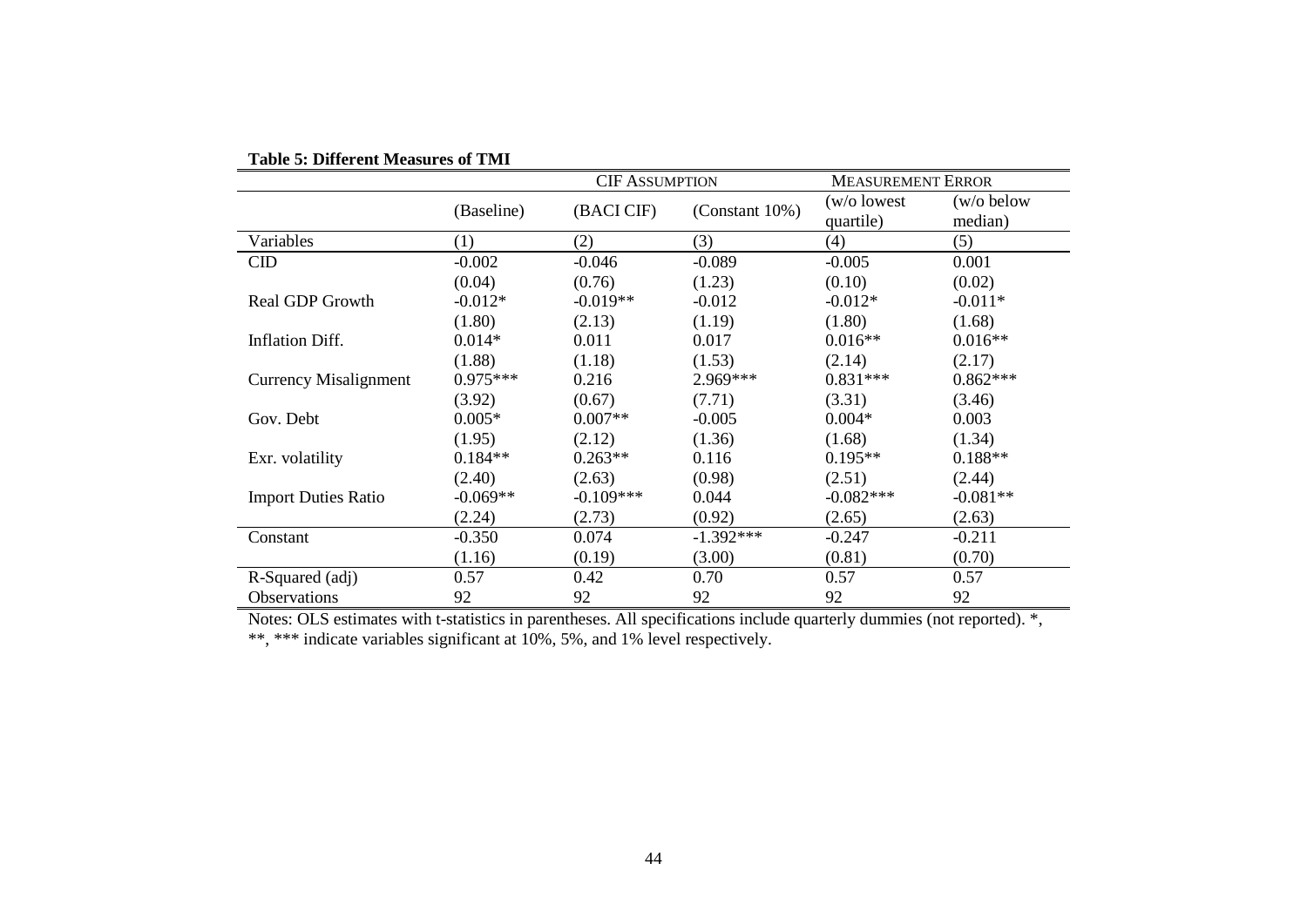|                              |                |             |            | IV                 | IV            | EMU-membership /        |
|------------------------------|----------------|-------------|------------|--------------------|---------------|-------------------------|
|                              | Baseline / OLS | <b>SUR</b>  | Dynamic    | (CID; Imp. Duties) | (Imp. Duties) | <b>Structural Break</b> |
| Variables                    | (1)            | (2)         | (3)        | (6)                | (7)           | (8)                     |
| $\overline{\text{CID}}$      | $-0.002$       | 0.017       | 0.011      | $-0.014$           | $-0.014$      | $-0.003$                |
|                              | (0.04)         | (0.39)      | (0.23)     | (0.31)             | (0.31)        | (0.06)                  |
| Real GDP Growth              | $-0.012*$      | $-0.009$    | $-0.011$   | $-0.013*$          | $-0.013*$     | $-0.012*$               |
|                              | (1.80)         | (1.40)      | (1.64)     | (1.96)             | (1.96)        | (1.71)                  |
| Inflation Diff.              | $0.014*$       | 0.007       | $0.014*$   | $0.015**$          | $0.015**$     | $0.014*$                |
|                              | (1.88)         | (0.99)      | (1.95)     | (2.08)             | (2.08)        | (1.88)                  |
| <b>Currency Misalignment</b> | $0.975***$     | $1.087***$  | $1.167***$ | $0.900***$         | $0.901***$    | 1.008***                |
|                              | (3.92)         | (3.59)      | (4.08)     | (3.73)             | (3.74)        | (3.46)                  |
| Gov. Debt                    | $0.005*$       | $0.004**$   | $0.005**$  | 0.002              | 0.003         | $0.005*$                |
|                              | (1.95)         | (1.97)      | (2.07)     | (1.01)             | (1.03)        | (1.91)                  |
| Exr. volatility              | $0.184**$      | $0.265***$  | $0.196**$  | $0.231***$         | $0.230***$    | $0.182**$               |
|                              | (2.40)         | (3.47)      | (2.48)     | (3.03)             | (3.01)        | (2.34)                  |
| <b>Import Duties Ratio</b>   | $-0.069**$     | $-0.091***$ | $-0.073**$ | $-0.131***$        | $-0.129***$   | $-0.068**$              |
|                              | (2.24)         | (3.34)      | (2.33)     | (3.37)             | (3.33)        | (2.20)                  |
| Lagged TMI                   |                |             | $-0.064$   |                    |               |                         |
|                              |                |             | (0.59)     |                    |               |                         |
| EMU-membership               |                |             |            |                    |               | 0.009                   |
|                              |                |             |            |                    |               | (0.22)                  |
| Constant                     | $-0.350$       | $-0.232$    | $-0.388$   | 0.171              | 0.158         | $-0.357$                |
|                              | (1.16)         | (0.88)      | (1.29)     | (0.48)             | (0.44)        | (1.17)                  |
| R-Squared (adj)              | 0.57           | 0.71        | 0.57       | 0.54               | 0.54          | 0.56                    |
| Observations                 | 92             | 76/76       | 91         | 92                 | 92            | 92                      |

## **Table 6: TMI – Estimation Method and Specification Issues**